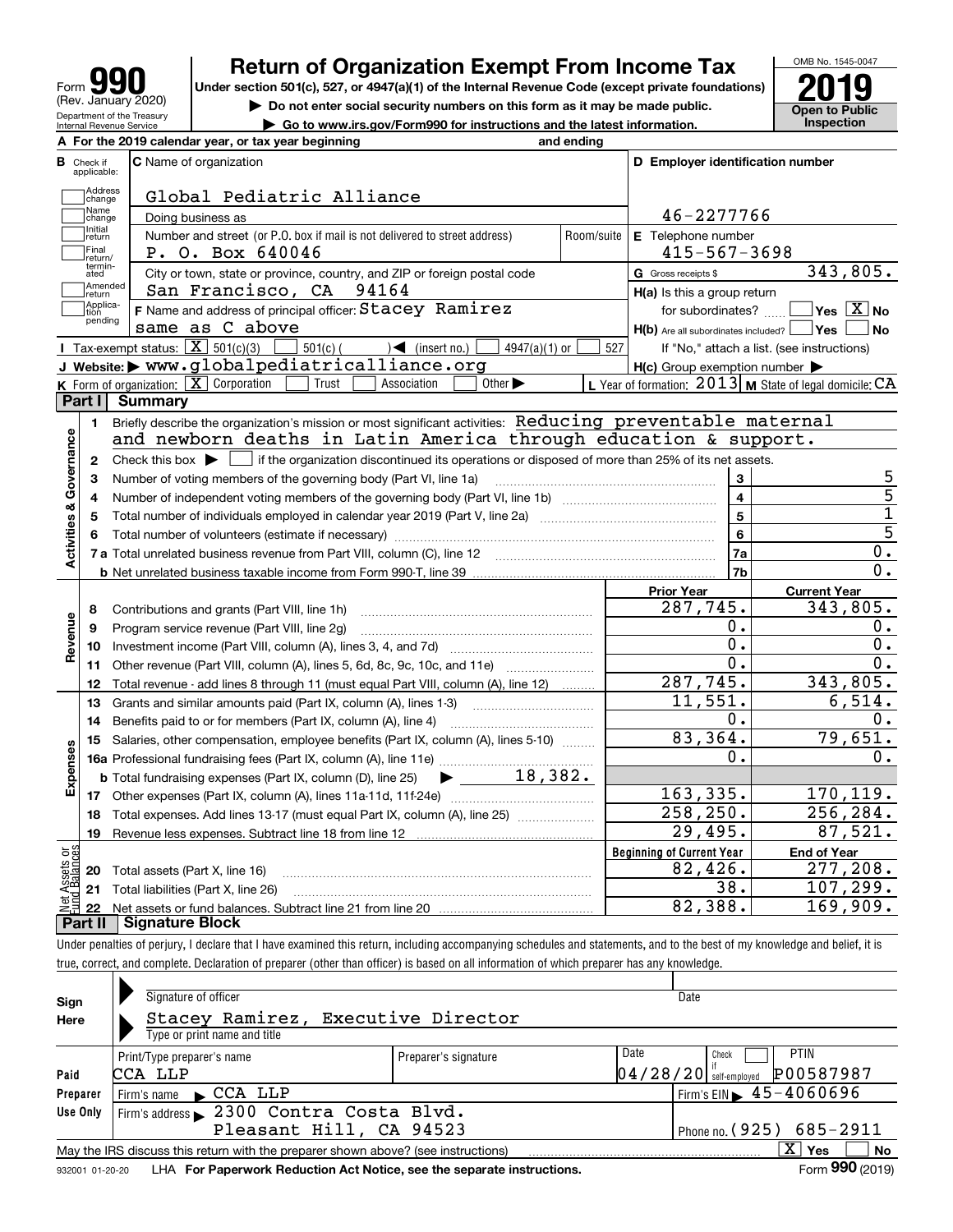|              | Global Pediatric Alliance<br>46-2277766<br>Page $2$<br>Form 990 (2019)                                                                                 |
|--------------|--------------------------------------------------------------------------------------------------------------------------------------------------------|
|              | <b>Part III Statement of Program Service Accomplishments</b>                                                                                           |
|              | Check if Schedule O contains a response or note to any line in this Part III                                                                           |
| 1            | Briefly describe the organization's mission:                                                                                                           |
|              | Global Pediatric Alliance seeks to promote grassroots empowerment and                                                                                  |
|              | improve child and maternal health by providing educational, technical,                                                                                 |
|              | and financial support for community-based health projects in Latin                                                                                     |
|              | America.                                                                                                                                               |
| $\mathbf{2}$ | Did the organization undertake any significant program services during the year which were not listed on the                                           |
|              | $\overline{\ }$ Yes $\overline{\phantom{X}}$ No<br>prior Form 990 or 990-EZ?                                                                           |
|              | If "Yes," describe these new services on Schedule O.                                                                                                   |
| 3            | $\sqrt{}$ Yes $\sqrt{}$ X $\sqrt{}$ No<br>Did the organization cease conducting, or make significant changes in how it conducts, any program services? |
|              | If "Yes," describe these changes on Schedule O.                                                                                                        |
| 4            | Describe the organization's program service accomplishments for each of its three largest program services, as measured by expenses.                   |
|              | Section 501(c)(3) and 501(c)(4) organizations are required to report the amount of grants and allocations to others, the total expenses, and           |
|              | revenue, if any, for each program service reported.                                                                                                    |
| 4a           | 183, 300. including grants of \$<br>) (Expenses \$<br>) (Revenue \$<br>(Code:                                                                          |
|              | Midwife and Community Engagement Programs: In poor regions where access                                                                                |
|              | to state health services is limited, traditional midwives often provide                                                                                |
|              | essential maternal & child healthcare. GPA supports these essential                                                                                    |
|              | practitioners by offering workshops in evidence-based pediatric primary                                                                                |
|              | care, prenatal care, birth techniques & management, recognition of risk                                                                                |
|              | factors, danger signs, newborn care & a protocol for emergency-care                                                                                    |
|              | response. In 2019, GPA trained more than 500 midwives & health                                                                                         |
|              | promoters in Mexico and Guatemala, and supported a leadership program                                                                                  |
|              | for 36 representatives of the Chiapas Midwife Movement. Our Youth                                                                                      |
|              | Leadership program equipped 256 indigenous youths with the skills to be                                                                                |
|              | dynamic agents of change, and we trained 52 medical staff on Respectful                                                                                |
|              | Maternity Care. Our programs benefitted more than 45,000 people.                                                                                       |
| 4b           | 43, 295. including grants of \$<br>$\overline{6}$ , $514 \underline{\bullet}$ ) (Revenue \$<br>(Expenses \$<br>(Code:                                  |
|              | Small Grants Program: GPA funds well-conceived, sustainable grassroots                                                                                 |
|              | health projects known to have a significant impact on maternal & child                                                                                 |
|              | health designed by local communities. We provide financial assistance                                                                                  |
|              | and training in project management to empower groups to achieve                                                                                        |
|              | long-term impact & sustainability. In 2019, GPA provided assistance to                                                                                 |
|              | 5 community-driven projects, empowering 210 women to reverse the severe                                                                                |
|              | malnutrition afflicting their families in Guatemala; assisting 40                                                                                      |
|              | health promoters to develop a support network; training 96 additional                                                                                  |
|              | health promoters in Guatemala & Mexico to improve the health of more                                                                                   |
|              | than 8200 people, and promoting maternal & child health in Oaxaca,                                                                                     |
|              | Mexico.                                                                                                                                                |
|              |                                                                                                                                                        |
|              |                                                                                                                                                        |
|              |                                                                                                                                                        |
|              |                                                                                                                                                        |
|              |                                                                                                                                                        |
|              |                                                                                                                                                        |
|              |                                                                                                                                                        |

| 4d | Other program services (Describe on Schedule O.) |                        |            |                 |
|----|--------------------------------------------------|------------------------|------------|-----------------|
|    | (Expenses \$                                     | including grants of \$ | Revenue \$ |                 |
| 4е | Total program service expenses                   | 226,595.               |            |                 |
|    |                                                  |                        |            | Form 990 (2019) |

932002 01-20-20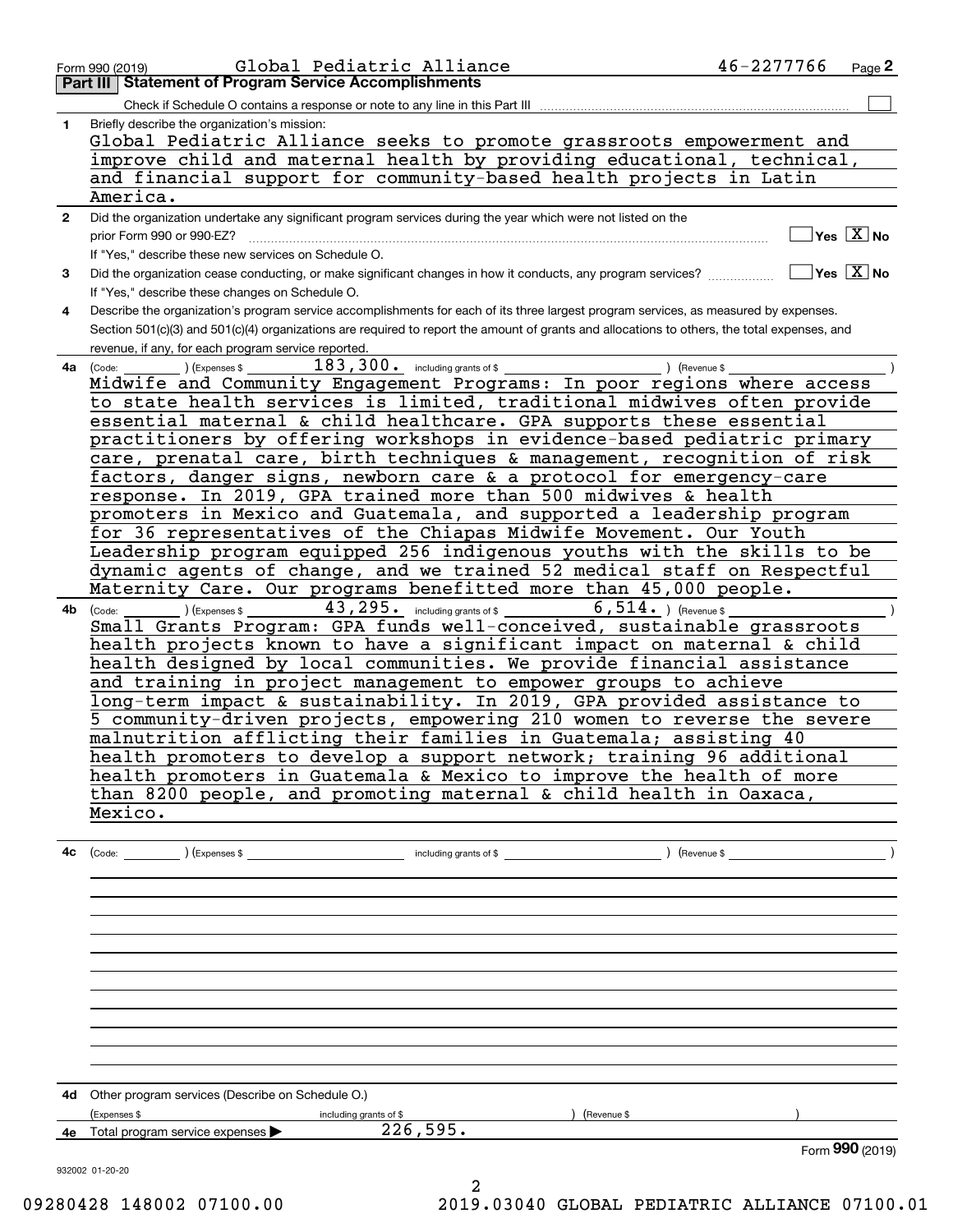| Form 990 (2019) |  |  |
|-----------------|--|--|

|     |                                                                                                                                  |                          | Yes         | No              |
|-----|----------------------------------------------------------------------------------------------------------------------------------|--------------------------|-------------|-----------------|
| 1.  | Is the organization described in section 501(c)(3) or 4947(a)(1) (other than a private foundation)?                              |                          |             |                 |
|     |                                                                                                                                  | 1                        | X           |                 |
| 2   |                                                                                                                                  | $\overline{2}$           | $\mathbf X$ |                 |
| 3.  | Did the organization engage in direct or indirect political campaign activities on behalf of or in opposition to candidates for  |                          |             |                 |
|     |                                                                                                                                  | 3                        |             | x               |
| 4   | Section 501(c)(3) organizations. Did the organization engage in lobbying activities, or have a section 501(h) election in effect |                          |             |                 |
|     |                                                                                                                                  | 4                        |             | x               |
| 5   | Is the organization a section 501(c)(4), 501(c)(5), or 501(c)(6) organization that receives membership dues, assessments, or     |                          |             |                 |
|     |                                                                                                                                  | 5                        |             | x               |
| 6   | Did the organization maintain any donor advised funds or any similar funds or accounts for which donors have the right to        |                          |             |                 |
|     | provide advice on the distribution or investment of amounts in such funds or accounts? If "Yes," complete Schedule D, Part I     | 6                        |             | x               |
| 7   | Did the organization receive or hold a conservation easement, including easements to preserve open space,                        |                          |             |                 |
|     |                                                                                                                                  | $\overline{\phantom{a}}$ |             | x               |
| 8   | Did the organization maintain collections of works of art, historical treasures, or other similar assets? If "Yes," complete     |                          |             |                 |
|     |                                                                                                                                  | 8                        |             | x               |
| 9   | Did the organization report an amount in Part X, line 21, for escrow or custodial account liability, serve as a custodian for    |                          |             |                 |
|     | amounts not listed in Part X; or provide credit counseling, debt management, credit repair, or debt negotiation services?        |                          |             |                 |
|     |                                                                                                                                  | 9                        |             | x               |
| 10  | Did the organization, directly or through a related organization, hold assets in donor-restricted endowments                     |                          |             | x               |
|     |                                                                                                                                  | 10                       |             |                 |
| 11  | If the organization's answer to any of the following questions is "Yes," then complete Schedule D, Parts VI, VII, VIII, IX, or X |                          |             |                 |
|     | as applicable.                                                                                                                   |                          |             |                 |
|     | a Did the organization report an amount for land, buildings, and equipment in Part X, line 10? If "Yes," complete Schedule D.    |                          | X           |                 |
|     | Did the organization report an amount for investments - other securities in Part X, line 12, that is 5% or more of its total     | 11a                      |             |                 |
| b   |                                                                                                                                  | 11 <sub>b</sub>          |             | х               |
| c   | Did the organization report an amount for investments - program related in Part X, line 13, that is 5% or more of its total      |                          |             |                 |
|     |                                                                                                                                  | 11c                      |             | x               |
|     | d Did the organization report an amount for other assets in Part X, line 15, that is 5% or more of its total assets reported in  |                          |             |                 |
|     |                                                                                                                                  | 11d                      |             | x               |
|     | Did the organization report an amount for other liabilities in Part X, line 25? If "Yes," complete Schedule D, Part X            | 11e                      | X           |                 |
| f   | Did the organization's separate or consolidated financial statements for the tax year include a footnote that addresses          |                          |             |                 |
|     | the organization's liability for uncertain tax positions under FIN 48 (ASC 740)? If "Yes," complete Schedule D, Part X           | 11f                      |             | x               |
|     | 12a Did the organization obtain separate, independent audited financial statements for the tax year? If "Yes," complete          |                          |             |                 |
|     |                                                                                                                                  | 12a                      |             | x               |
|     | <b>b</b> Was the organization included in consolidated, independent audited financial statements for the tax year?               |                          |             |                 |
|     | If "Yes," and if the organization answered "No" to line 12a, then completing Schedule D, Parts XI and XII is optional            | 12D                      |             | ᅀ               |
| 13  | Is the organization a school described in section $170(b)(1)(A)(ii)?$ If "Yes," complete Schedule E                              | 13                       |             | X               |
| 14a | Did the organization maintain an office, employees, or agents outside of the United States?                                      | 14a                      | х           |                 |
| b   | Did the organization have aggregate revenues or expenses of more than \$10,000 from grantmaking, fundraising, business,          |                          |             |                 |
|     | investment, and program service activities outside the United States, or aggregate foreign investments valued at \$100,000       |                          |             |                 |
|     |                                                                                                                                  | 14b                      | X           |                 |
| 15  | Did the organization report on Part IX, column (A), line 3, more than \$5,000 of grants or other assistance to or for any        |                          |             |                 |
|     |                                                                                                                                  | 15                       |             | x               |
| 16  | Did the organization report on Part IX, column (A), line 3, more than \$5,000 of aggregate grants or other assistance to         |                          |             |                 |
|     |                                                                                                                                  | 16                       |             | x               |
| 17  | Did the organization report a total of more than \$15,000 of expenses for professional fundraising services on Part IX,          |                          |             |                 |
|     |                                                                                                                                  | 17                       |             | x               |
| 18  | Did the organization report more than \$15,000 total of fundraising event gross income and contributions on Part VIII, lines     |                          |             |                 |
|     |                                                                                                                                  | 18                       |             | x               |
| 19  | Did the organization report more than \$15,000 of gross income from gaming activities on Part VIII, line 9a? If "Yes."           |                          |             |                 |
|     |                                                                                                                                  | 19                       |             | х               |
| 20a |                                                                                                                                  | 20a                      |             | X               |
| b   | If "Yes" to line 20a, did the organization attach a copy of its audited financial statements to this return?                     | 20 <sub>b</sub>          |             |                 |
| 21  | Did the organization report more than \$5,000 of grants or other assistance to any domestic organization or                      |                          |             |                 |
|     |                                                                                                                                  | 21                       |             | x               |
|     | 932003 01-20-20                                                                                                                  |                          |             | Form 990 (2019) |

932003 01-20-20

3 09280428 148002 07100.00 2019.03040 GLOBAL PEDIATRIC ALLIANCE 07100.01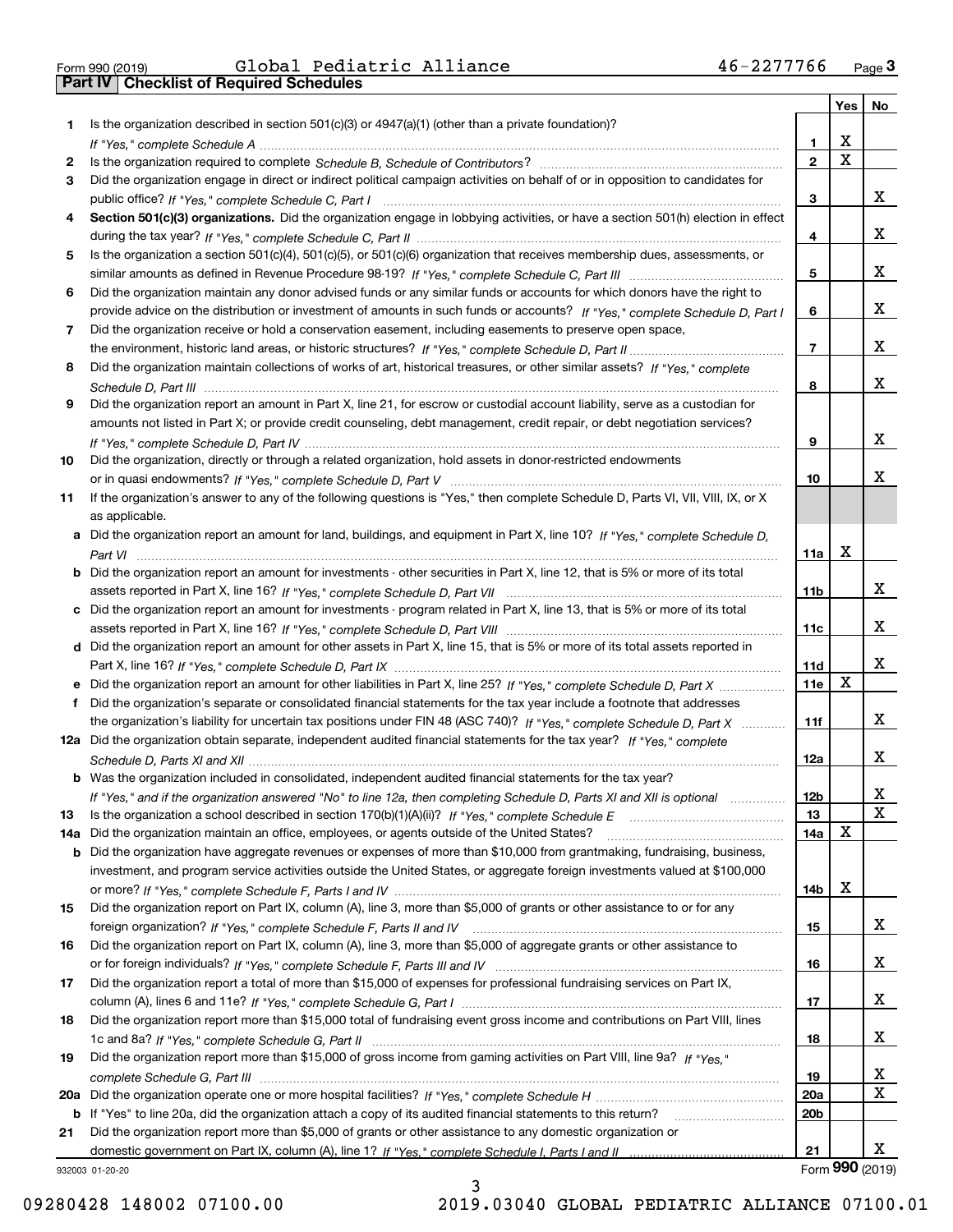|  | Form 990 (2019) |  |
|--|-----------------|--|

*(continued)*

|               |                                                                                                                              |                 | Yes | No.             |
|---------------|------------------------------------------------------------------------------------------------------------------------------|-----------------|-----|-----------------|
| 22            | Did the organization report more than \$5,000 of grants or other assistance to or for domestic individuals on                |                 |     |                 |
|               |                                                                                                                              | 22              |     | x               |
| 23            | Did the organization answer "Yes" to Part VII, Section A, line 3, 4, or 5 about compensation of the organization's current   |                 |     |                 |
|               | and former officers, directors, trustees, key employees, and highest compensated employees? If "Yes," complete               |                 |     |                 |
|               |                                                                                                                              | 23              |     | х               |
|               | 24a Did the organization have a tax-exempt bond issue with an outstanding principal amount of more than \$100,000 as of the  |                 |     |                 |
|               | last day of the year, that was issued after December 31, 2002? If "Yes," answer lines 24b through 24d and complete           |                 |     |                 |
|               |                                                                                                                              | 24a             |     | x               |
|               | b Did the organization invest any proceeds of tax-exempt bonds beyond a temporary period exception?                          | 24b             |     |                 |
|               | c Did the organization maintain an escrow account other than a refunding escrow at any time during the year to defease       |                 |     |                 |
|               |                                                                                                                              | 24c             |     |                 |
|               |                                                                                                                              | 24d             |     |                 |
|               | 25a Section 501(c)(3), 501(c)(4), and 501(c)(29) organizations. Did the organization engage in an excess benefit             |                 |     |                 |
|               |                                                                                                                              | 25a             |     | х               |
|               | b Is the organization aware that it engaged in an excess benefit transaction with a disqualified person in a prior year, and |                 |     |                 |
|               | that the transaction has not been reported on any of the organization's prior Forms 990 or 990-EZ? If "Yes," complete        |                 |     |                 |
|               | Schedule L, Part I                                                                                                           | 25 <sub>b</sub> |     | х               |
| 26            | Did the organization report any amount on Part X, line 5 or 22, for receivables from or payables to any current              |                 |     |                 |
|               | or former officer, director, trustee, key employee, creator or founder, substantial contributor, or 35%                      |                 |     |                 |
|               |                                                                                                                              | 26              |     | х               |
| 27            | Did the organization provide a grant or other assistance to any current or former officer, director, trustee, key employee,  |                 |     |                 |
|               | creator or founder, substantial contributor or employee thereof, a grant selection committee member, or to a 35% controlled  |                 |     |                 |
|               | entity (including an employee thereof) or family member of any of these persons? If "Yes," complete Schedule L, Part III     | 27              |     | х               |
| 28            | Was the organization a party to a business transaction with one of the following parties (see Schedule L, Part IV            |                 |     |                 |
|               | instructions, for applicable filing thresholds, conditions, and exceptions):                                                 |                 |     |                 |
|               | a A current or former officer, director, trustee, key employee, creator or founder, or substantial contributor? If           |                 |     |                 |
|               |                                                                                                                              | 28a             |     | x               |
|               |                                                                                                                              | 28b             |     | $\mathbf X$     |
|               | c A 35% controlled entity of one or more individuals and/or organizations described in lines 28a or 28b? If                  |                 |     |                 |
|               |                                                                                                                              | 28c             |     | х               |
| 29            |                                                                                                                              | 29              |     | $\mathbf X$     |
| 30            | Did the organization receive contributions of art, historical treasures, or other similar assets, or qualified conservation  |                 |     |                 |
|               |                                                                                                                              | 30              |     | x               |
| 31            | Did the organization liquidate, terminate, or dissolve and cease operations? If "Yes," complete Schedule N, Part I           | 31              |     | $\mathbf x$     |
| 32            | Did the organization sell, exchange, dispose of, or transfer more than 25% of its net assets? If "Yes," complete             |                 |     |                 |
|               | Schedule N, Part II                                                                                                          | 32              |     | х               |
| 33            | Did the organization own 100% of an entity disregarded as separate from the organization under Regulations                   |                 |     |                 |
|               |                                                                                                                              | 33              |     | х               |
| 34            | Was the organization related to any tax-exempt or taxable entity? If "Yes," complete Schedule R, Part II, III, or IV, and    |                 |     |                 |
|               |                                                                                                                              | 34              |     | х               |
|               | 35a Did the organization have a controlled entity within the meaning of section 512(b)(13)?                                  | 35a             |     | X               |
|               | b If "Yes" to line 35a, did the organization receive any payment from or engage in any transaction with a controlled entity  |                 |     |                 |
|               |                                                                                                                              | 35 <sub>b</sub> |     |                 |
| 36            | Section 501(c)(3) organizations. Did the organization make any transfers to an exempt non-charitable related organization?   |                 |     |                 |
|               |                                                                                                                              | 36              |     | x               |
| 37            | Did the organization conduct more than 5% of its activities through an entity that is not a related organization             |                 |     |                 |
|               | and that is treated as a partnership for federal income tax purposes? If "Yes," complete Schedule R, Part VI                 | 37              |     | x               |
| 38            | Did the organization complete Schedule O and provide explanations in Schedule O for Part VI, lines 11b and 19?               |                 |     |                 |
|               | Note: All Form 990 filers are required to complete Schedule O                                                                | 38              | х   |                 |
| <b>Part V</b> | <b>Statements Regarding Other IRS Filings and Tax Compliance</b>                                                             |                 |     |                 |
|               | Check if Schedule O contains a response or note to any line in this Part V                                                   |                 |     |                 |
|               |                                                                                                                              |                 | Yes | No              |
|               | <b>1a</b> Enter the number reported in Box 3 of Form 1096. Enter -0- if not applicable <i>manumumumum</i><br>1a              |                 |     |                 |
|               | 0<br>1b                                                                                                                      |                 |     |                 |
|               | c Did the organization comply with backup withholding rules for reportable payments to vendors and reportable gaming         |                 |     |                 |
|               | (gambling) winnings to prize winners?                                                                                        | 1c              | х   |                 |
|               | 932004 01-20-20                                                                                                              |                 |     | Form 990 (2019) |
|               |                                                                                                                              |                 |     |                 |

09280428 148002 07100.00 2019.03040 GLOBAL PEDIATRIC ALLIANCE 07100.01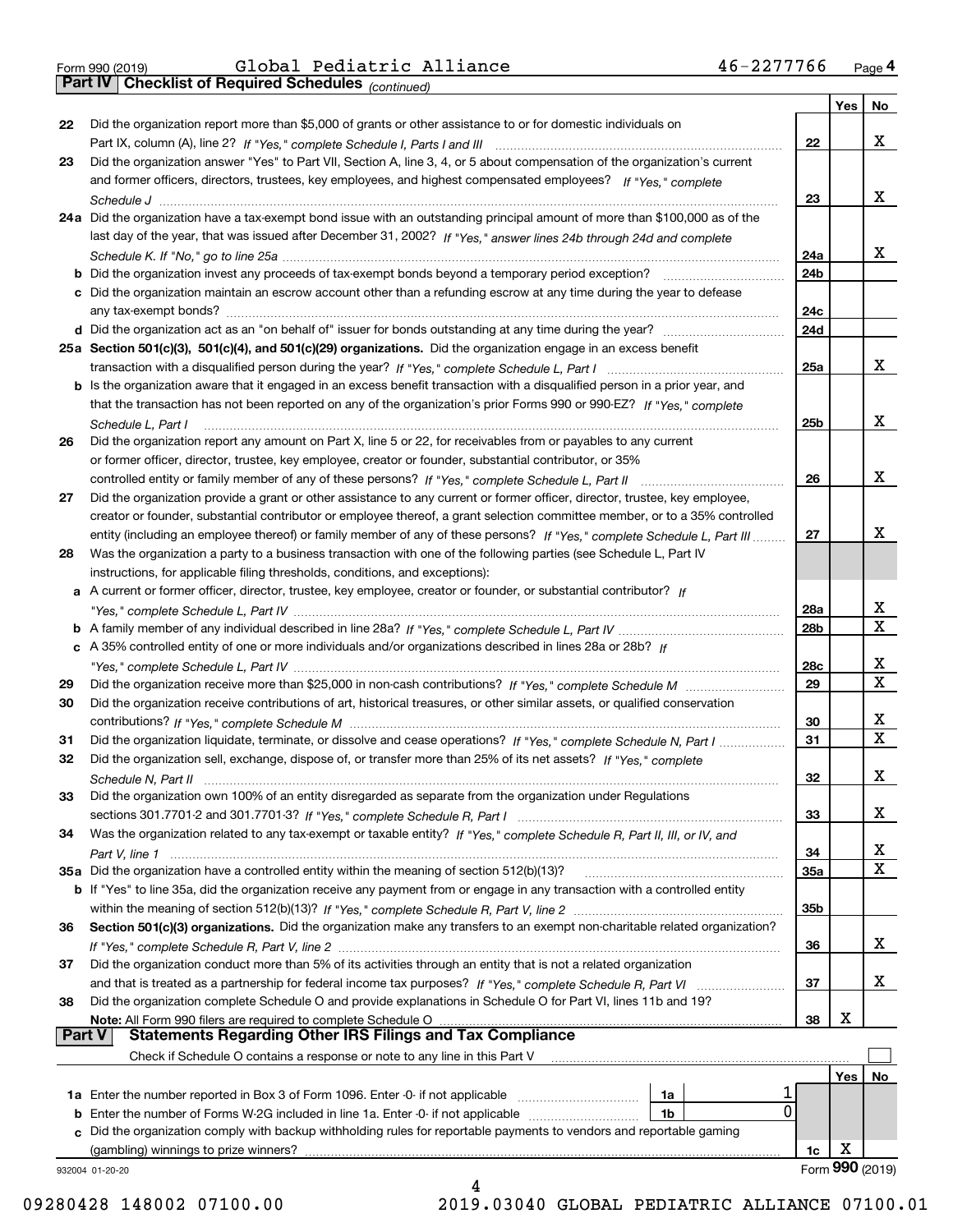|        | 46-2277766<br>Global Pediatric Alliance<br>Form 990 (2019)                                                                                                                                                                           |                |     | Page $5$                    |
|--------|--------------------------------------------------------------------------------------------------------------------------------------------------------------------------------------------------------------------------------------|----------------|-----|-----------------------------|
| Part V | Statements Regarding Other IRS Filings and Tax Compliance (continued)                                                                                                                                                                |                |     |                             |
|        |                                                                                                                                                                                                                                      |                | Yes | No                          |
|        | 2a Enter the number of employees reported on Form W-3, Transmittal of Wage and Tax Statements,                                                                                                                                       |                |     |                             |
|        | 1<br>filed for the calendar year ending with or within the year covered by this return<br>2a                                                                                                                                         |                |     |                             |
| b      |                                                                                                                                                                                                                                      | 2 <sub>b</sub> | X   |                             |
|        |                                                                                                                                                                                                                                      |                |     |                             |
|        | 3a Did the organization have unrelated business gross income of \$1,000 or more during the year?                                                                                                                                     | 3a             |     | X                           |
|        |                                                                                                                                                                                                                                      | 3b             |     |                             |
|        | 4a At any time during the calendar year, did the organization have an interest in, or a signature or other authority over, a                                                                                                         |                |     |                             |
|        | financial account in a foreign country (such as a bank account, securities account, or other financial account)?                                                                                                                     | 4a             | X   |                             |
|        | <b>b</b> If "Yes," enter the name of the foreign country $\blacktriangleright$ Mexico                                                                                                                                                |                |     |                             |
|        | See instructions for filing requirements for FinCEN Form 114, Report of Foreign Bank and Financial Accounts (FBAR).                                                                                                                  |                |     |                             |
| 5а     |                                                                                                                                                                                                                                      | 5а             |     | X                           |
| b      |                                                                                                                                                                                                                                      | 5 <sub>b</sub> |     | X                           |
| c      |                                                                                                                                                                                                                                      | 5c             |     |                             |
|        | 6a Does the organization have annual gross receipts that are normally greater than \$100,000, and did the organization solicit                                                                                                       |                |     |                             |
|        | any contributions that were not tax deductible as charitable contributions?                                                                                                                                                          | 6a             |     | x                           |
|        | <b>b</b> If "Yes," did the organization include with every solicitation an express statement that such contributions or gifts                                                                                                        |                |     |                             |
|        |                                                                                                                                                                                                                                      |                |     |                             |
|        |                                                                                                                                                                                                                                      | 6b             |     |                             |
| 7      | Organizations that may receive deductible contributions under section 170(c).                                                                                                                                                        |                |     | х                           |
| а      | Did the organization receive a payment in excess of \$75 made partly as a contribution and partly for goods and services provided to the payor?                                                                                      | 7a             |     |                             |
| b      | If "Yes," did the organization notify the donor of the value of the goods or services provided?                                                                                                                                      | 7b             |     |                             |
| c      | Did the organization sell, exchange, or otherwise dispose of tangible personal property for which it was required                                                                                                                    |                |     |                             |
|        |                                                                                                                                                                                                                                      | 7c             |     | х                           |
|        | 7d<br>d If "Yes," indicate the number of Forms 8282 filed during the year manufactured in the second of the second structure of Forms 8282 filed during the year manufactured in the Second Structure of the Second Structure of the |                |     |                             |
| е      |                                                                                                                                                                                                                                      | 7е             |     | X                           |
| f      | Did the organization, during the year, pay premiums, directly or indirectly, on a personal benefit contract?                                                                                                                         | 7f             |     | х                           |
| g      | If the organization received a contribution of qualified intellectual property, did the organization file Form 8899 as required?                                                                                                     | 7g             |     |                             |
| h.     | If the organization received a contribution of cars, boats, airplanes, or other vehicles, did the organization file a Form 1098-C?                                                                                                   | 7h             |     |                             |
| 8      | Sponsoring organizations maintaining donor advised funds. Did a donor advised fund maintained by the                                                                                                                                 |                |     |                             |
|        | sponsoring organization have excess business holdings at any time during the year?                                                                                                                                                   | 8              |     |                             |
| 9      | Sponsoring organizations maintaining donor advised funds.                                                                                                                                                                            |                |     |                             |
| а      | Did the sponsoring organization make any taxable distributions under section 4966?                                                                                                                                                   | 9а             |     |                             |
| b      | Did the sponsoring organization make a distribution to a donor, donor advisor, or related person? [[[[[[[[[[[                                                                                                                        | 9b             |     |                             |
| 10     | Section 501(c)(7) organizations. Enter:                                                                                                                                                                                              |                |     |                             |
|        | 10a<br>a Initiation fees and capital contributions included on Part VIII, line 12 [111] [11] [11] Initiation fees and capital contributions included on Part VIII, line 12                                                           |                |     |                             |
|        | 10b <br>Gross receipts, included on Form 990, Part VIII, line 12, for public use of club facilities                                                                                                                                  |                |     |                             |
| 11     | Section 501(c)(12) organizations. Enter:                                                                                                                                                                                             |                |     |                             |
| а      | 11a                                                                                                                                                                                                                                  |                |     |                             |
| b      | Gross income from other sources (Do not net amounts due or paid to other sources against                                                                                                                                             |                |     |                             |
|        | 11b                                                                                                                                                                                                                                  |                |     |                             |
|        | 12a Section 4947(a)(1) non-exempt charitable trusts. Is the organization filing Form 990 in lieu of Form 1041?                                                                                                                       | 12a            |     |                             |
|        | 12b<br><b>b</b> If "Yes," enter the amount of tax-exempt interest received or accrued during the year                                                                                                                                |                |     |                             |
| 13     | Section 501(c)(29) qualified nonprofit health insurance issuers.                                                                                                                                                                     |                |     |                             |
| а      | Is the organization licensed to issue qualified health plans in more than one state?                                                                                                                                                 | 13a            |     |                             |
|        | Note: See the instructions for additional information the organization must report on Schedule O.                                                                                                                                    |                |     |                             |
| b      | Enter the amount of reserves the organization is required to maintain by the states in which the                                                                                                                                     |                |     |                             |
|        | 13 <sub>b</sub>                                                                                                                                                                                                                      |                |     |                             |
| c      | 13c                                                                                                                                                                                                                                  |                |     |                             |
| 14a    | Did the organization receive any payments for indoor tanning services during the tax year?                                                                                                                                           | 14a            |     | х                           |
|        | <b>b</b> If "Yes," has it filed a Form 720 to report these payments? If "No," provide an explanation on Schedule O                                                                                                                   | 14b            |     |                             |
| 15     | Is the organization subject to the section 4960 tax on payment(s) of more than \$1,000,000 in remuneration or                                                                                                                        |                |     |                             |
|        | excess parachute payment(s) during the year?                                                                                                                                                                                         | 15             |     | х                           |
|        | If "Yes," see instructions and file Form 4720, Schedule N.                                                                                                                                                                           |                |     |                             |
| 16     | Is the organization an educational institution subject to the section 4968 excise tax on net investment income?                                                                                                                      | 16             |     | х                           |
|        | If "Yes," complete Form 4720, Schedule O.                                                                                                                                                                                            |                |     |                             |
|        |                                                                                                                                                                                                                                      |                |     | $F_{\text{arm}}$ 990 (2010) |

Form (2019) **990**

932005 01-20-20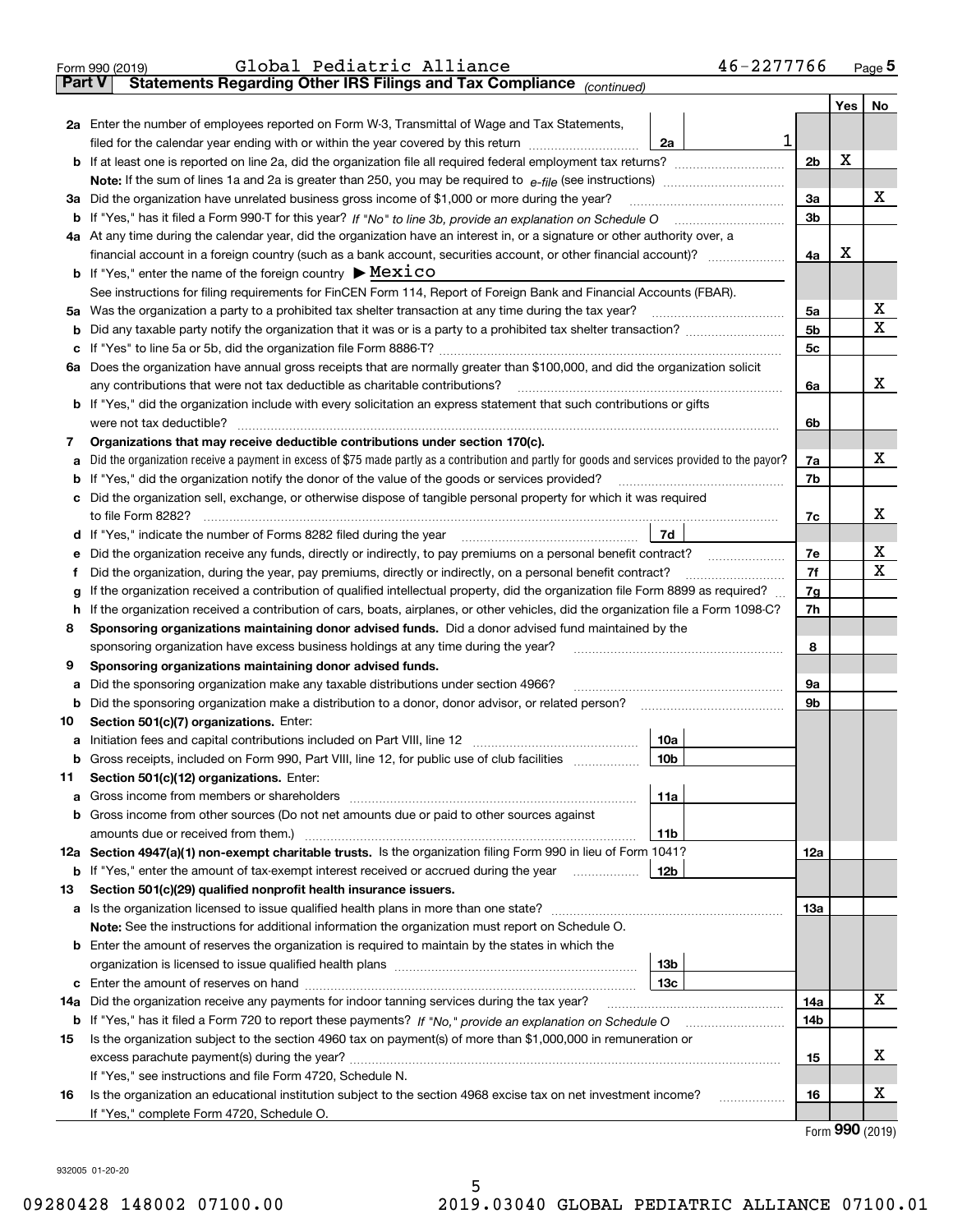|  | Form 990 (2019) |  |
|--|-----------------|--|
|  |                 |  |

| Form 990 (2019) | Global Pediatric Alliance | 46-2277766                                                                                                                    | $P$ <sub>age</sub> $6$ |
|-----------------|---------------------------|-------------------------------------------------------------------------------------------------------------------------------|------------------------|
|                 |                           | Part VI   Governance, Management, and Disclosure For each "Yes" response to lines 2 through 7b below, and for a "No" response |                        |
|                 |                           | to line 8a, 8b, or 10b below, describe the circumstances, processes, or changes on Schedule O. See instructions.              |                        |

|    |                                                                                                                                                                            |    |                 | Yes             | No                      |
|----|----------------------------------------------------------------------------------------------------------------------------------------------------------------------------|----|-----------------|-----------------|-------------------------|
|    | <b>1a</b> Enter the number of voting members of the governing body at the end of the tax year <i>manumum</i>                                                               | 1a | 5.              |                 |                         |
|    | If there are material differences in voting rights among members of the governing body, or if the governing                                                                |    |                 |                 |                         |
|    | body delegated broad authority to an executive committee or similar committee, explain on Schedule O.                                                                      |    |                 |                 |                         |
|    |                                                                                                                                                                            | 1b | 5               |                 |                         |
| 2  | Did any officer, director, trustee, or key employee have a family relationship or a business relationship with any other                                                   |    |                 |                 |                         |
|    | officer, director, trustee, or key employee?                                                                                                                               |    | $\mathbf{2}$    |                 | X                       |
| 3  | Did the organization delegate control over management duties customarily performed by or under the direct supervision                                                      |    |                 |                 |                         |
|    |                                                                                                                                                                            |    | 3               |                 | X                       |
| 4  | Did the organization make any significant changes to its governing documents since the prior Form 990 was filed?                                                           |    | 4               |                 | $\overline{\mathbf{x}}$ |
| 5  |                                                                                                                                                                            |    | 5               |                 | $\mathbf X$             |
| 6  | Did the organization have members or stockholders?                                                                                                                         |    | 6               |                 | $\mathbf X$             |
|    | 7a Did the organization have members, stockholders, or other persons who had the power to elect or appoint one or                                                          |    |                 |                 |                         |
|    |                                                                                                                                                                            |    | 7a              |                 | X                       |
|    | <b>b</b> Are any governance decisions of the organization reserved to (or subject to approval by) members, stockholders, or                                                |    |                 |                 |                         |
|    | persons other than the governing body?                                                                                                                                     |    | 7b              |                 | X                       |
| 8  | Did the organization contemporaneously document the meetings held or written actions undertaken during the year by the following:                                          |    |                 |                 |                         |
| a  |                                                                                                                                                                            |    | 8a              | X               |                         |
|    |                                                                                                                                                                            |    | 8b              | X               |                         |
| 9  | Is there any officer, director, trustee, or key employee listed in Part VII, Section A, who cannot be reached at the                                                       |    |                 |                 |                         |
|    |                                                                                                                                                                            |    | 9               |                 | x                       |
|    | Section B. Policies (This Section B requests information about policies not required by the Internal Revenue Code.)                                                        |    |                 |                 |                         |
|    |                                                                                                                                                                            |    |                 | Yes∣            | No                      |
|    |                                                                                                                                                                            |    | 10a             |                 | X                       |
|    | <b>b</b> If "Yes," did the organization have written policies and procedures governing the activities of such chapters, affiliates,                                        |    |                 |                 |                         |
|    |                                                                                                                                                                            |    | 10 <sub>b</sub> |                 |                         |
|    | 11a Has the organization provided a complete copy of this Form 990 to all members of its governing body before filing the form?                                            |    | 11a             | $\mathbf X$     |                         |
|    | <b>b</b> Describe in Schedule O the process, if any, used by the organization to review this Form 990.                                                                     |    |                 |                 |                         |
|    |                                                                                                                                                                            |    | 12a             | X               |                         |
| b  |                                                                                                                                                                            |    | 12b             | X               |                         |
|    | c Did the organization regularly and consistently monitor and enforce compliance with the policy? If "Yes," describe                                                       |    |                 |                 |                         |
|    | in Schedule O how this was done measured and contained a state of the state of the state of the state of the s                                                             |    | 12c             | X               |                         |
| 13 |                                                                                                                                                                            |    | 13              | X               |                         |
| 14 | Did the organization have a written document retention and destruction policy? manufactured and the organization have a written document retention and destruction policy? |    | 14              | $\mathbf X$     |                         |
| 15 | Did the process for determining compensation of the following persons include a review and approval by independent                                                         |    |                 |                 |                         |
|    | persons, comparability data, and contemporaneous substantiation of the deliberation and decision?                                                                          |    |                 |                 |                         |
|    |                                                                                                                                                                            |    | 15a             | X               |                         |
|    | <b>b</b> Other officers or key employees of the organization                                                                                                               |    | 15b             | $\mathbf X$     |                         |
|    | If "Yes" to line 15a or 15b, describe the process in Schedule O (see instructions).                                                                                        |    |                 |                 |                         |
|    | 16a Did the organization invest in, contribute assets to, or participate in a joint venture or similar arrangement with a                                                  |    |                 |                 |                         |
|    | taxable entity during the year?                                                                                                                                            |    | 16a             |                 | X                       |
|    | b If "Yes," did the organization follow a written policy or procedure requiring the organization to evaluate its participation                                             |    |                 |                 |                         |
|    | in joint venture arrangements under applicable federal tax law, and take steps to safequard the organization's                                                             |    |                 |                 |                         |
|    |                                                                                                                                                                            |    | 16b             |                 |                         |
|    | <b>Section C. Disclosure</b>                                                                                                                                               |    |                 |                 |                         |
| 17 | List the states with which a copy of this Form 990 is required to be filed $\blacktriangleright$ CA                                                                        |    |                 |                 |                         |
| 18 | Section 6104 requires an organization to make its Forms 1023 (1024 or 1024-A, if applicable), 990, and 990-T (Section 501(c)(3)s only) available                           |    |                 |                 |                         |
|    | for public inspection. Indicate how you made these available. Check all that apply.                                                                                        |    |                 |                 |                         |
|    | $X$ Upon request<br>  X   Own website<br>Another's website<br>Other (explain on Schedule O)                                                                                |    |                 |                 |                         |
| 19 | Describe on Schedule O whether (and if so, how) the organization made its governing documents, conflict of interest policy, and financial                                  |    |                 |                 |                         |
|    | statements available to the public during the tax year.                                                                                                                    |    |                 |                 |                         |
| 20 | State the name, address, and telephone number of the person who possesses the organization's books and records                                                             |    |                 |                 |                         |
|    | The Organization - $415-567-3698$                                                                                                                                          |    |                 |                 |                         |
|    | 94164<br>P. O. Box 640046, San Francisco,<br>CA                                                                                                                            |    |                 |                 |                         |
|    | 932006 01-20-20                                                                                                                                                            |    |                 | Form 990 (2019) |                         |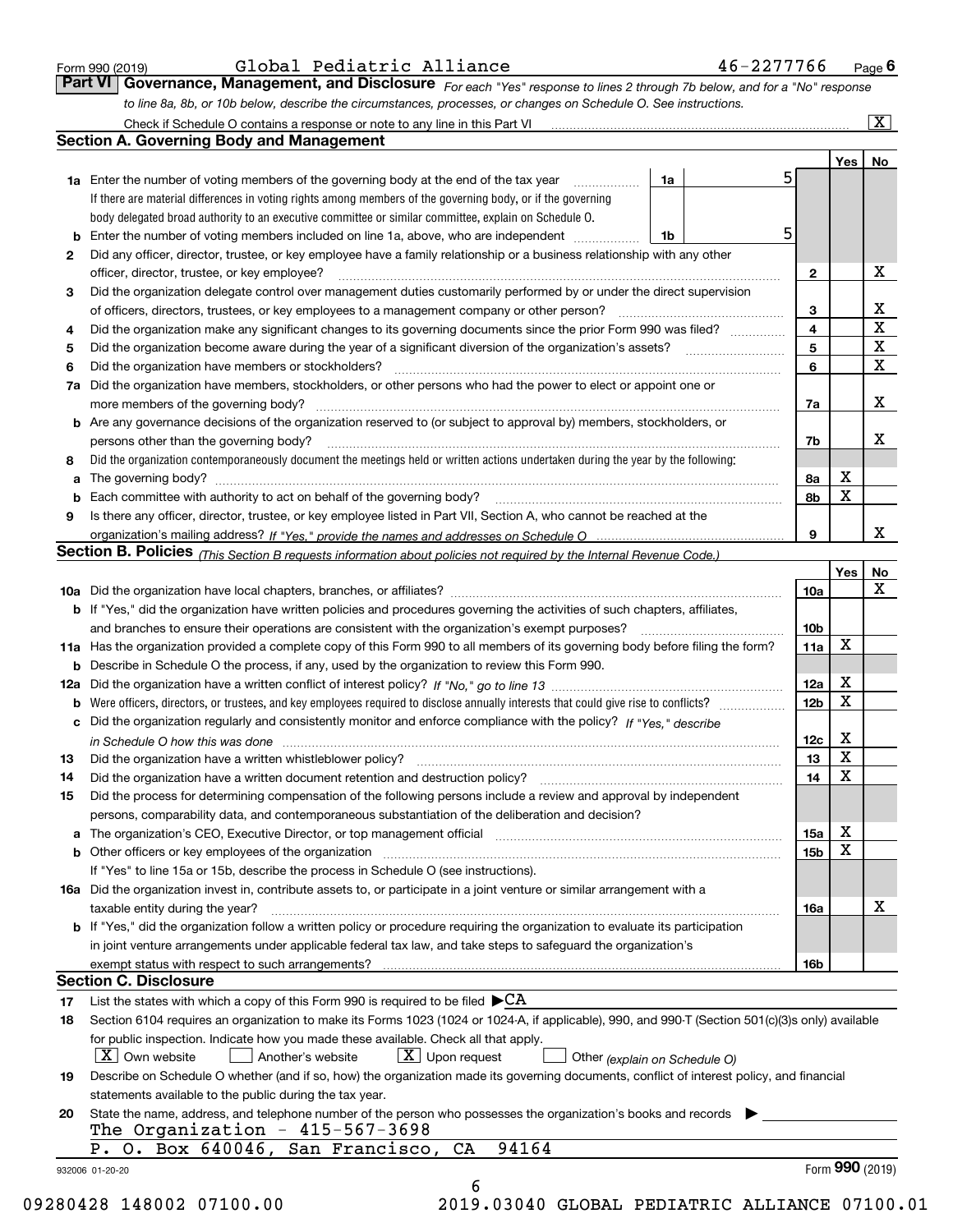$\mathcal{L}^{\text{max}}$ 

# **7Part VII Compensation of Officers, Directors, Trustees, Key Employees, Highest Compensated Employees, and Independent Contractors**

Check if Schedule O contains a response or note to any line in this Part VII

**Section A. Officers, Directors, Trustees, Key Employees, and Highest Compensated Employees**

**1a**  Complete this table for all persons required to be listed. Report compensation for the calendar year ending with or within the organization's tax year. **•** List all of the organization's current officers, directors, trustees (whether individuals or organizations), regardless of amount of compensation.

Enter -0- in columns (D), (E), and (F) if no compensation was paid.

 $\bullet$  List all of the organization's  $\,$ current key employees, if any. See instructions for definition of "key employee."

**•** List the organization's five current highest compensated employees (other than an officer, director, trustee, or key employee) who received reportable compensation (Box 5 of Form W-2 and/or Box 7 of Form 1099-MISC) of more than \$100,000 from the organization and any related organizations.

**•** List all of the organization's former officers, key employees, and highest compensated employees who received more than \$100,000 of reportable compensation from the organization and any related organizations.

**former directors or trustees**  ¥ List all of the organization's that received, in the capacity as a former director or trustee of the organization, more than \$10,000 of reportable compensation from the organization and any related organizations.

See instructions for the order in which to list the persons above.

Check this box if neither the organization nor any related organization compensated any current officer, director, or trustee.  $\mathcal{L}^{\text{max}}$ 

| (A)                                  | (B)               |                                |                       |             | (C)          |                                                                  |        | (D)             | (E)                           | (F)                   |
|--------------------------------------|-------------------|--------------------------------|-----------------------|-------------|--------------|------------------------------------------------------------------|--------|-----------------|-------------------------------|-----------------------|
| Name and title                       | Average           |                                |                       | Position    |              | (do not check more than one                                      |        | Reportable      | Reportable                    | Estimated             |
|                                      | hours per         |                                |                       |             |              | box, unless person is both an<br>officer and a director/trustee) |        | compensation    | compensation                  | amount of             |
|                                      | week<br>(list any |                                |                       |             |              |                                                                  |        | from<br>the     | from related<br>organizations | other<br>compensation |
|                                      | hours for         |                                |                       |             |              |                                                                  |        | organization    | (W-2/1099-MISC)               | from the              |
|                                      | related           |                                |                       |             |              |                                                                  |        | (W-2/1099-MISC) |                               | organization          |
|                                      | organizations     |                                |                       |             |              |                                                                  |        |                 |                               | and related           |
|                                      | below<br>line)    | Individual trustee or director | Institutional trustee | Officer     | Key employee | Highest compensated<br>  employee                                | Former |                 |                               | organizations         |
| (1) Kate Kentfield-Kessner, RN, NNP  | 3.00              |                                |                       |             |              |                                                                  |        |                 |                               |                       |
| Board Chair                          |                   | $\mathbf x$                    |                       | X           |              |                                                                  |        | $\mathbf 0$ .   | 0.                            | 0.                    |
| (2) Teresa Ramirez-Montagut, MD, PhD | 4.00              |                                |                       |             |              |                                                                  |        |                 |                               |                       |
| Board Secretary                      |                   | $\mathbf x$                    |                       | X           |              |                                                                  |        | $0$ .           | 0.                            | $\mathbf 0$ .         |
| (3) Scott Cohen, MD, DTM             | 3.00              |                                |                       |             |              |                                                                  |        |                 |                               |                       |
| Board Treasurer                      |                   | X                              |                       | $\mathbf X$ |              |                                                                  |        | $\mathbf 0$ .   | 0.                            | $\mathbf 0$ .         |
| (4) Stephen Kahn, MD                 | 3.00              |                                |                       |             |              |                                                                  |        |                 |                               |                       |
| Director                             |                   | $\mathbf X$                    |                       |             |              |                                                                  |        | $\mathbf 0$ .   | $0$ .                         | $0_{.}$               |
| (5) Christina Buysse, MD             | 3.00              |                                |                       |             |              |                                                                  |        |                 |                               |                       |
| Director                             |                   | $\mathbf X$                    |                       |             |              |                                                                  |        | $\mathbf 0$ .   | 0.                            | 0.                    |
| (6) Stacey Ramirez                   | 30.00             |                                |                       |             |              |                                                                  |        |                 |                               |                       |
| Executive Director                   |                   |                                |                       | X           |              |                                                                  |        | 67,372.         | 0.                            | 0.                    |
|                                      |                   |                                |                       |             |              |                                                                  |        |                 |                               |                       |
|                                      |                   |                                |                       |             |              |                                                                  |        |                 |                               |                       |
|                                      |                   |                                |                       |             |              |                                                                  |        |                 |                               |                       |
|                                      |                   |                                |                       |             |              |                                                                  |        |                 |                               |                       |
|                                      |                   |                                |                       |             |              |                                                                  |        |                 |                               |                       |
|                                      |                   |                                |                       |             |              |                                                                  |        |                 |                               |                       |
|                                      |                   |                                |                       |             |              |                                                                  |        |                 |                               |                       |
|                                      |                   |                                |                       |             |              |                                                                  |        |                 |                               |                       |
|                                      |                   |                                |                       |             |              |                                                                  |        |                 |                               |                       |
|                                      |                   |                                |                       |             |              |                                                                  |        |                 |                               |                       |
|                                      |                   |                                |                       |             |              |                                                                  |        |                 |                               |                       |
|                                      |                   |                                |                       |             |              |                                                                  |        |                 |                               |                       |
|                                      |                   |                                |                       |             |              |                                                                  |        |                 |                               |                       |
|                                      |                   |                                |                       |             |              |                                                                  |        |                 |                               |                       |
|                                      |                   |                                |                       |             |              |                                                                  |        |                 |                               |                       |
|                                      |                   |                                |                       |             |              |                                                                  |        |                 |                               |                       |
|                                      |                   |                                |                       |             |              |                                                                  |        |                 |                               |                       |
|                                      |                   |                                |                       |             |              |                                                                  |        |                 |                               |                       |
|                                      |                   |                                |                       |             |              |                                                                  |        |                 |                               |                       |
|                                      |                   |                                |                       |             |              |                                                                  |        |                 |                               |                       |
|                                      |                   |                                |                       |             |              |                                                                  |        |                 |                               |                       |

7

Form (2019) **990**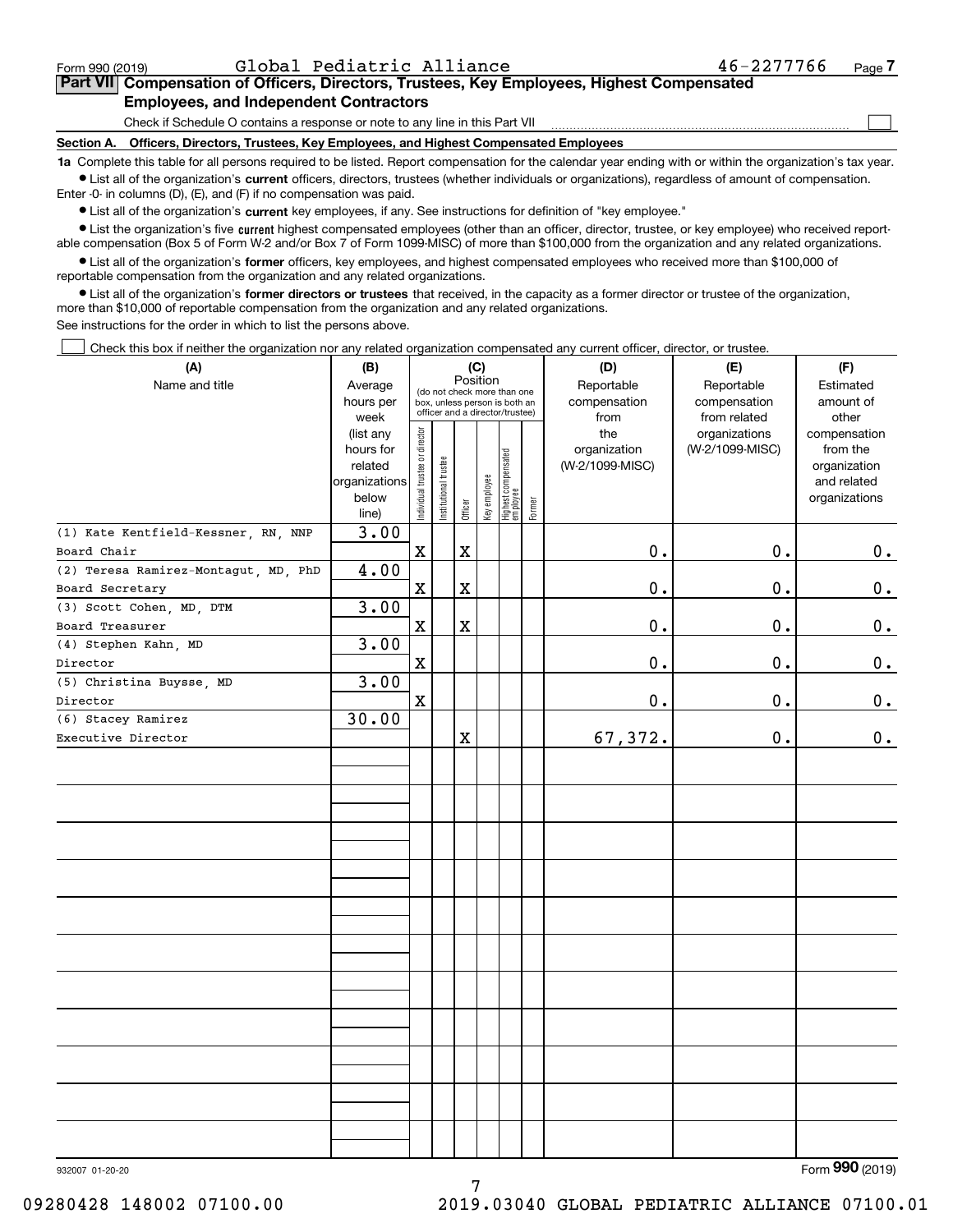|                 | Global Pediatric Alliance<br>Form 990 (2019)                                                                                                                                                                                                           |                                                                              |                                |                       |                                                                             |              |                                   |        |                                                                | 46-2277766                                                       |                                                                                                |        |                  | Page 8                               |
|-----------------|--------------------------------------------------------------------------------------------------------------------------------------------------------------------------------------------------------------------------------------------------------|------------------------------------------------------------------------------|--------------------------------|-----------------------|-----------------------------------------------------------------------------|--------------|-----------------------------------|--------|----------------------------------------------------------------|------------------------------------------------------------------|------------------------------------------------------------------------------------------------|--------|------------------|--------------------------------------|
| <b>Part VII</b> | Section A. Officers, Directors, Trustees, Key Employees, and Highest Compensated Employees (continued)                                                                                                                                                 |                                                                              |                                |                       |                                                                             |              |                                   |        |                                                                |                                                                  |                                                                                                |        |                  |                                      |
|                 | (A)<br>Name and title                                                                                                                                                                                                                                  | (B)<br>Average<br>hours per                                                  |                                |                       | (C)<br>Position<br>(do not check more than one                              |              |                                   |        | (D)<br>Reportable                                              | (E)<br>Reportable                                                |                                                                                                |        | (F)<br>Estimated |                                      |
|                 |                                                                                                                                                                                                                                                        | week<br>(list any<br>hours for<br>related<br>organizations<br>below<br>line) | Individual trustee or director | Institutional trustee | box, unless person is both an<br>officer and a director/trustee)<br>Officer | Key employee | Highest compensated<br>  employee | Former | compensation<br>from<br>the<br>organization<br>(W-2/1099-MISC) | compensation<br>from related<br>organizations<br>(W-2/1099-MISC) | amount of<br>other<br>compensation<br>from the<br>organization<br>and related<br>organizations |        |                  |                                      |
|                 |                                                                                                                                                                                                                                                        |                                                                              |                                |                       |                                                                             |              |                                   |        |                                                                |                                                                  |                                                                                                |        |                  |                                      |
|                 |                                                                                                                                                                                                                                                        |                                                                              |                                |                       |                                                                             |              |                                   |        |                                                                |                                                                  |                                                                                                |        |                  |                                      |
|                 |                                                                                                                                                                                                                                                        |                                                                              |                                |                       |                                                                             |              |                                   |        |                                                                |                                                                  |                                                                                                |        |                  |                                      |
|                 |                                                                                                                                                                                                                                                        |                                                                              |                                |                       |                                                                             |              |                                   |        |                                                                |                                                                  |                                                                                                |        |                  |                                      |
|                 |                                                                                                                                                                                                                                                        |                                                                              |                                |                       |                                                                             |              |                                   |        |                                                                |                                                                  |                                                                                                |        |                  |                                      |
|                 |                                                                                                                                                                                                                                                        |                                                                              |                                |                       |                                                                             |              |                                   |        |                                                                |                                                                  |                                                                                                |        |                  |                                      |
|                 |                                                                                                                                                                                                                                                        |                                                                              |                                |                       |                                                                             |              |                                   |        |                                                                |                                                                  |                                                                                                |        |                  |                                      |
|                 |                                                                                                                                                                                                                                                        |                                                                              |                                |                       |                                                                             |              |                                   |        |                                                                |                                                                  |                                                                                                |        |                  |                                      |
|                 | 1b Subtotal                                                                                                                                                                                                                                            |                                                                              |                                |                       |                                                                             |              |                                   |        | 67,372.<br>$\overline{0}$ .                                    |                                                                  | 0.<br>$\overline{\overline{\mathfrak{0}}}$ .                                                   |        |                  | 0.                                   |
|                 | c Total from continuation sheets to Part VII, Section A manufactor continuum<br>d Total (add lines 1b and 1c).                                                                                                                                         |                                                                              |                                |                       |                                                                             |              |                                   |        | 67,372.                                                        |                                                                  | $\overline{\mathfrak{o}}$ .                                                                    |        |                  | $\overline{0}$ .<br>$\overline{0}$ . |
| $\mathbf{2}$    | Total number of individuals (including but not limited to those listed above) who received more than \$100,000 of reportable<br>compensation from the organization $\blacktriangleright$                                                               |                                                                              |                                |                       |                                                                             |              |                                   |        |                                                                |                                                                  |                                                                                                |        | Yes              | 0<br>No                              |
| з               | Did the organization list any former officer, director, trustee, key employee, or highest compensated employee on                                                                                                                                      |                                                                              |                                |                       |                                                                             |              |                                   |        |                                                                |                                                                  |                                                                                                |        |                  | х                                    |
| 4               | For any individual listed on line 1a, is the sum of reportable compensation and other compensation from the organization                                                                                                                               |                                                                              |                                |                       |                                                                             |              |                                   |        |                                                                |                                                                  |                                                                                                | 3<br>4 |                  | х                                    |
| 5               | Did any person listed on line 1a receive or accrue compensation from any unrelated organization or individual for services                                                                                                                             |                                                                              |                                |                       |                                                                             |              |                                   |        |                                                                |                                                                  |                                                                                                | 5      |                  | X                                    |
|                 | <b>Section B. Independent Contractors</b>                                                                                                                                                                                                              |                                                                              |                                |                       |                                                                             |              |                                   |        |                                                                |                                                                  |                                                                                                |        |                  |                                      |
| 1               | Complete this table for your five highest compensated independent contractors that received more than \$100,000 of compensation from<br>the organization. Report compensation for the calendar year ending with or within the organization's tax year. |                                                                              |                                |                       |                                                                             |              |                                   |        |                                                                |                                                                  |                                                                                                |        |                  |                                      |
|                 | (A)<br>Name and business address                                                                                                                                                                                                                       |                                                                              |                                | <b>NONE</b>           |                                                                             |              |                                   |        | (B)<br>Description of services                                 |                                                                  | (C)<br>Compensation                                                                            |        |                  |                                      |
|                 |                                                                                                                                                                                                                                                        |                                                                              |                                |                       |                                                                             |              |                                   |        |                                                                |                                                                  |                                                                                                |        |                  |                                      |
|                 |                                                                                                                                                                                                                                                        |                                                                              |                                |                       |                                                                             |              |                                   |        |                                                                |                                                                  |                                                                                                |        |                  |                                      |
|                 |                                                                                                                                                                                                                                                        |                                                                              |                                |                       |                                                                             |              |                                   |        |                                                                |                                                                  |                                                                                                |        |                  |                                      |
|                 |                                                                                                                                                                                                                                                        |                                                                              |                                |                       |                                                                             |              |                                   |        |                                                                |                                                                  |                                                                                                |        |                  |                                      |
| 2               | Total number of independent contractors (including but not limited to those listed above) who received more than                                                                                                                                       |                                                                              |                                |                       |                                                                             | 0            |                                   |        |                                                                |                                                                  |                                                                                                |        |                  |                                      |
|                 | \$100,000 of compensation from the organization                                                                                                                                                                                                        |                                                                              |                                |                       |                                                                             |              |                                   |        |                                                                |                                                                  |                                                                                                |        | Form 990 (2019)  |                                      |

932008 01-20-20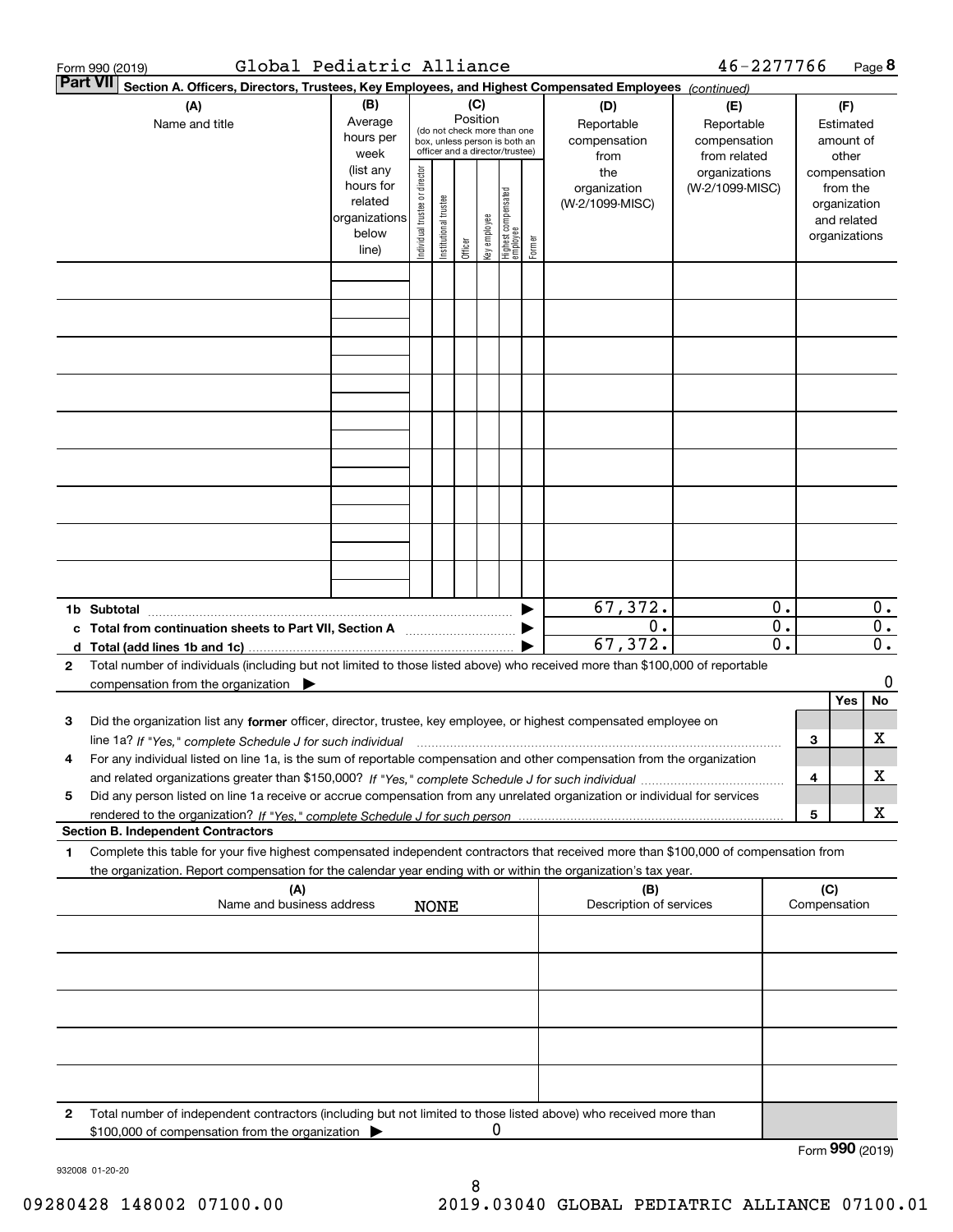| <b>Part VIII</b><br><b>Statement of Revenue</b><br>Check if Schedule O contains a response or note to any line in this Part VIII<br>(B)<br>$\overline{C}$<br>(D)<br>(A)<br>Unrelated<br>Related or exempt<br>Total revenue<br>function revenue<br>business revenue<br>1a<br>Contributions, Gifts, Grants<br>and Other Similar Amounts<br>1 a Federated campaigns<br>1 <sub>b</sub><br><b>b</b> Membership dues<br>1 <sub>c</sub><br>c Fundraising events<br>1 <sub>d</sub><br>d Related organizations<br>1e<br>Government grants (contributions)<br>е<br>f All other contributions, gifts, grants, and<br>343,805.<br>similar amounts not included above<br>1f<br>$1g$ \$<br>g Noncash contributions included in lines 1a-1f<br>343,805.<br><b>Business Code</b><br>2a<br>Program Service<br>Revenue<br>b<br><u> 1989 - Johann Stein, mars an deutscher Stein († 1989)</u><br>c<br><u> 1989 - Johann Harry Harry Harry Harry Harry Harry Harry Harry Harry Harry Harry Harry Harry Harry Harry Harry</u><br>d<br><u> 1980 - Jan Barristo, martin al II-lea (b. 1980)</u><br>е<br>f.<br>a<br>Investment income (including dividends, interest, and<br>3<br>▶<br>Income from investment of tax-exempt bond proceeds<br>4<br>5<br>(i) Real<br>(ii) Personal<br>6а<br>Gross rents<br>6а<br>$\frac{1}{2}$<br>6b<br>Less: rental expenses<br>b<br>6c<br>Rental income or (loss)<br>c<br>d Net rental income or (loss)<br>(i) Securities<br>(ii) Other<br>7 a Gross amount from sales of<br>assets other than inventory<br>7a<br><b>b</b> Less: cost or other basis<br>venue<br>and sales expenses<br>7b<br>7c<br><b>c</b> Gain or (loss) $\ldots$<br>Other Re<br>8 a Gross income from fundraising events (not<br>including \$<br>contributions reported on line 1c). See<br> 8a <br>8bl<br><b>b</b> Less: direct expenses<br>c Net income or (loss) from fundraising events<br>9 a Gross income from gaming activities. See<br> 9a  <br> 9b <br><b>b</b> Less: direct expenses <b>manually</b><br>c Net income or (loss) from gaming activities<br>10 a Gross sales of inventory, less returns<br> 10a <br>10 <sub>b</sub><br><b>b</b> Less: cost of goods sold<br>c Net income or (loss) from sales of inventory<br><b>Business Code</b><br>Miscellaneous<br>Revenue<br>11 a<br>b<br>c<br>▶<br>343,805.<br>0.<br>$0$ .<br>12 |  | Global Pediatric Alliance<br>Form 990 (2019) |  | 46-2277766 | Page 9                                                   |
|--------------------------------------------------------------------------------------------------------------------------------------------------------------------------------------------------------------------------------------------------------------------------------------------------------------------------------------------------------------------------------------------------------------------------------------------------------------------------------------------------------------------------------------------------------------------------------------------------------------------------------------------------------------------------------------------------------------------------------------------------------------------------------------------------------------------------------------------------------------------------------------------------------------------------------------------------------------------------------------------------------------------------------------------------------------------------------------------------------------------------------------------------------------------------------------------------------------------------------------------------------------------------------------------------------------------------------------------------------------------------------------------------------------------------------------------------------------------------------------------------------------------------------------------------------------------------------------------------------------------------------------------------------------------------------------------------------------------------------------------------------------------------------------------------------------------------------------------------------------------------------------------------------------------------------------------------------------------------------------------------------------------------------------------------------------------------------------------------------------------------------------------------------------------------------------------------------------------------------------------------------------------------------------------------------------------------|--|----------------------------------------------|--|------------|----------------------------------------------------------|
|                                                                                                                                                                                                                                                                                                                                                                                                                                                                                                                                                                                                                                                                                                                                                                                                                                                                                                                                                                                                                                                                                                                                                                                                                                                                                                                                                                                                                                                                                                                                                                                                                                                                                                                                                                                                                                                                                                                                                                                                                                                                                                                                                                                                                                                                                                                          |  |                                              |  |            |                                                          |
|                                                                                                                                                                                                                                                                                                                                                                                                                                                                                                                                                                                                                                                                                                                                                                                                                                                                                                                                                                                                                                                                                                                                                                                                                                                                                                                                                                                                                                                                                                                                                                                                                                                                                                                                                                                                                                                                                                                                                                                                                                                                                                                                                                                                                                                                                                                          |  |                                              |  |            |                                                          |
|                                                                                                                                                                                                                                                                                                                                                                                                                                                                                                                                                                                                                                                                                                                                                                                                                                                                                                                                                                                                                                                                                                                                                                                                                                                                                                                                                                                                                                                                                                                                                                                                                                                                                                                                                                                                                                                                                                                                                                                                                                                                                                                                                                                                                                                                                                                          |  |                                              |  |            | Revenue excluded<br>from tax under<br>sections 512 - 514 |
|                                                                                                                                                                                                                                                                                                                                                                                                                                                                                                                                                                                                                                                                                                                                                                                                                                                                                                                                                                                                                                                                                                                                                                                                                                                                                                                                                                                                                                                                                                                                                                                                                                                                                                                                                                                                                                                                                                                                                                                                                                                                                                                                                                                                                                                                                                                          |  |                                              |  |            |                                                          |
|                                                                                                                                                                                                                                                                                                                                                                                                                                                                                                                                                                                                                                                                                                                                                                                                                                                                                                                                                                                                                                                                                                                                                                                                                                                                                                                                                                                                                                                                                                                                                                                                                                                                                                                                                                                                                                                                                                                                                                                                                                                                                                                                                                                                                                                                                                                          |  |                                              |  |            |                                                          |
|                                                                                                                                                                                                                                                                                                                                                                                                                                                                                                                                                                                                                                                                                                                                                                                                                                                                                                                                                                                                                                                                                                                                                                                                                                                                                                                                                                                                                                                                                                                                                                                                                                                                                                                                                                                                                                                                                                                                                                                                                                                                                                                                                                                                                                                                                                                          |  |                                              |  |            |                                                          |
|                                                                                                                                                                                                                                                                                                                                                                                                                                                                                                                                                                                                                                                                                                                                                                                                                                                                                                                                                                                                                                                                                                                                                                                                                                                                                                                                                                                                                                                                                                                                                                                                                                                                                                                                                                                                                                                                                                                                                                                                                                                                                                                                                                                                                                                                                                                          |  |                                              |  |            |                                                          |
|                                                                                                                                                                                                                                                                                                                                                                                                                                                                                                                                                                                                                                                                                                                                                                                                                                                                                                                                                                                                                                                                                                                                                                                                                                                                                                                                                                                                                                                                                                                                                                                                                                                                                                                                                                                                                                                                                                                                                                                                                                                                                                                                                                                                                                                                                                                          |  |                                              |  |            |                                                          |
|                                                                                                                                                                                                                                                                                                                                                                                                                                                                                                                                                                                                                                                                                                                                                                                                                                                                                                                                                                                                                                                                                                                                                                                                                                                                                                                                                                                                                                                                                                                                                                                                                                                                                                                                                                                                                                                                                                                                                                                                                                                                                                                                                                                                                                                                                                                          |  |                                              |  |            |                                                          |
|                                                                                                                                                                                                                                                                                                                                                                                                                                                                                                                                                                                                                                                                                                                                                                                                                                                                                                                                                                                                                                                                                                                                                                                                                                                                                                                                                                                                                                                                                                                                                                                                                                                                                                                                                                                                                                                                                                                                                                                                                                                                                                                                                                                                                                                                                                                          |  |                                              |  |            |                                                          |
|                                                                                                                                                                                                                                                                                                                                                                                                                                                                                                                                                                                                                                                                                                                                                                                                                                                                                                                                                                                                                                                                                                                                                                                                                                                                                                                                                                                                                                                                                                                                                                                                                                                                                                                                                                                                                                                                                                                                                                                                                                                                                                                                                                                                                                                                                                                          |  |                                              |  |            |                                                          |
|                                                                                                                                                                                                                                                                                                                                                                                                                                                                                                                                                                                                                                                                                                                                                                                                                                                                                                                                                                                                                                                                                                                                                                                                                                                                                                                                                                                                                                                                                                                                                                                                                                                                                                                                                                                                                                                                                                                                                                                                                                                                                                                                                                                                                                                                                                                          |  |                                              |  |            |                                                          |
|                                                                                                                                                                                                                                                                                                                                                                                                                                                                                                                                                                                                                                                                                                                                                                                                                                                                                                                                                                                                                                                                                                                                                                                                                                                                                                                                                                                                                                                                                                                                                                                                                                                                                                                                                                                                                                                                                                                                                                                                                                                                                                                                                                                                                                                                                                                          |  |                                              |  |            |                                                          |
|                                                                                                                                                                                                                                                                                                                                                                                                                                                                                                                                                                                                                                                                                                                                                                                                                                                                                                                                                                                                                                                                                                                                                                                                                                                                                                                                                                                                                                                                                                                                                                                                                                                                                                                                                                                                                                                                                                                                                                                                                                                                                                                                                                                                                                                                                                                          |  |                                              |  |            |                                                          |
|                                                                                                                                                                                                                                                                                                                                                                                                                                                                                                                                                                                                                                                                                                                                                                                                                                                                                                                                                                                                                                                                                                                                                                                                                                                                                                                                                                                                                                                                                                                                                                                                                                                                                                                                                                                                                                                                                                                                                                                                                                                                                                                                                                                                                                                                                                                          |  |                                              |  |            |                                                          |
|                                                                                                                                                                                                                                                                                                                                                                                                                                                                                                                                                                                                                                                                                                                                                                                                                                                                                                                                                                                                                                                                                                                                                                                                                                                                                                                                                                                                                                                                                                                                                                                                                                                                                                                                                                                                                                                                                                                                                                                                                                                                                                                                                                                                                                                                                                                          |  |                                              |  |            |                                                          |
|                                                                                                                                                                                                                                                                                                                                                                                                                                                                                                                                                                                                                                                                                                                                                                                                                                                                                                                                                                                                                                                                                                                                                                                                                                                                                                                                                                                                                                                                                                                                                                                                                                                                                                                                                                                                                                                                                                                                                                                                                                                                                                                                                                                                                                                                                                                          |  |                                              |  |            |                                                          |
|                                                                                                                                                                                                                                                                                                                                                                                                                                                                                                                                                                                                                                                                                                                                                                                                                                                                                                                                                                                                                                                                                                                                                                                                                                                                                                                                                                                                                                                                                                                                                                                                                                                                                                                                                                                                                                                                                                                                                                                                                                                                                                                                                                                                                                                                                                                          |  |                                              |  |            |                                                          |
|                                                                                                                                                                                                                                                                                                                                                                                                                                                                                                                                                                                                                                                                                                                                                                                                                                                                                                                                                                                                                                                                                                                                                                                                                                                                                                                                                                                                                                                                                                                                                                                                                                                                                                                                                                                                                                                                                                                                                                                                                                                                                                                                                                                                                                                                                                                          |  |                                              |  |            |                                                          |
|                                                                                                                                                                                                                                                                                                                                                                                                                                                                                                                                                                                                                                                                                                                                                                                                                                                                                                                                                                                                                                                                                                                                                                                                                                                                                                                                                                                                                                                                                                                                                                                                                                                                                                                                                                                                                                                                                                                                                                                                                                                                                                                                                                                                                                                                                                                          |  |                                              |  |            |                                                          |
|                                                                                                                                                                                                                                                                                                                                                                                                                                                                                                                                                                                                                                                                                                                                                                                                                                                                                                                                                                                                                                                                                                                                                                                                                                                                                                                                                                                                                                                                                                                                                                                                                                                                                                                                                                                                                                                                                                                                                                                                                                                                                                                                                                                                                                                                                                                          |  |                                              |  |            |                                                          |
|                                                                                                                                                                                                                                                                                                                                                                                                                                                                                                                                                                                                                                                                                                                                                                                                                                                                                                                                                                                                                                                                                                                                                                                                                                                                                                                                                                                                                                                                                                                                                                                                                                                                                                                                                                                                                                                                                                                                                                                                                                                                                                                                                                                                                                                                                                                          |  |                                              |  |            |                                                          |
|                                                                                                                                                                                                                                                                                                                                                                                                                                                                                                                                                                                                                                                                                                                                                                                                                                                                                                                                                                                                                                                                                                                                                                                                                                                                                                                                                                                                                                                                                                                                                                                                                                                                                                                                                                                                                                                                                                                                                                                                                                                                                                                                                                                                                                                                                                                          |  |                                              |  |            |                                                          |
|                                                                                                                                                                                                                                                                                                                                                                                                                                                                                                                                                                                                                                                                                                                                                                                                                                                                                                                                                                                                                                                                                                                                                                                                                                                                                                                                                                                                                                                                                                                                                                                                                                                                                                                                                                                                                                                                                                                                                                                                                                                                                                                                                                                                                                                                                                                          |  |                                              |  |            |                                                          |
|                                                                                                                                                                                                                                                                                                                                                                                                                                                                                                                                                                                                                                                                                                                                                                                                                                                                                                                                                                                                                                                                                                                                                                                                                                                                                                                                                                                                                                                                                                                                                                                                                                                                                                                                                                                                                                                                                                                                                                                                                                                                                                                                                                                                                                                                                                                          |  |                                              |  |            |                                                          |
|                                                                                                                                                                                                                                                                                                                                                                                                                                                                                                                                                                                                                                                                                                                                                                                                                                                                                                                                                                                                                                                                                                                                                                                                                                                                                                                                                                                                                                                                                                                                                                                                                                                                                                                                                                                                                                                                                                                                                                                                                                                                                                                                                                                                                                                                                                                          |  |                                              |  |            |                                                          |
|                                                                                                                                                                                                                                                                                                                                                                                                                                                                                                                                                                                                                                                                                                                                                                                                                                                                                                                                                                                                                                                                                                                                                                                                                                                                                                                                                                                                                                                                                                                                                                                                                                                                                                                                                                                                                                                                                                                                                                                                                                                                                                                                                                                                                                                                                                                          |  |                                              |  |            |                                                          |
|                                                                                                                                                                                                                                                                                                                                                                                                                                                                                                                                                                                                                                                                                                                                                                                                                                                                                                                                                                                                                                                                                                                                                                                                                                                                                                                                                                                                                                                                                                                                                                                                                                                                                                                                                                                                                                                                                                                                                                                                                                                                                                                                                                                                                                                                                                                          |  |                                              |  |            |                                                          |
|                                                                                                                                                                                                                                                                                                                                                                                                                                                                                                                                                                                                                                                                                                                                                                                                                                                                                                                                                                                                                                                                                                                                                                                                                                                                                                                                                                                                                                                                                                                                                                                                                                                                                                                                                                                                                                                                                                                                                                                                                                                                                                                                                                                                                                                                                                                          |  |                                              |  |            |                                                          |
|                                                                                                                                                                                                                                                                                                                                                                                                                                                                                                                                                                                                                                                                                                                                                                                                                                                                                                                                                                                                                                                                                                                                                                                                                                                                                                                                                                                                                                                                                                                                                                                                                                                                                                                                                                                                                                                                                                                                                                                                                                                                                                                                                                                                                                                                                                                          |  |                                              |  |            |                                                          |
|                                                                                                                                                                                                                                                                                                                                                                                                                                                                                                                                                                                                                                                                                                                                                                                                                                                                                                                                                                                                                                                                                                                                                                                                                                                                                                                                                                                                                                                                                                                                                                                                                                                                                                                                                                                                                                                                                                                                                                                                                                                                                                                                                                                                                                                                                                                          |  |                                              |  |            |                                                          |
|                                                                                                                                                                                                                                                                                                                                                                                                                                                                                                                                                                                                                                                                                                                                                                                                                                                                                                                                                                                                                                                                                                                                                                                                                                                                                                                                                                                                                                                                                                                                                                                                                                                                                                                                                                                                                                                                                                                                                                                                                                                                                                                                                                                                                                                                                                                          |  |                                              |  |            |                                                          |
|                                                                                                                                                                                                                                                                                                                                                                                                                                                                                                                                                                                                                                                                                                                                                                                                                                                                                                                                                                                                                                                                                                                                                                                                                                                                                                                                                                                                                                                                                                                                                                                                                                                                                                                                                                                                                                                                                                                                                                                                                                                                                                                                                                                                                                                                                                                          |  |                                              |  |            |                                                          |
|                                                                                                                                                                                                                                                                                                                                                                                                                                                                                                                                                                                                                                                                                                                                                                                                                                                                                                                                                                                                                                                                                                                                                                                                                                                                                                                                                                                                                                                                                                                                                                                                                                                                                                                                                                                                                                                                                                                                                                                                                                                                                                                                                                                                                                                                                                                          |  |                                              |  |            |                                                          |
|                                                                                                                                                                                                                                                                                                                                                                                                                                                                                                                                                                                                                                                                                                                                                                                                                                                                                                                                                                                                                                                                                                                                                                                                                                                                                                                                                                                                                                                                                                                                                                                                                                                                                                                                                                                                                                                                                                                                                                                                                                                                                                                                                                                                                                                                                                                          |  |                                              |  |            |                                                          |
|                                                                                                                                                                                                                                                                                                                                                                                                                                                                                                                                                                                                                                                                                                                                                                                                                                                                                                                                                                                                                                                                                                                                                                                                                                                                                                                                                                                                                                                                                                                                                                                                                                                                                                                                                                                                                                                                                                                                                                                                                                                                                                                                                                                                                                                                                                                          |  |                                              |  |            |                                                          |
|                                                                                                                                                                                                                                                                                                                                                                                                                                                                                                                                                                                                                                                                                                                                                                                                                                                                                                                                                                                                                                                                                                                                                                                                                                                                                                                                                                                                                                                                                                                                                                                                                                                                                                                                                                                                                                                                                                                                                                                                                                                                                                                                                                                                                                                                                                                          |  |                                              |  |            |                                                          |
|                                                                                                                                                                                                                                                                                                                                                                                                                                                                                                                                                                                                                                                                                                                                                                                                                                                                                                                                                                                                                                                                                                                                                                                                                                                                                                                                                                                                                                                                                                                                                                                                                                                                                                                                                                                                                                                                                                                                                                                                                                                                                                                                                                                                                                                                                                                          |  |                                              |  |            |                                                          |
|                                                                                                                                                                                                                                                                                                                                                                                                                                                                                                                                                                                                                                                                                                                                                                                                                                                                                                                                                                                                                                                                                                                                                                                                                                                                                                                                                                                                                                                                                                                                                                                                                                                                                                                                                                                                                                                                                                                                                                                                                                                                                                                                                                                                                                                                                                                          |  |                                              |  |            |                                                          |
|                                                                                                                                                                                                                                                                                                                                                                                                                                                                                                                                                                                                                                                                                                                                                                                                                                                                                                                                                                                                                                                                                                                                                                                                                                                                                                                                                                                                                                                                                                                                                                                                                                                                                                                                                                                                                                                                                                                                                                                                                                                                                                                                                                                                                                                                                                                          |  |                                              |  |            |                                                          |
|                                                                                                                                                                                                                                                                                                                                                                                                                                                                                                                                                                                                                                                                                                                                                                                                                                                                                                                                                                                                                                                                                                                                                                                                                                                                                                                                                                                                                                                                                                                                                                                                                                                                                                                                                                                                                                                                                                                                                                                                                                                                                                                                                                                                                                                                                                                          |  |                                              |  |            |                                                          |
|                                                                                                                                                                                                                                                                                                                                                                                                                                                                                                                                                                                                                                                                                                                                                                                                                                                                                                                                                                                                                                                                                                                                                                                                                                                                                                                                                                                                                                                                                                                                                                                                                                                                                                                                                                                                                                                                                                                                                                                                                                                                                                                                                                                                                                                                                                                          |  |                                              |  |            |                                                          |
|                                                                                                                                                                                                                                                                                                                                                                                                                                                                                                                                                                                                                                                                                                                                                                                                                                                                                                                                                                                                                                                                                                                                                                                                                                                                                                                                                                                                                                                                                                                                                                                                                                                                                                                                                                                                                                                                                                                                                                                                                                                                                                                                                                                                                                                                                                                          |  |                                              |  |            |                                                          |
|                                                                                                                                                                                                                                                                                                                                                                                                                                                                                                                                                                                                                                                                                                                                                                                                                                                                                                                                                                                                                                                                                                                                                                                                                                                                                                                                                                                                                                                                                                                                                                                                                                                                                                                                                                                                                                                                                                                                                                                                                                                                                                                                                                                                                                                                                                                          |  |                                              |  |            |                                                          |
|                                                                                                                                                                                                                                                                                                                                                                                                                                                                                                                                                                                                                                                                                                                                                                                                                                                                                                                                                                                                                                                                                                                                                                                                                                                                                                                                                                                                                                                                                                                                                                                                                                                                                                                                                                                                                                                                                                                                                                                                                                                                                                                                                                                                                                                                                                                          |  |                                              |  |            |                                                          |
|                                                                                                                                                                                                                                                                                                                                                                                                                                                                                                                                                                                                                                                                                                                                                                                                                                                                                                                                                                                                                                                                                                                                                                                                                                                                                                                                                                                                                                                                                                                                                                                                                                                                                                                                                                                                                                                                                                                                                                                                                                                                                                                                                                                                                                                                                                                          |  |                                              |  |            |                                                          |
|                                                                                                                                                                                                                                                                                                                                                                                                                                                                                                                                                                                                                                                                                                                                                                                                                                                                                                                                                                                                                                                                                                                                                                                                                                                                                                                                                                                                                                                                                                                                                                                                                                                                                                                                                                                                                                                                                                                                                                                                                                                                                                                                                                                                                                                                                                                          |  |                                              |  |            |                                                          |
|                                                                                                                                                                                                                                                                                                                                                                                                                                                                                                                                                                                                                                                                                                                                                                                                                                                                                                                                                                                                                                                                                                                                                                                                                                                                                                                                                                                                                                                                                                                                                                                                                                                                                                                                                                                                                                                                                                                                                                                                                                                                                                                                                                                                                                                                                                                          |  |                                              |  |            |                                                          |
|                                                                                                                                                                                                                                                                                                                                                                                                                                                                                                                                                                                                                                                                                                                                                                                                                                                                                                                                                                                                                                                                                                                                                                                                                                                                                                                                                                                                                                                                                                                                                                                                                                                                                                                                                                                                                                                                                                                                                                                                                                                                                                                                                                                                                                                                                                                          |  |                                              |  |            |                                                          |
|                                                                                                                                                                                                                                                                                                                                                                                                                                                                                                                                                                                                                                                                                                                                                                                                                                                                                                                                                                                                                                                                                                                                                                                                                                                                                                                                                                                                                                                                                                                                                                                                                                                                                                                                                                                                                                                                                                                                                                                                                                                                                                                                                                                                                                                                                                                          |  |                                              |  |            |                                                          |
|                                                                                                                                                                                                                                                                                                                                                                                                                                                                                                                                                                                                                                                                                                                                                                                                                                                                                                                                                                                                                                                                                                                                                                                                                                                                                                                                                                                                                                                                                                                                                                                                                                                                                                                                                                                                                                                                                                                                                                                                                                                                                                                                                                                                                                                                                                                          |  |                                              |  |            |                                                          |
|                                                                                                                                                                                                                                                                                                                                                                                                                                                                                                                                                                                                                                                                                                                                                                                                                                                                                                                                                                                                                                                                                                                                                                                                                                                                                                                                                                                                                                                                                                                                                                                                                                                                                                                                                                                                                                                                                                                                                                                                                                                                                                                                                                                                                                                                                                                          |  |                                              |  |            |                                                          |
| 932009 01-20-20                                                                                                                                                                                                                                                                                                                                                                                                                                                                                                                                                                                                                                                                                                                                                                                                                                                                                                                                                                                                                                                                                                                                                                                                                                                                                                                                                                                                                                                                                                                                                                                                                                                                                                                                                                                                                                                                                                                                                                                                                                                                                                                                                                                                                                                                                                          |  |                                              |  |            | 0.<br>Form 990 (2019)                                    |

932009 01-20-20

9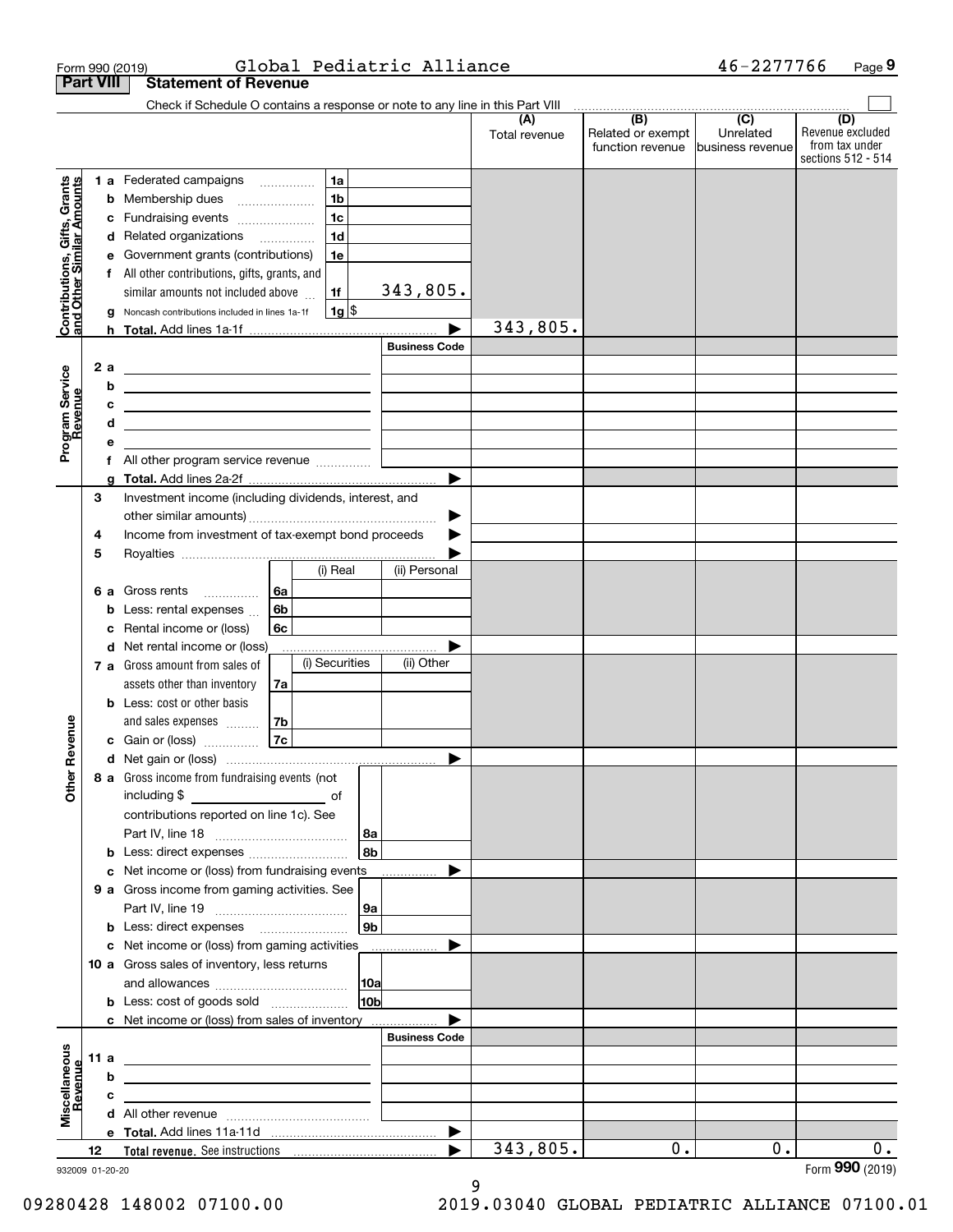Form 990 (2019) Page **Part IX Statement of Functional Expenses** Global Pediatric Alliance 46-2277766

*Section 501(c)(3) and 501(c)(4) organizations must complete all columns. All other organizations must complete column (A).*

|              | $\overline{\mathbf{x}}$                                                                                                                                                                                    |                       |                                    |                                                               |                                |  |  |  |
|--------------|------------------------------------------------------------------------------------------------------------------------------------------------------------------------------------------------------------|-----------------------|------------------------------------|---------------------------------------------------------------|--------------------------------|--|--|--|
|              | Do not include amounts reported on lines 6b,<br>7b, 8b, 9b, and 10b of Part VIII.                                                                                                                          | (A)<br>Total expenses | (B)<br>Program service<br>expenses | $\overline{\text{(C)}}$<br>Management and<br>general expenses | (D)<br>Fundraising<br>expenses |  |  |  |
| 1.           | Grants and other assistance to domestic organizations                                                                                                                                                      |                       |                                    |                                                               |                                |  |  |  |
|              | and domestic governments. See Part IV, line 21                                                                                                                                                             |                       |                                    |                                                               |                                |  |  |  |
| $\mathbf{2}$ | Grants and other assistance to domestic                                                                                                                                                                    |                       |                                    |                                                               |                                |  |  |  |
|              | individuals. See Part IV, line 22                                                                                                                                                                          |                       |                                    |                                                               |                                |  |  |  |
| 3            | Grants and other assistance to foreign                                                                                                                                                                     |                       |                                    |                                                               |                                |  |  |  |
|              | organizations, foreign governments, and foreign                                                                                                                                                            |                       |                                    |                                                               |                                |  |  |  |
|              | individuals. See Part IV, lines 15 and 16                                                                                                                                                                  | 6,514.                | 6,514.                             |                                                               |                                |  |  |  |
| 4            | Benefits paid to or for members                                                                                                                                                                            |                       |                                    |                                                               |                                |  |  |  |
| 5            | Compensation of current officers, directors,                                                                                                                                                               |                       |                                    |                                                               |                                |  |  |  |
|              | trustees, and key employees                                                                                                                                                                                | 67,372.               | 47,160.                            | 6,737.                                                        | 13,475.                        |  |  |  |
| 6            | Compensation not included above to disqualified                                                                                                                                                            |                       |                                    |                                                               |                                |  |  |  |
|              | persons (as defined under section 4958(f)(1)) and                                                                                                                                                          |                       |                                    |                                                               |                                |  |  |  |
|              | persons described in section 4958(c)(3)(B)                                                                                                                                                                 |                       |                                    |                                                               |                                |  |  |  |
| 7            |                                                                                                                                                                                                            |                       |                                    |                                                               |                                |  |  |  |
| 8            | Pension plan accruals and contributions (include                                                                                                                                                           |                       |                                    |                                                               |                                |  |  |  |
|              | section 401(k) and 403(b) employer contributions)                                                                                                                                                          |                       |                                    |                                                               |                                |  |  |  |
| 9            |                                                                                                                                                                                                            | 6,887.                | 5,571.                             | 499.                                                          | 817.                           |  |  |  |
| 10           |                                                                                                                                                                                                            | $\overline{5.392.}$   | 4,180.                             | 404.                                                          | 808.                           |  |  |  |
| 11           | Fees for services (nonemployees):                                                                                                                                                                          |                       |                                    |                                                               |                                |  |  |  |
| a            |                                                                                                                                                                                                            |                       |                                    |                                                               |                                |  |  |  |
| b            |                                                                                                                                                                                                            | 438.                  |                                    | 438.                                                          |                                |  |  |  |
| c            |                                                                                                                                                                                                            | 8,200.                | 5,974.                             | 742.                                                          | 1,484.                         |  |  |  |
| d            |                                                                                                                                                                                                            |                       |                                    |                                                               |                                |  |  |  |
| е            | Professional fundraising services. See Part IV, line 17                                                                                                                                                    |                       |                                    |                                                               |                                |  |  |  |
| f            | Investment management fees                                                                                                                                                                                 |                       |                                    |                                                               |                                |  |  |  |
| $\mathbf{q}$ | Other. (If line 11g amount exceeds 10% of line 25,                                                                                                                                                         |                       |                                    |                                                               |                                |  |  |  |
|              | column (A) amount, list line 11g expenses on Sch O.)                                                                                                                                                       | 82,218.               | 81,715.                            | 503.                                                          |                                |  |  |  |
| 12           |                                                                                                                                                                                                            | $\overline{114}$ .    |                                    |                                                               | $\overline{114}$ .             |  |  |  |
| 13           |                                                                                                                                                                                                            | 1,016.                | 101.                               | 141.                                                          | $\overline{774}$ .             |  |  |  |
| 14           |                                                                                                                                                                                                            | 1,062.                | 279.                               | 729.                                                          | $\overline{54}$ .              |  |  |  |
| 15           |                                                                                                                                                                                                            |                       |                                    |                                                               |                                |  |  |  |
| 16           |                                                                                                                                                                                                            | 1,710.                | 1,588.                             | 122.                                                          |                                |  |  |  |
| 17           | Travel                                                                                                                                                                                                     | 18, 143.              | 18, 143.                           |                                                               |                                |  |  |  |
| 18           | Payments of travel or entertainment expenses                                                                                                                                                               |                       |                                    |                                                               |                                |  |  |  |
|              | for any federal, state, or local public officials                                                                                                                                                          |                       |                                    |                                                               |                                |  |  |  |
| 19           | Conferences, conventions, and meetings                                                                                                                                                                     |                       |                                    |                                                               |                                |  |  |  |
| 20           | Interest                                                                                                                                                                                                   |                       |                                    |                                                               |                                |  |  |  |
| 21           |                                                                                                                                                                                                            |                       |                                    |                                                               |                                |  |  |  |
| 22           | Depreciation, depletion, and amortization                                                                                                                                                                  | 2,146.                | 2,146.                             |                                                               |                                |  |  |  |
| 23           | Insurance                                                                                                                                                                                                  | 6,049.                | $\overline{5,352}$ .               | 349.                                                          | 348.                           |  |  |  |
| 24           | Other expenses. Itemize expenses not covered<br>above (List miscellaneous expenses on line 24e. If<br>line 24e amount exceeds 10% of line 25, column (A)<br>amount, list line 24e expenses on Schedule O.) |                       |                                    |                                                               |                                |  |  |  |
|              | a Program training                                                                                                                                                                                         | 43,676.               | 43,676.                            |                                                               |                                |  |  |  |
| b            | Project supplies                                                                                                                                                                                           | 2,958.                | 2,950.                             | 8.                                                            |                                |  |  |  |
|              | Bank & credit card fees                                                                                                                                                                                    | 2,052.                | 1,232.                             | 316.                                                          | 504.                           |  |  |  |
| d            | Board Expenses                                                                                                                                                                                             | 232.                  |                                    | 232.                                                          |                                |  |  |  |
|              | e All other expenses                                                                                                                                                                                       | 105.                  | $\overline{14}$ .                  | $\overline{87}$ .                                             | 4.                             |  |  |  |
| 25           | Total functional expenses. Add lines 1 through 24e                                                                                                                                                         | 256,284.              | 226, 595.                          | 11,307.                                                       | 18,382.                        |  |  |  |
| 26           | <b>Joint costs.</b> Complete this line only if the organization                                                                                                                                            |                       |                                    |                                                               |                                |  |  |  |
|              | reported in column (B) joint costs from a combined                                                                                                                                                         |                       |                                    |                                                               |                                |  |  |  |
|              | educational campaign and fundraising solicitation.                                                                                                                                                         |                       |                                    |                                                               |                                |  |  |  |
|              | Check here $\blacktriangleright$<br>if following SOP 98-2 (ASC 958-720)                                                                                                                                    |                       |                                    |                                                               |                                |  |  |  |

10

932010 01-20-20

Form (2019) **990**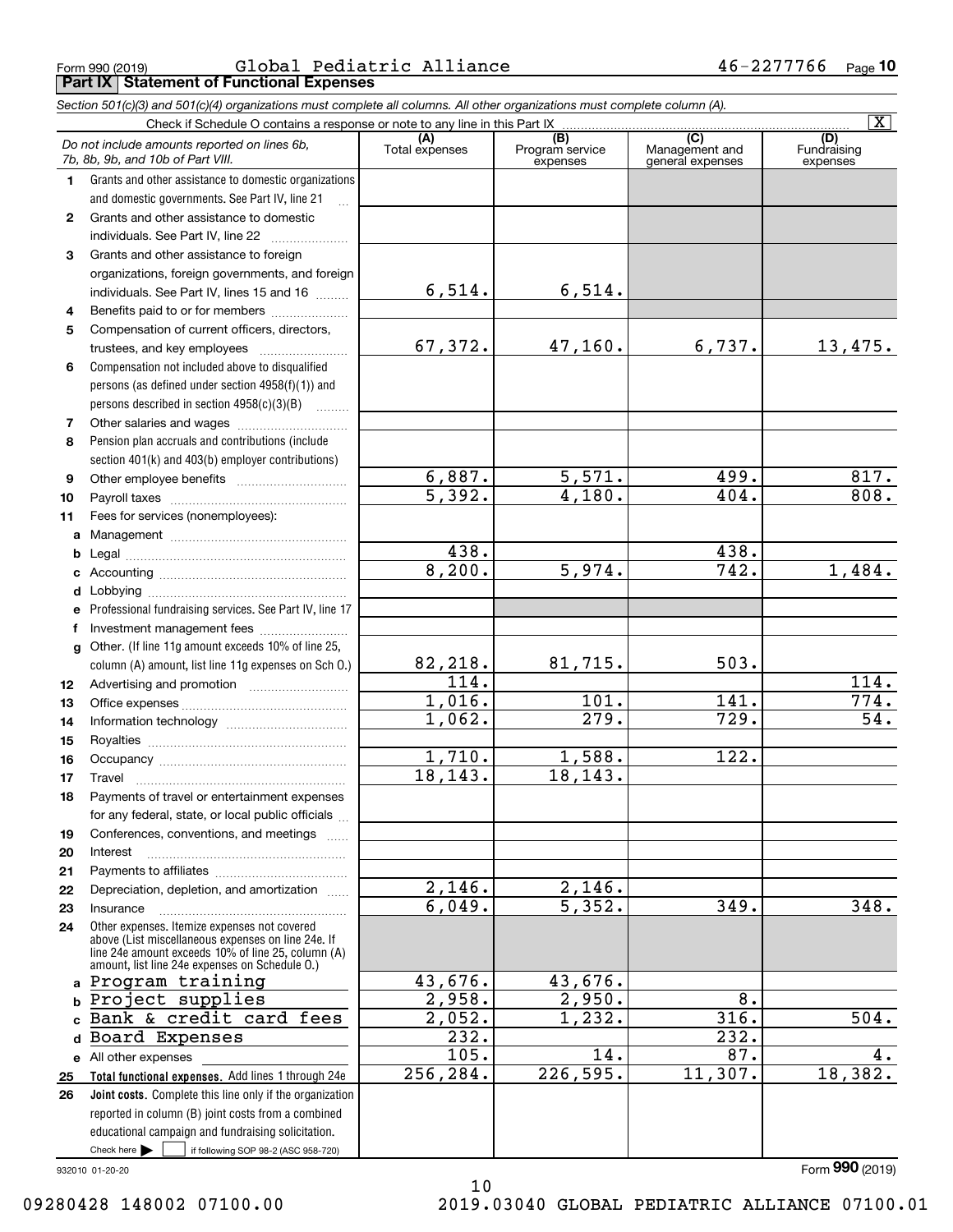**32 33**

 $82,426.$  33 277,208.

Form (2019) **990**

**33**

|                             | 1            | Cash - non-interest-bearing                                                                                                                                                                                                    |  |                     | 70,415.           | 1               | 268,445.                      |
|-----------------------------|--------------|--------------------------------------------------------------------------------------------------------------------------------------------------------------------------------------------------------------------------------|--|---------------------|-------------------|-----------------|-------------------------------|
|                             | $\mathbf{2}$ |                                                                                                                                                                                                                                |  |                     |                   | $\mathbf{2}$    |                               |
|                             | 3            |                                                                                                                                                                                                                                |  |                     |                   | 3               |                               |
|                             | 4            |                                                                                                                                                                                                                                |  |                     | 4                 |                 |                               |
|                             | 5            | Loans and other receivables from any current or former officer, director,                                                                                                                                                      |  |                     |                   |                 |                               |
|                             |              | trustee, key employee, creator or founder, substantial contributor, or 35%                                                                                                                                                     |  |                     |                   |                 |                               |
|                             |              | controlled entity or family member of any of these persons                                                                                                                                                                     |  |                     |                   | 5               |                               |
|                             | 6            | Loans and other receivables from other disqualified persons (as defined                                                                                                                                                        |  |                     |                   |                 |                               |
|                             |              | under section $4958(f)(1)$ , and persons described in section $4958(c)(3)(B)$                                                                                                                                                  |  |                     |                   | 6               |                               |
|                             | 7            |                                                                                                                                                                                                                                |  |                     |                   | $\overline{7}$  |                               |
| Assets                      | 8            |                                                                                                                                                                                                                                |  |                     |                   | 8               |                               |
|                             | 9            | Prepaid expenses and deferred charges                                                                                                                                                                                          |  |                     | 1,102.            | 9               |                               |
|                             |              | 10a Land, buildings, and equipment: cost or other                                                                                                                                                                              |  |                     |                   |                 |                               |
|                             |              | basis. Complete Part VI of Schedule D  10a                                                                                                                                                                                     |  | 15,022.             |                   |                 |                               |
|                             |              | $\begin{array}{c c c c c} \hline & & 10b & \hline \end{array}$<br><b>b</b> Less: accumulated depreciation                                                                                                                      |  | $\frac{1}{6,259.}$  | 10,909.           | 10 <sub>c</sub> | 8,763.                        |
|                             | 11           |                                                                                                                                                                                                                                |  |                     |                   | 11              |                               |
|                             | 12           |                                                                                                                                                                                                                                |  |                     |                   | 12              |                               |
|                             | 13           |                                                                                                                                                                                                                                |  |                     |                   | 13              |                               |
|                             | 14           |                                                                                                                                                                                                                                |  |                     |                   | 14              |                               |
|                             | 15           |                                                                                                                                                                                                                                |  |                     |                   | 15              |                               |
|                             | 16           |                                                                                                                                                                                                                                |  |                     | 82,426.           | 16              | 277, 208.                     |
|                             | 17           |                                                                                                                                                                                                                                |  |                     | 38.               | 17              | $\overline{38}$ .             |
|                             | 18           |                                                                                                                                                                                                                                |  |                     |                   | 18              |                               |
|                             | 19           | Deferred revenue manual contracts and contracts are all the contracts and contracts are contracted and contracts are contracted and contract are contracted and contract are contracted and contract are contracted and contra |  |                     |                   | 19              |                               |
|                             | 20           |                                                                                                                                                                                                                                |  |                     |                   | 20              |                               |
|                             | 21           | Escrow or custodial account liability. Complete Part IV of Schedule D                                                                                                                                                          |  | 1.1.1.1.1.1.1.1.1.1 |                   | 21              |                               |
|                             | 22           | Loans and other payables to any current or former officer, director,                                                                                                                                                           |  |                     |                   |                 |                               |
| Liabilities                 |              | trustee, key employee, creator or founder, substantial contributor, or 35%                                                                                                                                                     |  |                     |                   |                 |                               |
|                             |              | controlled entity or family member of any of these persons                                                                                                                                                                     |  |                     |                   | 22              |                               |
|                             | 23           | Secured mortgages and notes payable to unrelated third parties                                                                                                                                                                 |  | .                   |                   | 23              |                               |
|                             | 24           |                                                                                                                                                                                                                                |  |                     |                   | 24              |                               |
|                             | 25           | Other liabilities (including federal income tax, payables to related third                                                                                                                                                     |  |                     |                   |                 |                               |
|                             |              | parties, and other liabilities not included on lines 17-24). Complete Part X                                                                                                                                                   |  |                     | $0$ .             |                 |                               |
|                             |              | of Schedule D                                                                                                                                                                                                                  |  |                     | $\overline{38}$ . | 25              | <u> 107,261.</u><br>107, 299. |
|                             | 26           | <b>Total liabilities.</b> Add lines 17 through 25                                                                                                                                                                              |  |                     |                   | 26              |                               |
|                             |              | Organizations that follow FASB ASC 958, check here $\triangleright \lfloor X \rfloor$<br>and complete lines 27, 28, 32, and 33.                                                                                                |  |                     |                   |                 |                               |
|                             | 27           |                                                                                                                                                                                                                                |  |                     | 82,388.           | ${\bf 27}$      | 169,909.                      |
|                             | 28           | Net assets with donor restrictions                                                                                                                                                                                             |  |                     |                   | 28              |                               |
|                             |              | Organizations that do not follow FASB ASC 958, check here $\blacktriangleright$                                                                                                                                                |  |                     |                   |                 |                               |
|                             |              | and complete lines 29 through 33.                                                                                                                                                                                              |  |                     |                   |                 |                               |
| Net Assets or Fund Balances | 29           |                                                                                                                                                                                                                                |  |                     |                   | 29              |                               |
|                             | 30           | Paid-in or capital surplus, or land, building, or equipment fund                                                                                                                                                               |  |                     |                   | 30              |                               |
|                             | 31           | Retained earnings, endowment, accumulated income, or other funds                                                                                                                                                               |  | 1.1.1.1.1.1.1.1.1   |                   | 31              |                               |
|                             | 32           |                                                                                                                                                                                                                                |  |                     | 82,388.           | 32              | 169,909.                      |
|                             |              |                                                                                                                                                                                                                                |  |                     |                   |                 |                               |

### Form 990 (2019) Global Pediatric Alliance 46-2277766 <sub>Page</sub>

Check if Schedule O contains a response or note to any line in this Part X

Total liabilities and net assets/fund balances

**11**

(B)<br>End of year

 $\mathcal{L}^{\text{max}}$ 

**(A) (B)**

Beginning of year | | End of year

**Part X** | Balance Sheet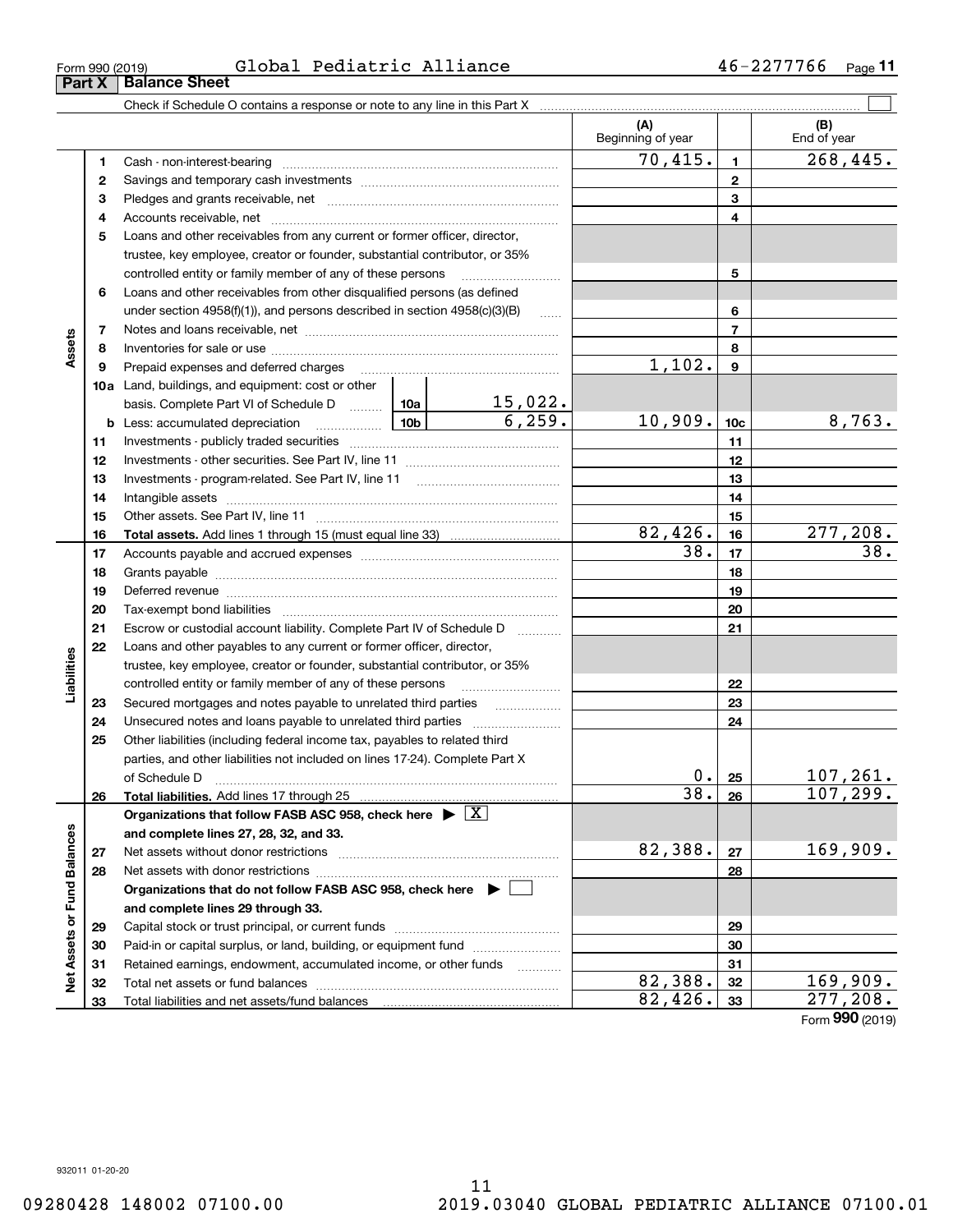|    | Global Pediatric Alliance<br>Form 990 (2019)                                                                                                                                                                                   | 46-2277766       |                |            | Page $12$ |
|----|--------------------------------------------------------------------------------------------------------------------------------------------------------------------------------------------------------------------------------|------------------|----------------|------------|-----------|
|    | <b>Reconciliation of Net Assets</b><br>Part XI                                                                                                                                                                                 |                  |                |            |           |
|    |                                                                                                                                                                                                                                |                  |                |            |           |
|    |                                                                                                                                                                                                                                |                  |                |            |           |
| 1  |                                                                                                                                                                                                                                | $\mathbf{1}$     | 343,805.       |            |           |
| 2  |                                                                                                                                                                                                                                | $\overline{2}$   | 256,284.       |            |           |
| з  | Revenue less expenses. Subtract line 2 from line 1                                                                                                                                                                             | 3                |                |            | 87,521.   |
| 4  |                                                                                                                                                                                                                                | $\overline{4}$   |                |            | 82,388.   |
| 5  |                                                                                                                                                                                                                                | 5                |                |            |           |
| 6  | Donated services and use of facilities [111] matter contracts and the service of facilities [11] matter contracts and use of facilities [11] matter contracts and the service of facilities [11] matter contracts and the serv | 6                |                |            |           |
| 7  |                                                                                                                                                                                                                                | $\overline{7}$   |                |            |           |
| 8  | Prior period adjustments                                                                                                                                                                                                       | 8                |                |            |           |
| 9  | Other changes in net assets or fund balances (explain on Schedule O)                                                                                                                                                           | $\mathbf{Q}$     |                |            | 0.        |
| 10 | Net assets or fund balances at end of year. Combine lines 3 through 9 (must equal Part X, line 32,                                                                                                                             |                  |                |            |           |
|    |                                                                                                                                                                                                                                | 10 <sup>10</sup> | 169,909.       |            |           |
|    | Part XII Financial Statements and Reporting                                                                                                                                                                                    |                  |                |            |           |
|    |                                                                                                                                                                                                                                |                  |                |            |           |
|    |                                                                                                                                                                                                                                |                  |                | <b>Yes</b> | No        |
| 1  | $\boxed{\text{X}}$ Accrual<br>Accounting method used to prepare the Form 990: <u>June</u> Cash<br>Other                                                                                                                        |                  |                |            |           |
|    | If the organization changed its method of accounting from a prior year or checked "Other," explain in Schedule O.                                                                                                              |                  |                |            |           |
|    | 2a Were the organization's financial statements compiled or reviewed by an independent accountant?                                                                                                                             |                  | 2a             |            | Χ         |
|    | If "Yes," check a box below to indicate whether the financial statements for the year were compiled or reviewed on a                                                                                                           |                  |                |            |           |
|    | separate basis, consolidated basis, or both:                                                                                                                                                                                   |                  |                |            |           |
|    | Separate basis<br>Consolidated basis<br>Both consolidated and separate basis                                                                                                                                                   |                  |                |            |           |
| b  | Were the organization's financial statements audited by an independent accountant?                                                                                                                                             |                  | 2 <sub>b</sub> |            | Χ         |
|    | If "Yes," check a box below to indicate whether the financial statements for the year were audited on a separate basis,                                                                                                        |                  |                |            |           |
|    | consolidated basis, or both:                                                                                                                                                                                                   |                  |                |            |           |
|    | Separate basis<br>Consolidated basis<br>Both consolidated and separate basis                                                                                                                                                   |                  |                |            |           |
|    | c If "Yes" to line 2a or 2b, does the organization have a committee that assumes responsibility for oversight of the audit,                                                                                                    |                  |                |            |           |
|    |                                                                                                                                                                                                                                |                  | 2c             |            |           |
|    | If the organization changed either its oversight process or selection process during the tax year, explain on Schedule O.                                                                                                      |                  |                |            |           |
|    | 3a As a result of a federal award, was the organization required to undergo an audit or audits as set forth in the Single Audit                                                                                                |                  |                |            |           |
|    | Act and OMB Circular A-133?                                                                                                                                                                                                    |                  | 3a             |            | x         |
|    | b If "Yes," did the organization undergo the required audit or audits? If the organization did not undergo the required audit                                                                                                  |                  |                |            |           |
|    | or audits, explain why on Schedule O and describe any steps taken to undergo such audits matured contains the successive or and the successive or and the successive or and the successive or and the successive or and the su |                  | 3b             | 000        |           |

Form (2019) **990**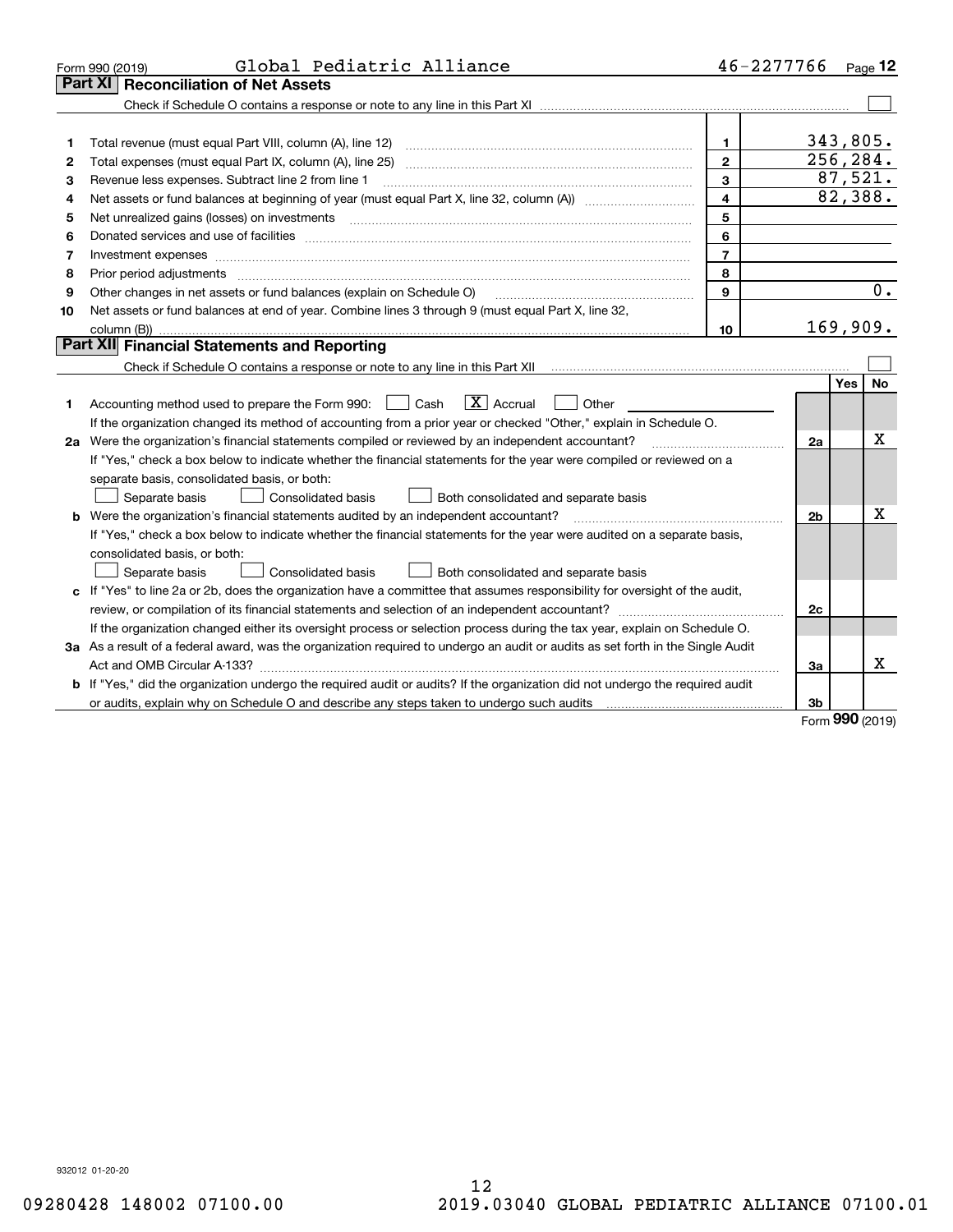| <b>SCHEDULE A</b> |
|-------------------|
|-------------------|

Department of the Treasury Internal Revenue Service

|  |  |  | (Form 990 or 990-EZ) |  |
|--|--|--|----------------------|--|
|--|--|--|----------------------|--|

## **Public Charity Status and Public Support**

**Complete if the organization is a section 501(c)(3) organization or a section 4947(a)(1) nonexempt charitable trust. | Attach to Form 990 or Form 990-EZ.** 

| OMB No. 1545-0047 |
|-------------------|
| 201!              |
| Open to Public    |

**Inspection**

|  | Name of the organization |
|--|--------------------------|
|  |                          |

|               |            | Name of the organization                                                                                                                      |          |                            |                                 |    |                            | <b>Employer identification number</b> |
|---------------|------------|-----------------------------------------------------------------------------------------------------------------------------------------------|----------|----------------------------|---------------------------------|----|----------------------------|---------------------------------------|
|               |            |                                                                                                                                               |          | Global Pediatric Alliance  |                                 |    |                            | 46-2277766                            |
|               | Part I     | Reason for Public Charity Status (All organizations must complete this part.) See instructions.                                               |          |                            |                                 |    |                            |                                       |
|               |            | The organization is not a private foundation because it is: (For lines 1 through 12, check only one box.)                                     |          |                            |                                 |    |                            |                                       |
| 1             |            | A church, convention of churches, or association of churches described in section 170(b)(1)(A)(i).                                            |          |                            |                                 |    |                            |                                       |
| 2             |            | A school described in section 170(b)(1)(A)(ii). (Attach Schedule E (Form 990 or 990-EZ).)                                                     |          |                            |                                 |    |                            |                                       |
| 3             |            | A hospital or a cooperative hospital service organization described in section 170(b)(1)(A)(iii).                                             |          |                            |                                 |    |                            |                                       |
| 4             |            | A medical research organization operated in conjunction with a hospital described in section 170(b)(1)(A)(iii). Enter the hospital's name,    |          |                            |                                 |    |                            |                                       |
|               |            | city, and state:                                                                                                                              |          |                            |                                 |    |                            |                                       |
| 5             |            | An organization operated for the benefit of a college or university owned or operated by a governmental unit described in                     |          |                            |                                 |    |                            |                                       |
|               |            | section 170(b)(1)(A)(iv). (Complete Part II.)                                                                                                 |          |                            |                                 |    |                            |                                       |
| 6             |            | A federal, state, or local government or governmental unit described in section 170(b)(1)(A)(v).                                              |          |                            |                                 |    |                            |                                       |
|               | $7 \times$ | An organization that normally receives a substantial part of its support from a governmental unit or from the general public described in     |          |                            |                                 |    |                            |                                       |
|               |            | section 170(b)(1)(A)(vi). (Complete Part II.)                                                                                                 |          |                            |                                 |    |                            |                                       |
| 8             |            | A community trust described in section 170(b)(1)(A)(vi). (Complete Part II.)                                                                  |          |                            |                                 |    |                            |                                       |
| 9             |            | An agricultural research organization described in section 170(b)(1)(A)(ix) operated in conjunction with a land-grant college                 |          |                            |                                 |    |                            |                                       |
|               |            | or university or a non-land-grant college of agriculture (see instructions). Enter the name, city, and state of the college or                |          |                            |                                 |    |                            |                                       |
|               |            | university:                                                                                                                                   |          |                            |                                 |    |                            |                                       |
| 10            |            | An organization that normally receives: (1) more than 33 1/3% of its support from contributions, membership fees, and gross receipts from     |          |                            |                                 |    |                            |                                       |
|               |            | activities related to its exempt functions - subject to certain exceptions, and (2) no more than 33 1/3% of its support from gross investment |          |                            |                                 |    |                            |                                       |
|               |            | income and unrelated business taxable income (less section 511 tax) from businesses acquired by the organization after June 30, 1975.         |          |                            |                                 |    |                            |                                       |
|               |            | See section 509(a)(2). (Complete Part III.)                                                                                                   |          |                            |                                 |    |                            |                                       |
| 11            |            | An organization organized and operated exclusively to test for public safety. See section 509(a)(4).                                          |          |                            |                                 |    |                            |                                       |
| 12            |            | An organization organized and operated exclusively for the benefit of, to perform the functions of, or to carry out the purposes of one or    |          |                            |                                 |    |                            |                                       |
|               |            | more publicly supported organizations described in section 509(a)(1) or section 509(a)(2). See section 509(a)(3). Check the box in            |          |                            |                                 |    |                            |                                       |
|               |            | lines 12a through 12d that describes the type of supporting organization and complete lines 12e, 12f, and 12g.                                |          |                            |                                 |    |                            |                                       |
| а             |            | Type I. A supporting organization operated, supervised, or controlled by its supported organization(s), typically by giving                   |          |                            |                                 |    |                            |                                       |
|               |            | the supported organization(s) the power to regularly appoint or elect a majority of the directors or trustees of the supporting               |          |                            |                                 |    |                            |                                       |
|               |            | organization. You must complete Part IV, Sections A and B.                                                                                    |          |                            |                                 |    |                            |                                       |
| b             |            | Type II. A supporting organization supervised or controlled in connection with its supported organization(s), by having                       |          |                            |                                 |    |                            |                                       |
|               |            | control or management of the supporting organization vested in the same persons that control or manage the supported                          |          |                            |                                 |    |                            |                                       |
|               |            | organization(s). You must complete Part IV, Sections A and C.                                                                                 |          |                            |                                 |    |                            |                                       |
| с             |            | Type III functionally integrated. A supporting organization operated in connection with, and functionally integrated with,                    |          |                            |                                 |    |                            |                                       |
|               |            | its supported organization(s) (see instructions). You must complete Part IV, Sections A, D, and E.                                            |          |                            |                                 |    |                            |                                       |
| d             |            | Type III non-functionally integrated. A supporting organization operated in connection with its supported organization(s)                     |          |                            |                                 |    |                            |                                       |
|               |            | that is not functionally integrated. The organization generally must satisfy a distribution requirement and an attentiveness                  |          |                            |                                 |    |                            |                                       |
|               |            | requirement (see instructions). You must complete Part IV, Sections A and D, and Part V.                                                      |          |                            |                                 |    |                            |                                       |
|               |            | Check this box if the organization received a written determination from the IRS that it is a Type I, Type II, Type III                       |          |                            |                                 |    |                            |                                       |
|               |            | functionally integrated, or Type III non-functionally integrated supporting organization.                                                     |          |                            |                                 |    |                            |                                       |
|               |            | f Enter the number of supported organizations                                                                                                 |          |                            |                                 |    |                            |                                       |
|               |            | g Provide the following information about the supported organization(s).<br>(i) Name of supported                                             | (ii) EIN | (iii) Type of organization | (iv) Is the organization listed |    | (v) Amount of monetary     | (vi) Amount of other                  |
|               |            | organization                                                                                                                                  |          | (described on lines 1-10   | in your governing document?     |    | support (see instructions) | support (see instructions)            |
|               |            |                                                                                                                                               |          | above (see instructions))  | Yes                             | No |                            |                                       |
|               |            |                                                                                                                                               |          |                            |                                 |    |                            |                                       |
|               |            |                                                                                                                                               |          |                            |                                 |    |                            |                                       |
|               |            |                                                                                                                                               |          |                            |                                 |    |                            |                                       |
|               |            |                                                                                                                                               |          |                            |                                 |    |                            |                                       |
|               |            |                                                                                                                                               |          |                            |                                 |    |                            |                                       |
|               |            |                                                                                                                                               |          |                            |                                 |    |                            |                                       |
|               |            |                                                                                                                                               |          |                            |                                 |    |                            |                                       |
|               |            |                                                                                                                                               |          |                            |                                 |    |                            |                                       |
|               |            |                                                                                                                                               |          |                            |                                 |    |                            |                                       |
| To <u>tal</u> |            |                                                                                                                                               |          |                            |                                 |    |                            |                                       |

LHA For Paperwork Reduction Act Notice, see the Instructions for Form 990 or 990-EZ. 932021 09-25-19 Schedule A (Form 990 or 990-EZ) 2019 13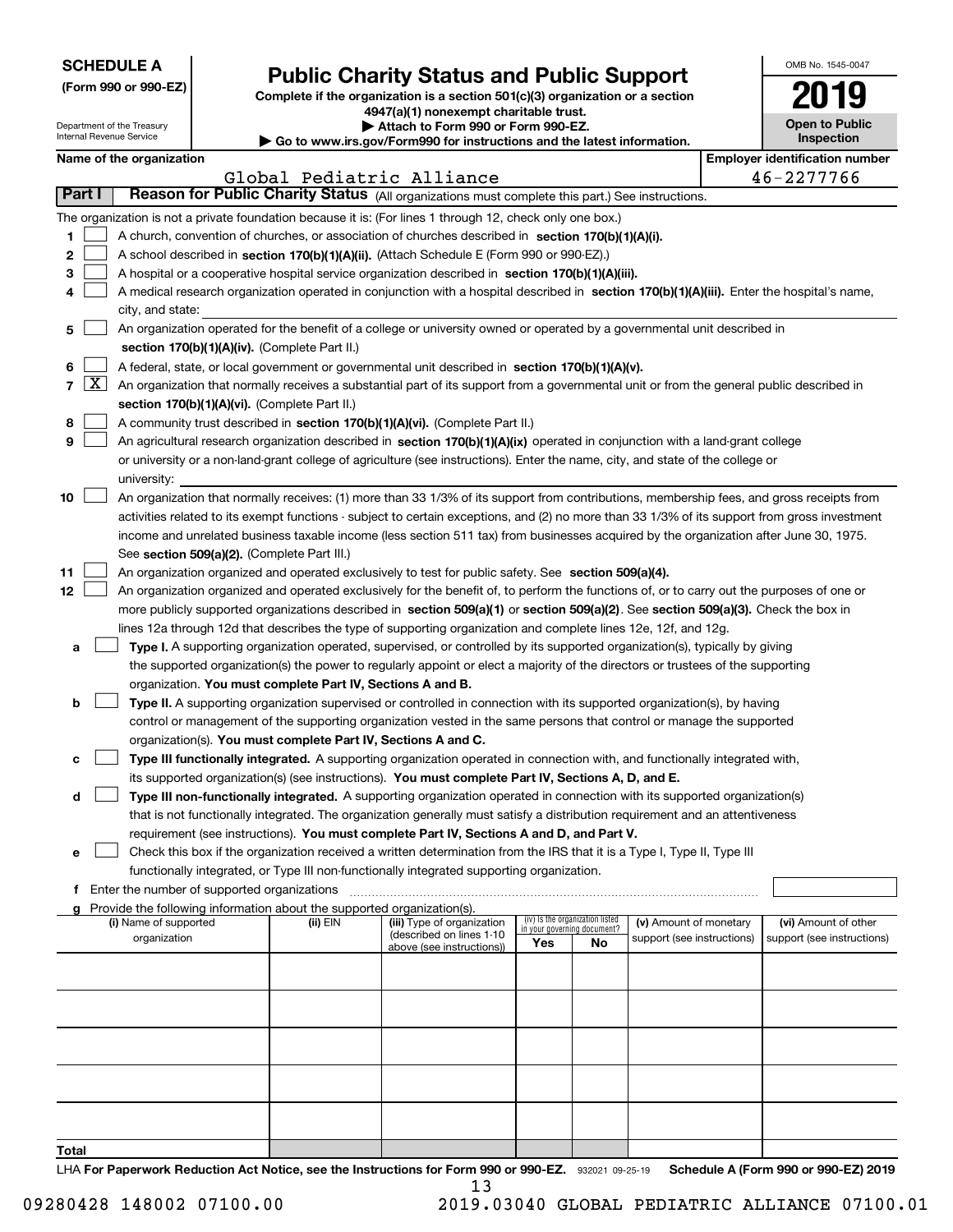#### Schedule A (Form 990 or 990-EZ) 2019 Page Global Pediatric Alliance 46-2277766

 $46 - 2277766$  Page 2

(Complete only if you checked the box on line 5, 7, or 8 of Part I or if the organization failed to qualify under Part III. If the organization fails to qualify under the tests listed below, please complete Part III.) **Part II Support Schedule for Organizations Described in Sections 170(b)(1)(A)(iv) and 170(b)(1)(A)(vi)**

|    | <b>Section A. Public Support</b>                                                                                                               |           |                        |            |                         |                                      |                                 |
|----|------------------------------------------------------------------------------------------------------------------------------------------------|-----------|------------------------|------------|-------------------------|--------------------------------------|---------------------------------|
|    | Calendar year (or fiscal year beginning in) $\blacktriangleright$                                                                              | (a) 2015  | (b) 2016               | $(c)$ 2017 | $(d)$ 2018              | (e) 2019                             | (f) Total                       |
|    | <b>1</b> Gifts, grants, contributions, and                                                                                                     |           |                        |            |                         |                                      |                                 |
|    | membership fees received. (Do not                                                                                                              |           |                        |            |                         |                                      |                                 |
|    | include any "unusual grants.")                                                                                                                 | 217,140.  | 209,681.               | 201,675.   | 287,745.                | 343,805.                             | 1260046.                        |
|    | 2 Tax revenues levied for the organ-                                                                                                           |           |                        |            |                         |                                      |                                 |
|    | ization's benefit and either paid to                                                                                                           |           |                        |            |                         |                                      |                                 |
|    | or expended on its behalf                                                                                                                      |           |                        |            |                         |                                      |                                 |
|    | 3 The value of services or facilities                                                                                                          |           |                        |            |                         |                                      |                                 |
|    | furnished by a governmental unit to                                                                                                            |           |                        |            |                         |                                      |                                 |
|    | the organization without charge                                                                                                                |           |                        |            |                         |                                      |                                 |
|    | 4 Total. Add lines 1 through 3                                                                                                                 | 217, 140. | 209,681.               | 201,675.   | $\overline{287}$ , 745. | 343,805.                             | 1260046.                        |
| 5. | The portion of total contributions                                                                                                             |           |                        |            |                         |                                      |                                 |
|    | by each person (other than a                                                                                                                   |           |                        |            |                         |                                      |                                 |
|    | governmental unit or publicly                                                                                                                  |           |                        |            |                         |                                      |                                 |
|    | supported organization) included                                                                                                               |           |                        |            |                         |                                      |                                 |
|    | on line 1 that exceeds 2% of the                                                                                                               |           |                        |            |                         |                                      |                                 |
|    | amount shown on line 11,                                                                                                                       |           |                        |            |                         |                                      |                                 |
|    | column (f)                                                                                                                                     |           |                        |            |                         |                                      | <u>637,146.</u>                 |
|    | 6 Public support. Subtract line 5 from line 4.                                                                                                 |           |                        |            |                         |                                      | 622,900.                        |
|    | <b>Section B. Total Support</b>                                                                                                                |           |                        |            |                         |                                      |                                 |
|    | Calendar year (or fiscal year beginning in)                                                                                                    | (a) 2015  | $(b)$ 2016             | $(c)$ 2017 | $(d)$ 2018              | (e) 2019                             | (f) Total                       |
|    | <b>7</b> Amounts from line 4                                                                                                                   | 217,140.  | $\overline{209,681}$ . | 201,675.   | 287,745.                | 343,805.                             | 1260046.                        |
|    | 8 Gross income from interest,                                                                                                                  |           |                        |            |                         |                                      |                                 |
|    | dividends, payments received on                                                                                                                |           |                        |            |                         |                                      |                                 |
|    | securities loans, rents, royalties,                                                                                                            |           |                        |            |                         |                                      |                                 |
|    | and income from similar sources                                                                                                                |           | 16.                    |            |                         |                                      | 16.                             |
|    | <b>9</b> Net income from unrelated business                                                                                                    |           |                        |            |                         |                                      |                                 |
|    | activities, whether or not the                                                                                                                 |           |                        |            |                         |                                      |                                 |
|    | business is regularly carried on                                                                                                               |           |                        |            |                         |                                      |                                 |
|    | <b>10</b> Other income. Do not include gain                                                                                                    |           |                        |            |                         |                                      |                                 |
|    | or loss from the sale of capital                                                                                                               |           |                        |            |                         |                                      |                                 |
|    | assets (Explain in Part VI.)                                                                                                                   |           |                        |            |                         |                                      |                                 |
|    | <b>11 Total support.</b> Add lines 7 through 10                                                                                                |           |                        |            |                         |                                      | 1260062.                        |
|    | <b>12</b> Gross receipts from related activities, etc. (see instructions)                                                                      |           |                        |            |                         | 12                                   |                                 |
|    | 13 First five years. If the Form 990 is for the organization's first, second, third, fourth, or fifth tax year as a section 501(c)(3)          |           |                        |            |                         |                                      |                                 |
|    | organization, check this box and stop here                                                                                                     |           |                        |            |                         |                                      |                                 |
|    | Section C. Computation of Public Support Percentage                                                                                            |           |                        |            |                         |                                      |                                 |
|    | 14 Public support percentage for 2019 (line 6, column (f) divided by line 11, column (f) <i>manumeronominimi</i> ng                            |           |                        |            |                         | 14                                   | 49.43<br>$\frac{9}{6}$          |
|    |                                                                                                                                                |           |                        |            |                         | 15                                   | 49.29<br>$\frac{9}{6}$          |
|    | 16a 33 1/3% support test - 2019. If the organization did not check the box on line 13, and line 14 is 33 1/3% or more, check this box and      |           |                        |            |                         |                                      |                                 |
|    | stop here. The organization qualifies as a publicly supported organization                                                                     |           |                        |            |                         |                                      | $\blacktriangleright$ $\vert$ X |
|    | b 33 1/3% support test - 2018. If the organization did not check a box on line 13 or 16a, and line 15 is 33 1/3% or more, check this box       |           |                        |            |                         |                                      |                                 |
|    | and stop here. The organization qualifies as a publicly supported organization                                                                 |           |                        |            |                         |                                      |                                 |
|    | 17a 10% -facts-and-circumstances test - 2019. If the organization did not check a box on line 13, 16a, or 16b, and line 14 is 10% or more,     |           |                        |            |                         |                                      |                                 |
|    | and if the organization meets the "facts-and-circumstances" test, check this box and stop here. Explain in Part VI how the organization        |           |                        |            |                         |                                      |                                 |
|    | meets the "facts-and-circumstances" test. The organization qualifies as a publicly supported organization                                      |           |                        |            |                         |                                      |                                 |
|    | <b>b 10% -facts-and-circumstances test - 2018.</b> If the organization did not check a box on line 13, 16a, 16b, or 17a, and line 15 is 10% or |           |                        |            |                         |                                      |                                 |
|    | more, and if the organization meets the "facts-and-circumstances" test, check this box and stop here. Explain in Part VI how the               |           |                        |            |                         |                                      |                                 |
|    | organization meets the "facts-and-circumstances" test. The organization qualifies as a publicly supported organization                         |           |                        |            |                         |                                      |                                 |
|    | 18 Private foundation. If the organization did not check a box on line 13, 16a, 16b, 17a, or 17b, check this box and see instructions          |           |                        |            |                         |                                      |                                 |
|    |                                                                                                                                                |           |                        |            |                         | Schedule A (Form 990 or 990-F7) 2019 |                                 |

**Schedule A (Form 990 or 990-EZ) 2019**

932022 09-25-19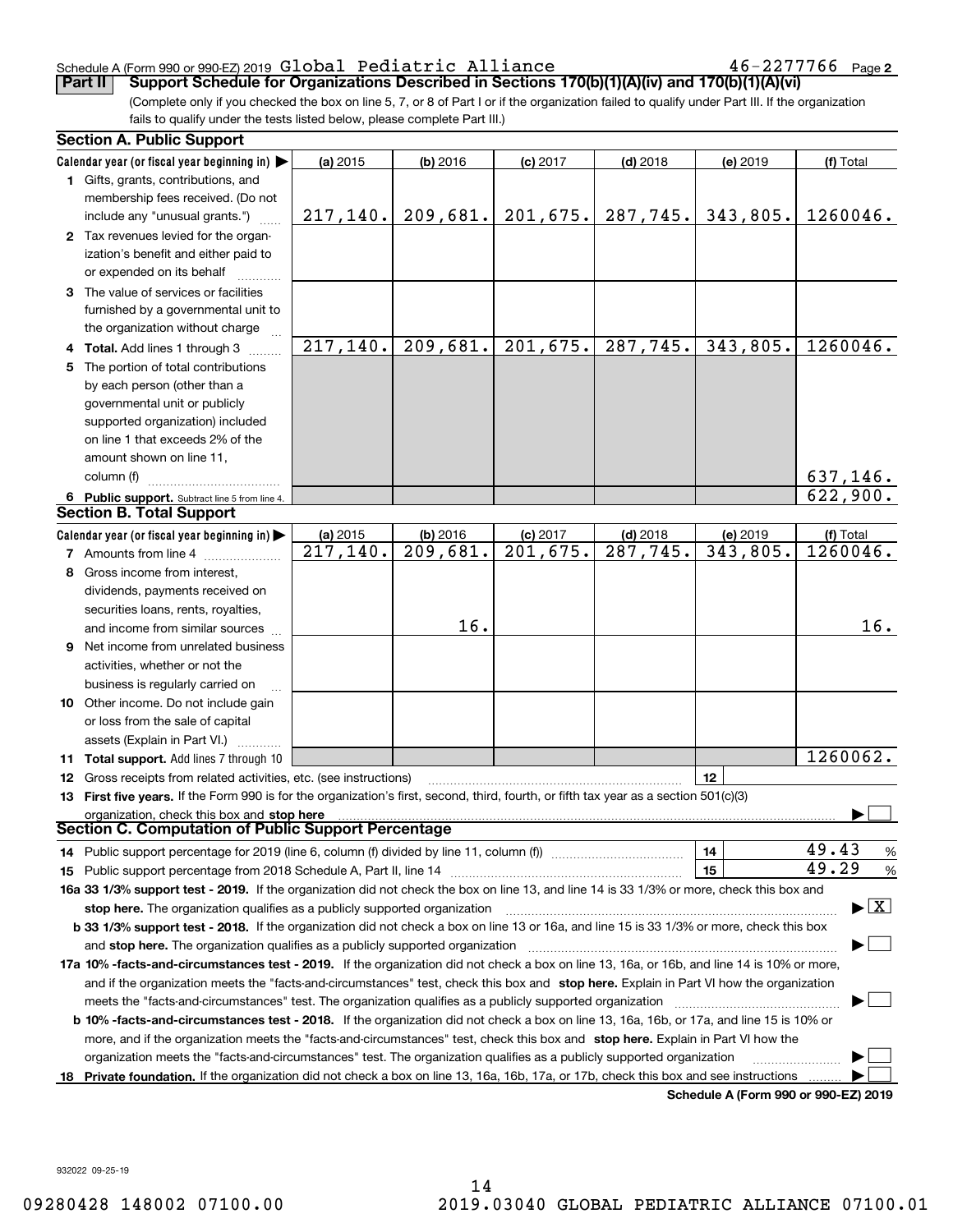### Schedule A (Form 990 or 990-EZ) 2019 Page Global Pediatric Alliance 46-2277766

(Complete only if you checked the box on line 10 of Part I or if the organization failed to qualify under Part II. If the organization fails to qualify under the tests listed below, please complete Part II.)

|    | <b>Section A. Public Support</b>                                                                                                                                                                                       |            |          |                 |            |          |                                      |
|----|------------------------------------------------------------------------------------------------------------------------------------------------------------------------------------------------------------------------|------------|----------|-----------------|------------|----------|--------------------------------------|
|    | Calendar year (or fiscal year beginning in) $\blacktriangleright$                                                                                                                                                      | (a) 2015   | (b) 2016 | <b>(c)</b> 2017 | $(d)$ 2018 | (e) 2019 | (f) Total                            |
|    | 1 Gifts, grants, contributions, and                                                                                                                                                                                    |            |          |                 |            |          |                                      |
|    | membership fees received. (Do not                                                                                                                                                                                      |            |          |                 |            |          |                                      |
|    | include any "unusual grants.")                                                                                                                                                                                         |            |          |                 |            |          |                                      |
|    | <b>2</b> Gross receipts from admissions,<br>merchandise sold or services per-<br>formed, or facilities furnished in<br>any activity that is related to the<br>organization's tax-exempt purpose                        |            |          |                 |            |          |                                      |
|    | 3 Gross receipts from activities that<br>are not an unrelated trade or bus-                                                                                                                                            |            |          |                 |            |          |                                      |
|    | iness under section 513                                                                                                                                                                                                |            |          |                 |            |          |                                      |
|    | 4 Tax revenues levied for the organ-                                                                                                                                                                                   |            |          |                 |            |          |                                      |
|    | ization's benefit and either paid to<br>or expended on its behalf<br>.                                                                                                                                                 |            |          |                 |            |          |                                      |
|    | 5 The value of services or facilities<br>furnished by a governmental unit to                                                                                                                                           |            |          |                 |            |          |                                      |
|    | the organization without charge                                                                                                                                                                                        |            |          |                 |            |          |                                      |
|    | <b>6 Total.</b> Add lines 1 through 5                                                                                                                                                                                  |            |          |                 |            |          |                                      |
|    | 7a Amounts included on lines 1, 2, and<br>3 received from disqualified persons                                                                                                                                         |            |          |                 |            |          |                                      |
|    | <b>b</b> Amounts included on lines 2 and 3 received<br>from other than disqualified persons that<br>exceed the greater of \$5,000 or 1% of the<br>amount on line 13 for the year                                       |            |          |                 |            |          |                                      |
|    | c Add lines 7a and 7b                                                                                                                                                                                                  |            |          |                 |            |          |                                      |
|    | 8 Public support. (Subtract line 7c from line 6.)<br><b>Section B. Total Support</b>                                                                                                                                   |            |          |                 |            |          |                                      |
|    | Calendar year (or fiscal year beginning in)                                                                                                                                                                            | (a) $2015$ | (b) 2016 | <b>(c)</b> 2017 | $(d)$ 2018 | (e) 2019 | (f) Total                            |
|    | 9 Amounts from line 6                                                                                                                                                                                                  |            |          |                 |            |          |                                      |
|    | <b>10a</b> Gross income from interest,<br>dividends, payments received on<br>securities loans, rents, royalties,<br>and income from similar sources                                                                    |            |          |                 |            |          |                                      |
|    | <b>b</b> Unrelated business taxable income<br>(less section 511 taxes) from businesses                                                                                                                                 |            |          |                 |            |          |                                      |
|    | acquired after June 30, 1975                                                                                                                                                                                           |            |          |                 |            |          |                                      |
|    | c Add lines 10a and 10b<br>11 Net income from unrelated business<br>activities not included in line 10b,<br>whether or not the business is<br>regularly carried on                                                     |            |          |                 |            |          |                                      |
|    | 12 Other income. Do not include gain<br>or loss from the sale of capital<br>assets (Explain in Part VI.)                                                                                                               |            |          |                 |            |          |                                      |
|    | 13 Total support. (Add lines 9, 10c, 11, and 12.)                                                                                                                                                                      |            |          |                 |            |          |                                      |
|    | 14 First five years. If the Form 990 is for the organization's first, second, third, fourth, or fifth tax year as a section 501(c)(3) organization,                                                                    |            |          |                 |            |          |                                      |
|    | check this box and stop here <b>contained and stop here contained and stop here contained a stop here contained a stop here contained a stop here contained a stop here contained a stop here contained a stop her</b> |            |          |                 |            |          |                                      |
|    | <b>Section C. Computation of Public Support Percentage</b>                                                                                                                                                             |            |          |                 |            |          |                                      |
|    |                                                                                                                                                                                                                        |            |          |                 |            | 15       | %                                    |
|    | 16 Public support percentage from 2018 Schedule A, Part III, line 15                                                                                                                                                   |            |          |                 |            | 16       | %                                    |
|    | <b>Section D. Computation of Investment Income Percentage</b>                                                                                                                                                          |            |          |                 |            |          |                                      |
| 17 | Investment income percentage for 2019 (line 10c, column (f), divided by line 13, column (f))                                                                                                                           |            |          |                 |            | 17       | $\%$                                 |
| 18 | Investment income percentage from 2018 Schedule A, Part III, line 17                                                                                                                                                   |            |          |                 |            | 18       | %                                    |
|    | 19a 33 1/3% support tests - 2019. If the organization did not check the box on line 14, and line 15 is more than 33 1/3%, and line 17 is not                                                                           |            |          |                 |            |          |                                      |
|    | more than 33 1/3%, check this box and stop here. The organization qualifies as a publicly supported organization                                                                                                       |            |          |                 |            |          | ▶                                    |
|    | b 33 1/3% support tests - 2018. If the organization did not check a box on line 14 or line 19a, and line 16 is more than 33 1/3%, and                                                                                  |            |          |                 |            |          |                                      |
|    | line 18 is not more than 33 1/3%, check this box and stop here. The organization qualifies as a publicly supported organization                                                                                        |            |          |                 |            |          |                                      |
| 20 | Private foundation. If the organization did not check a box on line 14, 19a, or 19b, check this box and see instructions                                                                                               |            |          |                 |            |          |                                      |
|    | 932023 09-25-19                                                                                                                                                                                                        |            | 15       |                 |            |          | Schedule A (Form 990 or 990-EZ) 2019 |

09280428 148002 07100.00 2019.03040 GLOBAL PEDIATRIC ALLIANCE 07100.01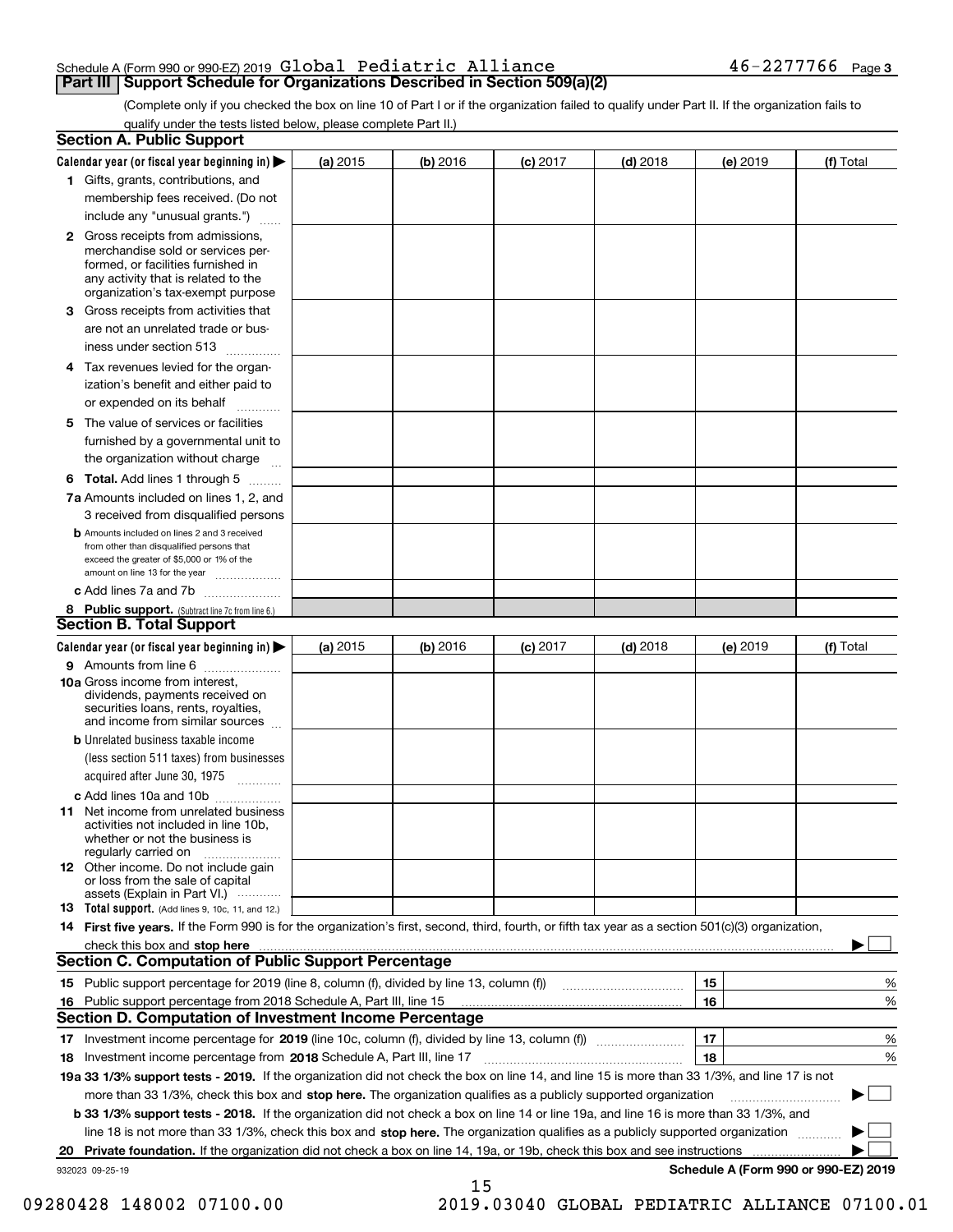### Schedule A (Form 990 or 990-EZ) 2019 Page Global Pediatric Alliance 46-2277766

### **Part IV Supporting Organizations**

(Complete only if you checked a box in line 12 on Part I. If you checked 12a of Part I, complete Sections A and B. If you checked 12b of Part I, complete Sections A and C. If you checked 12c of Part I, complete Sections A, D, and E. If you checked 12d of Part I, complete Sections A and D, and complete Part V.)

#### **Section A. All Supporting Organizations**

- **1** Are all of the organization's supported organizations listed by name in the organization's governing documents? If "No," describe in **Part VI** how the supported organizations are designated. If designated by *class or purpose, describe the designation. If historic and continuing relationship, explain.*
- **2** Did the organization have any supported organization that does not have an IRS determination of status under section 509(a)(1) or (2)? If "Yes," explain in Part VI how the organization determined that the supported *organization was described in section 509(a)(1) or (2).*
- **3a** Did the organization have a supported organization described in section 501(c)(4), (5), or (6)? If "Yes," answer *(b) and (c) below.*
- **b** Did the organization confirm that each supported organization qualified under section 501(c)(4), (5), or (6) and satisfied the public support tests under section 509(a)(2)? If "Yes," describe in **Part VI** when and how the *organization made the determination.*
- **c**Did the organization ensure that all support to such organizations was used exclusively for section 170(c)(2)(B) purposes? If "Yes," explain in **Part VI** what controls the organization put in place to ensure such use.
- **4a***If* Was any supported organization not organized in the United States ("foreign supported organization")? *"Yes," and if you checked 12a or 12b in Part I, answer (b) and (c) below.*
- **b** Did the organization have ultimate control and discretion in deciding whether to make grants to the foreign supported organization? If "Yes," describe in **Part VI** how the organization had such control and discretion *despite being controlled or supervised by or in connection with its supported organizations.*
- **c** Did the organization support any foreign supported organization that does not have an IRS determination under sections 501(c)(3) and 509(a)(1) or (2)? If "Yes," explain in **Part VI** what controls the organization used *to ensure that all support to the foreign supported organization was used exclusively for section 170(c)(2)(B) purposes.*
- **5a** Did the organization add, substitute, or remove any supported organizations during the tax year? If "Yes," answer (b) and (c) below (if applicable). Also, provide detail in **Part VI,** including (i) the names and EIN *numbers of the supported organizations added, substituted, or removed; (ii) the reasons for each such action; (iii) the authority under the organization's organizing document authorizing such action; and (iv) how the action was accomplished (such as by amendment to the organizing document).*
- **b** Type I or Type II only. Was any added or substituted supported organization part of a class already designated in the organization's organizing document?
- **cSubstitutions only.**  Was the substitution the result of an event beyond the organization's control?
- **6** Did the organization provide support (whether in the form of grants or the provision of services or facilities) to **Part VI.** *If "Yes," provide detail in* support or benefit one or more of the filing organization's supported organizations? anyone other than (i) its supported organizations, (ii) individuals that are part of the charitable class benefited by one or more of its supported organizations, or (iii) other supporting organizations that also
- **7**Did the organization provide a grant, loan, compensation, or other similar payment to a substantial contributor *If "Yes," complete Part I of Schedule L (Form 990 or 990-EZ).* regard to a substantial contributor? (as defined in section 4958(c)(3)(C)), a family member of a substantial contributor, or a 35% controlled entity with
- **8** Did the organization make a loan to a disqualified person (as defined in section 4958) not described in line 7? *If "Yes," complete Part I of Schedule L (Form 990 or 990-EZ).*
- **9a** Was the organization controlled directly or indirectly at any time during the tax year by one or more in section 509(a)(1) or (2))? If "Yes," *provide detail in* <code>Part VI.</code> disqualified persons as defined in section 4946 (other than foundation managers and organizations described
- **b** Did one or more disqualified persons (as defined in line 9a) hold a controlling interest in any entity in which the supporting organization had an interest? If "Yes," provide detail in P**art VI**.
- **c**Did a disqualified person (as defined in line 9a) have an ownership interest in, or derive any personal benefit from, assets in which the supporting organization also had an interest? If "Yes," provide detail in P**art VI.**
- **10a** Was the organization subject to the excess business holdings rules of section 4943 because of section supporting organizations)? If "Yes," answer 10b below. 4943(f) (regarding certain Type II supporting organizations, and all Type III non-functionally integrated
- **b** Did the organization have any excess business holdings in the tax year? (Use Schedule C, Form 4720, to *determine whether the organization had excess business holdings.)*

16

932024 09-25-19

**Schedule A (Form 990 or 990-EZ) 2019**

**1**

**2**

**3a**

**3b**

**3c**

**4a**

**4b**

**4c**

**5a**

**5b5c**

**6**

**7**

**8**

**9a**

**9b**

**9c**

**10a**

**10b**

**YesNo**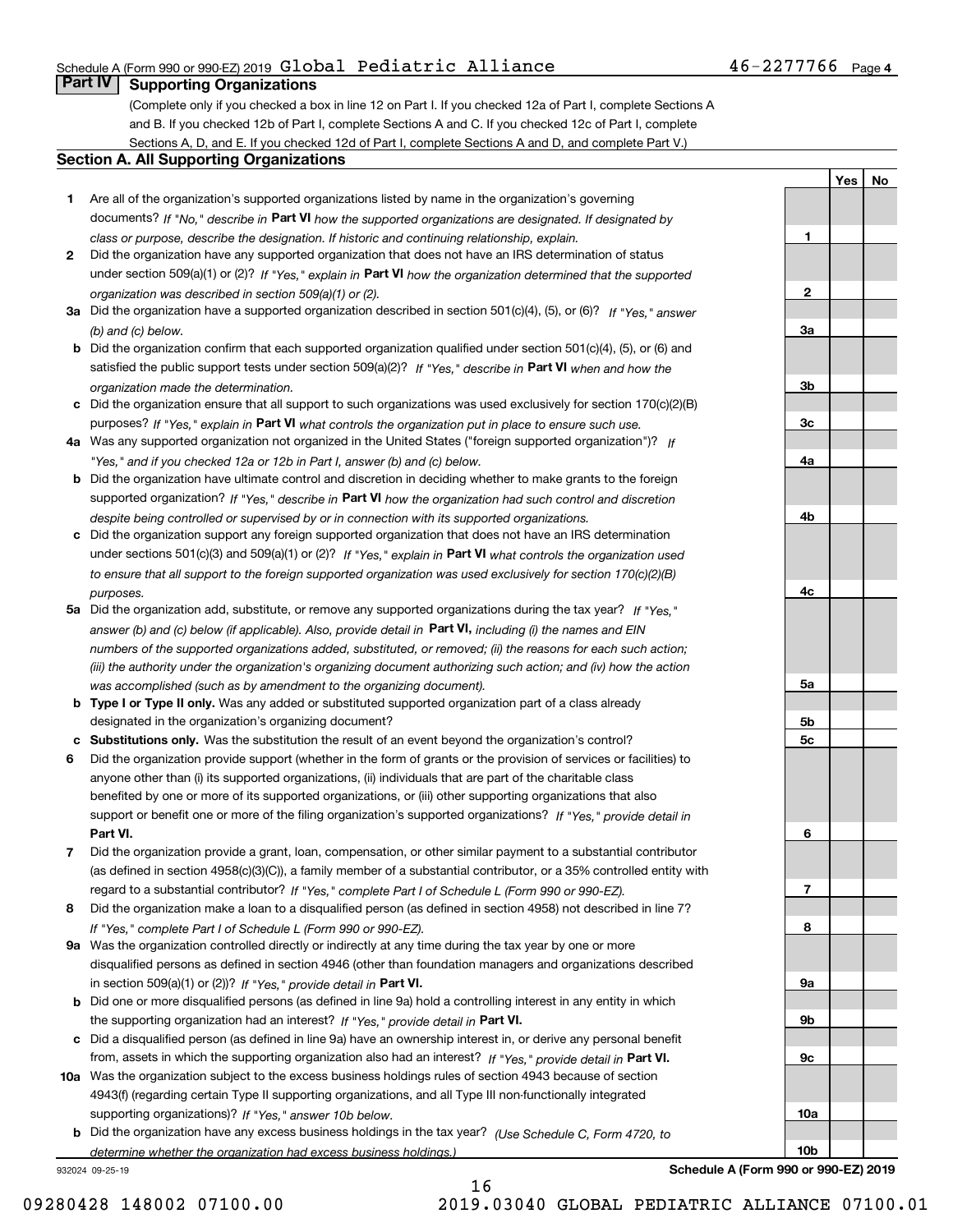### Schedule A (Form 990 or 990-EZ) 2019 Page Global Pediatric Alliance 46-2277766 **Part IV Supporting Organizations** *(continued)*

|    |                                                                                                                                   |                 | Yes | No |
|----|-----------------------------------------------------------------------------------------------------------------------------------|-----------------|-----|----|
| 11 | Has the organization accepted a gift or contribution from any of the following persons?                                           |                 |     |    |
|    | a A person who directly or indirectly controls, either alone or together with persons described in (b) and (c)                    |                 |     |    |
|    | below, the governing body of a supported organization?                                                                            | 11a             |     |    |
|    | <b>b</b> A family member of a person described in (a) above?                                                                      | 11 <sub>b</sub> |     |    |
|    | c A 35% controlled entity of a person described in (a) or (b) above? If "Yes" to a, b, or c, provide detail in Part VI.           | 11c             |     |    |
|    | <b>Section B. Type I Supporting Organizations</b>                                                                                 |                 |     |    |
|    |                                                                                                                                   |                 | Yes | No |
| 1  | Did the directors, trustees, or membership of one or more supported organizations have the power to                               |                 |     |    |
|    | regularly appoint or elect at least a majority of the organization's directors or trustees at all times during the                |                 |     |    |
|    | tax year? If "No," describe in Part VI how the supported organization(s) effectively operated, supervised, or                     |                 |     |    |
|    | controlled the organization's activities. If the organization had more than one supported organization,                           |                 |     |    |
|    | describe how the powers to appoint and/or remove directors or trustees were allocated among the supported                         |                 |     |    |
|    | organizations and what conditions or restrictions, if any, applied to such powers during the tax year.                            | 1               |     |    |
| 2  | Did the organization operate for the benefit of any supported organization other than the supported                               |                 |     |    |
|    | organization(s) that operated, supervised, or controlled the supporting organization? If "Yes," explain in                        |                 |     |    |
|    | Part VI how providing such benefit carried out the purposes of the supported organization(s) that operated,                       |                 |     |    |
|    | supervised, or controlled the supporting organization.                                                                            | $\mathbf{2}$    |     |    |
|    | <b>Section C. Type II Supporting Organizations</b>                                                                                |                 |     |    |
|    |                                                                                                                                   |                 | Yes | No |
| 1  | Were a majority of the organization's directors or trustees during the tax year also a majority of the directors                  |                 |     |    |
|    | or trustees of each of the organization's supported organization(s)? If "No," describe in Part VI how control                     |                 |     |    |
|    | or management of the supporting organization was vested in the same persons that controlled or managed                            |                 |     |    |
|    | the supported organization(s).                                                                                                    | 1               |     |    |
|    | Section D. All Type III Supporting Organizations                                                                                  |                 |     |    |
|    |                                                                                                                                   |                 | Yes | No |
| 1  | Did the organization provide to each of its supported organizations, by the last day of the fifth month of the                    |                 |     |    |
|    | organization's tax year, (i) a written notice describing the type and amount of support provided during the prior tax             |                 |     |    |
|    | year, (ii) a copy of the Form 990 that was most recently filed as of the date of notification, and (iii) copies of the            |                 |     |    |
|    | organization's governing documents in effect on the date of notification, to the extent not previously provided?                  | 1               |     |    |
| 2  | Were any of the organization's officers, directors, or trustees either (i) appointed or elected by the supported                  |                 |     |    |
|    | organization(s) or (ii) serving on the governing body of a supported organization? If "No," explain in Part VI how                |                 |     |    |
|    | the organization maintained a close and continuous working relationship with the supported organization(s).                       | $\mathbf{2}$    |     |    |
| 3  | By reason of the relationship described in (2), did the organization's supported organizations have a                             |                 |     |    |
|    | significant voice in the organization's investment policies and in directing the use of the organization's                        |                 |     |    |
|    | income or assets at all times during the tax year? If "Yes," describe in Part VI the role the organization's                      |                 |     |    |
|    | supported organizations played in this regard.                                                                                    | 3               |     |    |
|    | Section E. Type III Functionally Integrated Supporting Organizations                                                              |                 |     |    |
| 1  | Check the box next to the method that the organization used to satisfy the Integral Part Test during the year (see instructions). |                 |     |    |
| а  | The organization satisfied the Activities Test. Complete line 2 below.                                                            |                 |     |    |
| b  | The organization is the parent of each of its supported organizations. Complete line 3 below.                                     |                 |     |    |
| c  | The organization supported a governmental entity. Describe in Part VI how you supported a government entity (see instructions).   |                 |     |    |
| 2  | Activities Test. Answer (a) and (b) below.                                                                                        |                 | Yes | No |
| а  | Did substantially all of the organization's activities during the tax year directly further the exempt purposes of                |                 |     |    |
|    | the supported organization(s) to which the organization was responsive? If "Yes," then in Part VI identify                        |                 |     |    |
|    | those supported organizations and explain how these activities directly furthered their exempt purposes,                          |                 |     |    |
|    | how the organization was responsive to those supported organizations, and how the organization determined                         |                 |     |    |
|    | that these activities constituted substantially all of its activities.                                                            | 2a              |     |    |
| b  | Did the activities described in (a) constitute activities that, but for the organization's involvement, one or more               |                 |     |    |
|    | of the organization's supported organization(s) would have been engaged in? If "Yes," explain in Part VI the                      |                 |     |    |
|    | reasons for the organization's position that its supported organization(s) would have engaged in these                            |                 |     |    |
|    | activities but for the organization's involvement.                                                                                | 2b              |     |    |
| З  | Parent of Supported Organizations. Answer (a) and (b) below.                                                                      |                 |     |    |
| а  | Did the organization have the power to regularly appoint or elect a majority of the officers, directors, or                       |                 |     |    |
|    | trustees of each of the supported organizations? Provide details in Part VI.                                                      | За              |     |    |
| b  | Did the organization exercise a substantial degree of direction over the policies, programs, and activities of each               |                 |     |    |
|    | of its supported organizations? If "Yes," describe in Part VI the role played by the organization in this regard.                 | 3b              |     |    |
|    |                                                                                                                                   |                 |     |    |

17

932025 09-25-19

**Schedule A (Form 990 or 990-EZ) 2019**

09280428 148002 07100.00 2019.03040 GLOBAL PEDIATRIC ALLIANCE 07100.01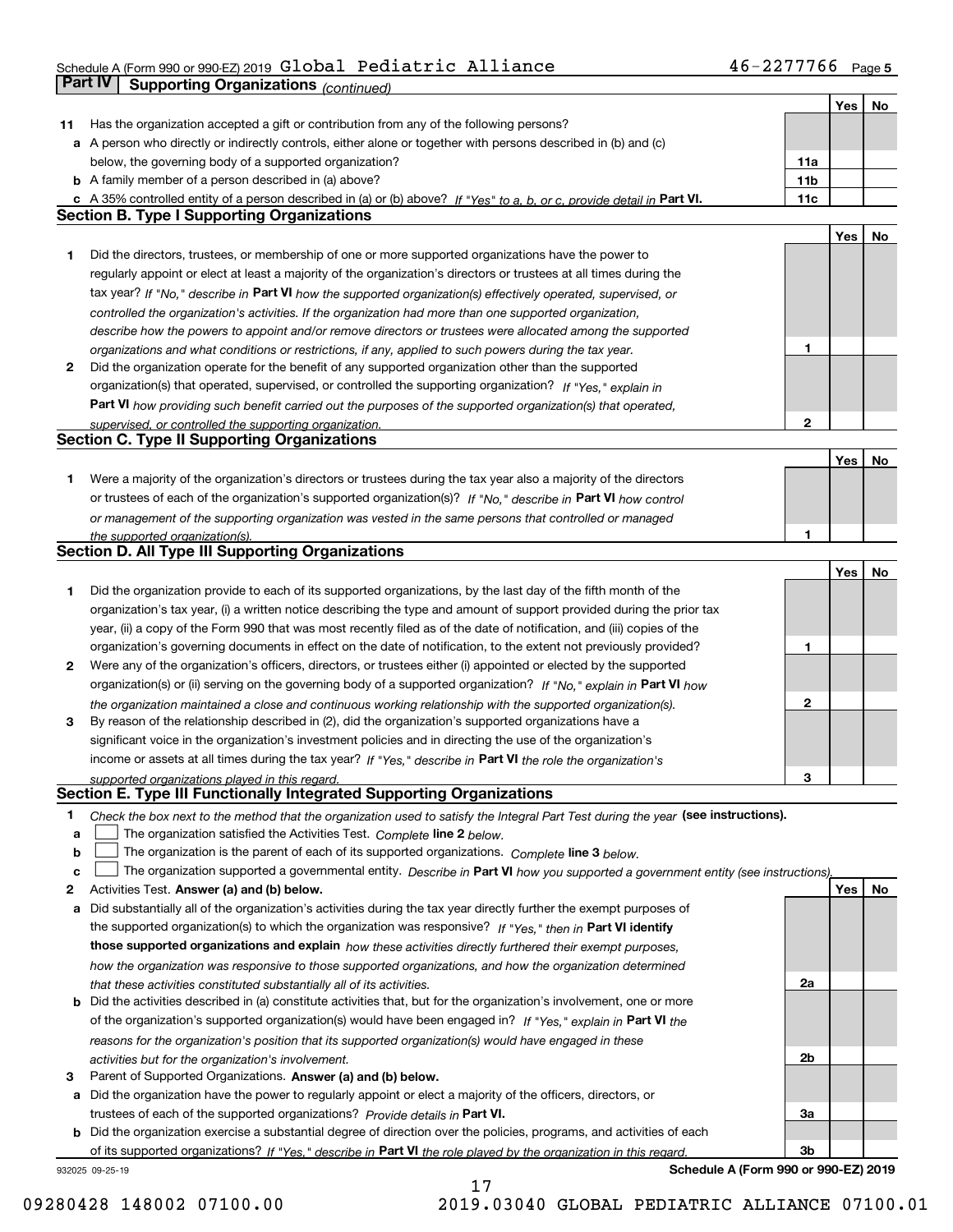|  | Schedule A (Form 990 or 990-EZ) 2019 Global Pediatric Alliance |  |                                                                                       | $46 - 2277766$ Page 6 |  |
|--|----------------------------------------------------------------|--|---------------------------------------------------------------------------------------|-----------------------|--|
|  |                                                                |  | <b>Part V</b> Type III Non-Functionally Integrated 509(a)(3) Supporting Organizations |                       |  |

1 Check here if the organization satisfied the Integral Part Test as a qualifying trust on Nov. 20, 1970 (explain in Part VI). See instructions. All other Type III non-functionally integrated supporting organizations must complete Sections A through E.

|              | Section A - Adjusted Net Income                                              | (A) Prior Year | (B) Current Year<br>(optional) |                                |
|--------------|------------------------------------------------------------------------------|----------------|--------------------------------|--------------------------------|
| 1            | Net short-term capital gain                                                  | 1              |                                |                                |
| $\mathbf{2}$ | Recoveries of prior-year distributions                                       | $\overline{2}$ |                                |                                |
| 3            | Other gross income (see instructions)                                        | 3              |                                |                                |
| 4            | Add lines 1 through 3.                                                       | 4              |                                |                                |
| 5            | Depreciation and depletion                                                   | 5              |                                |                                |
| 6            | Portion of operating expenses paid or incurred for production or             |                |                                |                                |
|              | collection of gross income or for management, conservation, or               |                |                                |                                |
|              | maintenance of property held for production of income (see instructions)     | 6              |                                |                                |
| 7            | Other expenses (see instructions)                                            | $\overline{7}$ |                                |                                |
| 8            | Adjusted Net Income (subtract lines 5, 6, and 7 from line 4)                 | 8              |                                |                                |
|              | <b>Section B - Minimum Asset Amount</b>                                      |                | (A) Prior Year                 | (B) Current Year<br>(optional) |
| 1            | Aggregate fair market value of all non-exempt-use assets (see                |                |                                |                                |
|              | instructions for short tax year or assets held for part of year):            |                |                                |                                |
|              | a Average monthly value of securities                                        | 1a             |                                |                                |
|              | <b>b</b> Average monthly cash balances                                       | 1b             |                                |                                |
|              | c Fair market value of other non-exempt-use assets                           | 1c             |                                |                                |
|              | d Total (add lines 1a, 1b, and 1c)                                           | 1d             |                                |                                |
|              | <b>e</b> Discount claimed for blockage or other                              |                |                                |                                |
|              | factors (explain in detail in <b>Part VI</b> ):                              |                |                                |                                |
| 2            | Acquisition indebtedness applicable to non-exempt-use assets                 | $\mathbf{2}$   |                                |                                |
| З            | Subtract line 2 from line 1d.                                                | 3              |                                |                                |
| 4            | Cash deemed held for exempt use. Enter 1-1/2% of line 3 (for greater amount, |                |                                |                                |
|              | see instructions).                                                           | 4              |                                |                                |
| 5            | Net value of non-exempt-use assets (subtract line 4 from line 3)             | 5              |                                |                                |
| 6            | Multiply line 5 by .035.                                                     | 6              |                                |                                |
| 7            | Recoveries of prior-year distributions                                       | $\overline{7}$ |                                |                                |
| 8            | Minimum Asset Amount (add line 7 to line 6)                                  | 8              |                                |                                |
|              | <b>Section C - Distributable Amount</b>                                      |                |                                | <b>Current Year</b>            |
| 1            | Adjusted net income for prior year (from Section A, line 8, Column A)        | 1              |                                |                                |
| 2            | Enter 85% of line 1.                                                         | $\overline{2}$ |                                |                                |
| 3            | Minimum asset amount for prior year (from Section B, line 8, Column A)       | 3              |                                |                                |
| 4            | Enter greater of line 2 or line 3.                                           | 4              |                                |                                |
| 5            | Income tax imposed in prior year                                             | 5              |                                |                                |
| 6            | <b>Distributable Amount.</b> Subtract line 5 from line 4, unless subject to  |                |                                |                                |
|              | emergency temporary reduction (see instructions).                            | 6              |                                |                                |
|              |                                                                              |                |                                |                                |

**7**Check here if the current year is the organization's first as a non-functionally integrated Type III supporting organization (see instructions).

**Schedule A (Form 990 or 990-EZ) 2019**

932026 09-25-19

**1**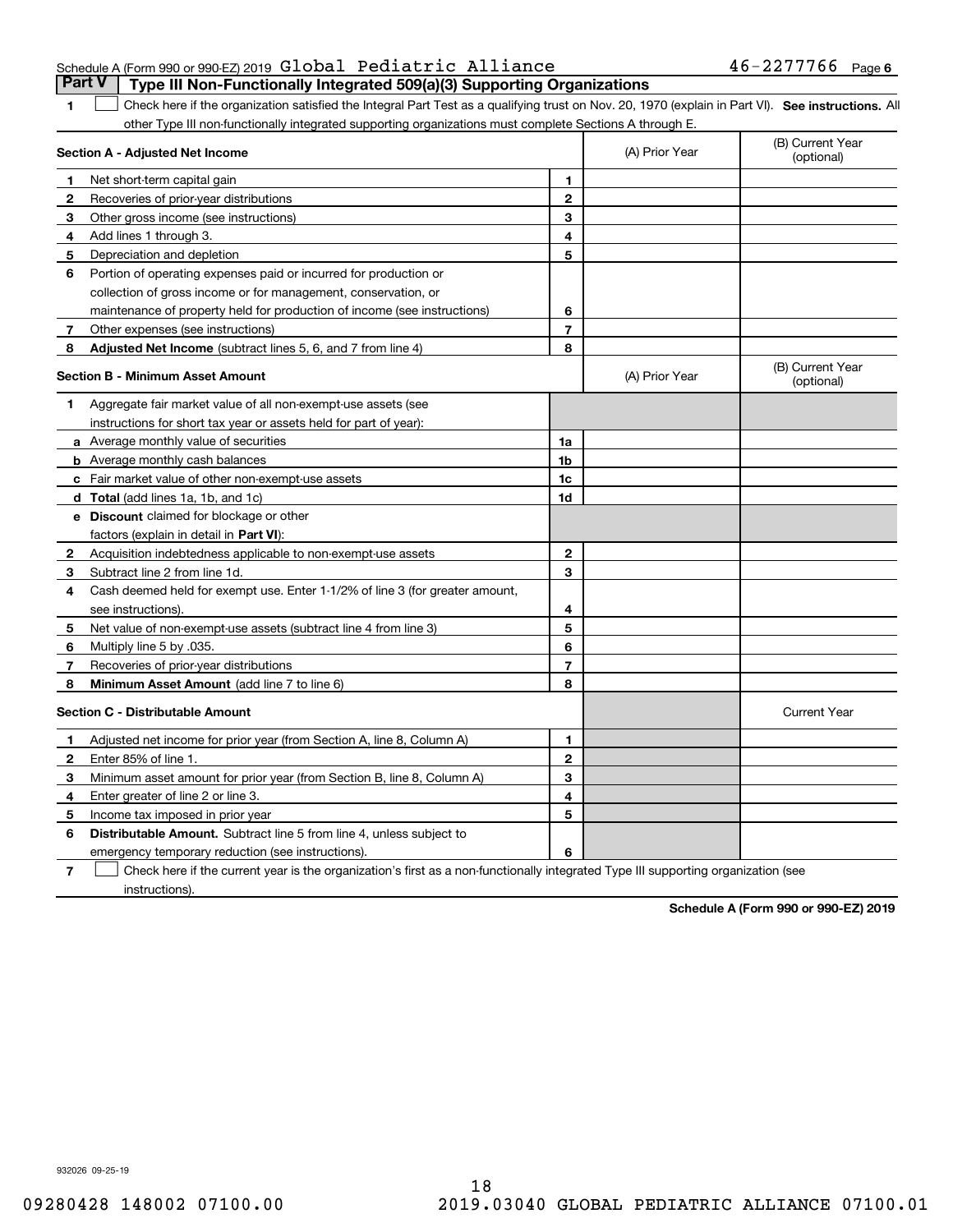#### Schedule A (Form 990 or 990-EZ) 2019 <code>Global Pediatric Alliance</code>  $46-2277766$  Page Global Pediatric Alliance 46-2277766

| <b>Part V</b> | Type III Non-Functionally Integrated 509(a)(3) Supporting Organizations                    |                                    | (continued)                                    |                                                  |
|---------------|--------------------------------------------------------------------------------------------|------------------------------------|------------------------------------------------|--------------------------------------------------|
|               | <b>Section D - Distributions</b>                                                           |                                    |                                                | <b>Current Year</b>                              |
| 1             | Amounts paid to supported organizations to accomplish exempt purposes                      |                                    |                                                |                                                  |
| 2             | Amounts paid to perform activity that directly furthers exempt purposes of supported       |                                    |                                                |                                                  |
|               | organizations, in excess of income from activity                                           |                                    |                                                |                                                  |
| 3             | Administrative expenses paid to accomplish exempt purposes of supported organizations      |                                    |                                                |                                                  |
| 4             | Amounts paid to acquire exempt-use assets                                                  |                                    |                                                |                                                  |
| 5             | Qualified set-aside amounts (prior IRS approval required)                                  |                                    |                                                |                                                  |
| 6             | Other distributions (describe in Part VI). See instructions.                               |                                    |                                                |                                                  |
| 7             | <b>Total annual distributions.</b> Add lines 1 through 6.                                  |                                    |                                                |                                                  |
| 8             | Distributions to attentive supported organizations to which the organization is responsive |                                    |                                                |                                                  |
|               | (provide details in Part VI). See instructions.                                            |                                    |                                                |                                                  |
| 9             | Distributable amount for 2019 from Section C, line 6                                       |                                    |                                                |                                                  |
| 10            | Line 8 amount divided by line 9 amount                                                     |                                    |                                                |                                                  |
|               | <b>Section E - Distribution Allocations</b> (see instructions)                             | (i)<br><b>Excess Distributions</b> | (iii)<br><b>Underdistributions</b><br>Pre-2019 | (iii)<br><b>Distributable</b><br>Amount for 2019 |
| 1             | Distributable amount for 2019 from Section C, line 6                                       |                                    |                                                |                                                  |
| 2             | Underdistributions, if any, for years prior to 2019 (reason-                               |                                    |                                                |                                                  |
|               | able cause required- explain in Part VI). See instructions.                                |                                    |                                                |                                                  |
| З             | Excess distributions carryover, if any, to 2019                                            |                                    |                                                |                                                  |
|               | <b>a</b> From 2014                                                                         |                                    |                                                |                                                  |
|               | <b>b</b> From 2015                                                                         |                                    |                                                |                                                  |
|               | $c$ From 2016                                                                              |                                    |                                                |                                                  |
|               | d From 2017                                                                                |                                    |                                                |                                                  |
|               | e From 2018                                                                                |                                    |                                                |                                                  |
|               | Total of lines 3a through e                                                                |                                    |                                                |                                                  |
| g             | Applied to underdistributions of prior years                                               |                                    |                                                |                                                  |
|               | <b>h</b> Applied to 2019 distributable amount                                              |                                    |                                                |                                                  |
|               | Carryover from 2014 not applied (see instructions)                                         |                                    |                                                |                                                  |
|               | Remainder. Subtract lines 3g, 3h, and 3i from 3f.                                          |                                    |                                                |                                                  |
| 4             | Distributions for 2019 from Section D,                                                     |                                    |                                                |                                                  |
|               | line $7:$                                                                                  |                                    |                                                |                                                  |
|               | <b>a</b> Applied to underdistributions of prior years                                      |                                    |                                                |                                                  |
|               | <b>b</b> Applied to 2019 distributable amount                                              |                                    |                                                |                                                  |
|               | c Remainder. Subtract lines 4a and 4b from 4.                                              |                                    |                                                |                                                  |
| 5             | Remaining underdistributions for years prior to 2019, if                                   |                                    |                                                |                                                  |
|               | any. Subtract lines 3g and 4a from line 2. For result greater                              |                                    |                                                |                                                  |
|               | than zero, explain in Part VI. See instructions.                                           |                                    |                                                |                                                  |
| 6             | Remaining underdistributions for 2019. Subtract lines 3h                                   |                                    |                                                |                                                  |
|               | and 4b from line 1. For result greater than zero, explain in                               |                                    |                                                |                                                  |
|               | Part VI. See instructions.                                                                 |                                    |                                                |                                                  |
| 7             | Excess distributions carryover to 2020. Add lines 3j                                       |                                    |                                                |                                                  |
|               | and 4c.                                                                                    |                                    |                                                |                                                  |
| 8             | Breakdown of line 7:                                                                       |                                    |                                                |                                                  |
|               | a Excess from 2015                                                                         |                                    |                                                |                                                  |
|               | <b>b</b> Excess from 2016                                                                  |                                    |                                                |                                                  |
|               | c Excess from 2017                                                                         |                                    |                                                |                                                  |
|               | d Excess from 2018                                                                         |                                    |                                                |                                                  |
|               | e Excess from 2019                                                                         |                                    |                                                |                                                  |

**Schedule A (Form 990 or 990-EZ) 2019**

932027 09-25-19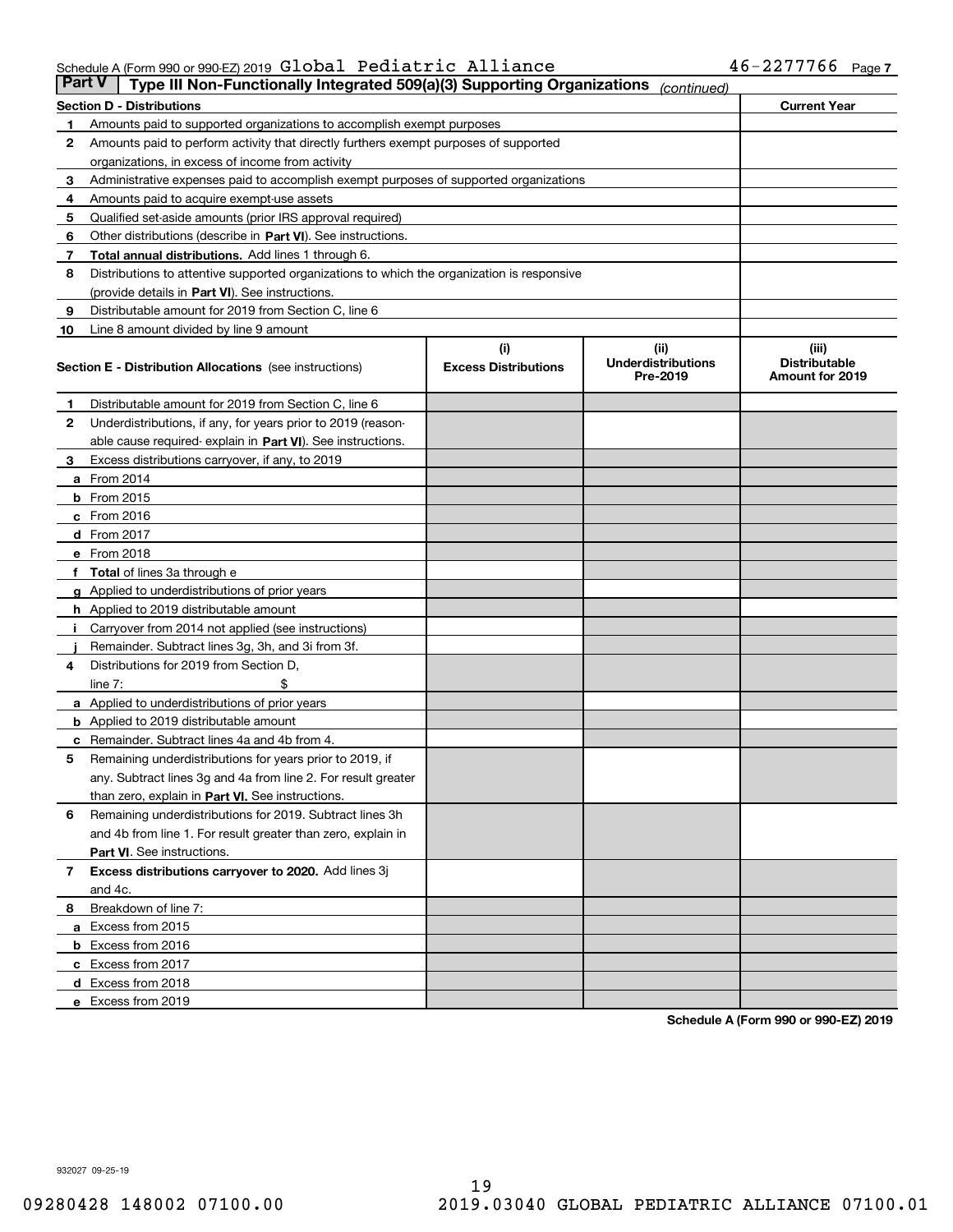|                 | Schedule A (Form 990 or 990-EZ) 2019 Global Pediatric Alliance                                                                                                                                                                                                                                                                                                                                                                                                                                                                                                                              |  | $46 - 2277766$ Page 8                |
|-----------------|---------------------------------------------------------------------------------------------------------------------------------------------------------------------------------------------------------------------------------------------------------------------------------------------------------------------------------------------------------------------------------------------------------------------------------------------------------------------------------------------------------------------------------------------------------------------------------------------|--|--------------------------------------|
| <b>Part VI</b>  | Supplemental Information. Provide the explanations required by Part II, line 10; Part II, line 17a or 17b; Part III, line 12;<br>Part IV, Section A, lines 1, 2, 3b, 3c, 4b, 4c, 5a, 6, 9a, 9b, 9c, 11a, 11b, and 11c; Part IV, Section B, lines 1 and 2; Part IV, Section C,<br>line 1; Part IV, Section D, lines 2 and 3; Part IV, Section E, lines 1c, 2a, 2b, 3a, and 3b; Part V, line 1; Part V, Section B, line 1e; Part V,<br>Section D, lines 5, 6, and 8; and Part V, Section E, lines 2, 5, and 6. Also complete this part for any additional information.<br>(See instructions.) |  |                                      |
|                 |                                                                                                                                                                                                                                                                                                                                                                                                                                                                                                                                                                                             |  |                                      |
|                 |                                                                                                                                                                                                                                                                                                                                                                                                                                                                                                                                                                                             |  |                                      |
|                 |                                                                                                                                                                                                                                                                                                                                                                                                                                                                                                                                                                                             |  |                                      |
|                 |                                                                                                                                                                                                                                                                                                                                                                                                                                                                                                                                                                                             |  |                                      |
|                 |                                                                                                                                                                                                                                                                                                                                                                                                                                                                                                                                                                                             |  |                                      |
|                 |                                                                                                                                                                                                                                                                                                                                                                                                                                                                                                                                                                                             |  |                                      |
|                 |                                                                                                                                                                                                                                                                                                                                                                                                                                                                                                                                                                                             |  |                                      |
|                 |                                                                                                                                                                                                                                                                                                                                                                                                                                                                                                                                                                                             |  |                                      |
|                 |                                                                                                                                                                                                                                                                                                                                                                                                                                                                                                                                                                                             |  |                                      |
|                 |                                                                                                                                                                                                                                                                                                                                                                                                                                                                                                                                                                                             |  |                                      |
|                 |                                                                                                                                                                                                                                                                                                                                                                                                                                                                                                                                                                                             |  |                                      |
|                 |                                                                                                                                                                                                                                                                                                                                                                                                                                                                                                                                                                                             |  |                                      |
|                 |                                                                                                                                                                                                                                                                                                                                                                                                                                                                                                                                                                                             |  |                                      |
|                 |                                                                                                                                                                                                                                                                                                                                                                                                                                                                                                                                                                                             |  |                                      |
|                 |                                                                                                                                                                                                                                                                                                                                                                                                                                                                                                                                                                                             |  |                                      |
|                 |                                                                                                                                                                                                                                                                                                                                                                                                                                                                                                                                                                                             |  |                                      |
|                 |                                                                                                                                                                                                                                                                                                                                                                                                                                                                                                                                                                                             |  |                                      |
|                 |                                                                                                                                                                                                                                                                                                                                                                                                                                                                                                                                                                                             |  |                                      |
|                 |                                                                                                                                                                                                                                                                                                                                                                                                                                                                                                                                                                                             |  |                                      |
|                 |                                                                                                                                                                                                                                                                                                                                                                                                                                                                                                                                                                                             |  |                                      |
|                 |                                                                                                                                                                                                                                                                                                                                                                                                                                                                                                                                                                                             |  |                                      |
|                 |                                                                                                                                                                                                                                                                                                                                                                                                                                                                                                                                                                                             |  |                                      |
|                 |                                                                                                                                                                                                                                                                                                                                                                                                                                                                                                                                                                                             |  |                                      |
|                 |                                                                                                                                                                                                                                                                                                                                                                                                                                                                                                                                                                                             |  |                                      |
|                 |                                                                                                                                                                                                                                                                                                                                                                                                                                                                                                                                                                                             |  |                                      |
|                 |                                                                                                                                                                                                                                                                                                                                                                                                                                                                                                                                                                                             |  |                                      |
|                 |                                                                                                                                                                                                                                                                                                                                                                                                                                                                                                                                                                                             |  |                                      |
|                 |                                                                                                                                                                                                                                                                                                                                                                                                                                                                                                                                                                                             |  |                                      |
|                 |                                                                                                                                                                                                                                                                                                                                                                                                                                                                                                                                                                                             |  |                                      |
|                 |                                                                                                                                                                                                                                                                                                                                                                                                                                                                                                                                                                                             |  |                                      |
| 932028 09-25-19 |                                                                                                                                                                                                                                                                                                                                                                                                                                                                                                                                                                                             |  | Schedule A (Form 990 or 990-EZ) 2019 |

20 09280428 148002 07100.00 2019.03040 GLOBAL PEDIATRIC ALLIANCE 07100.01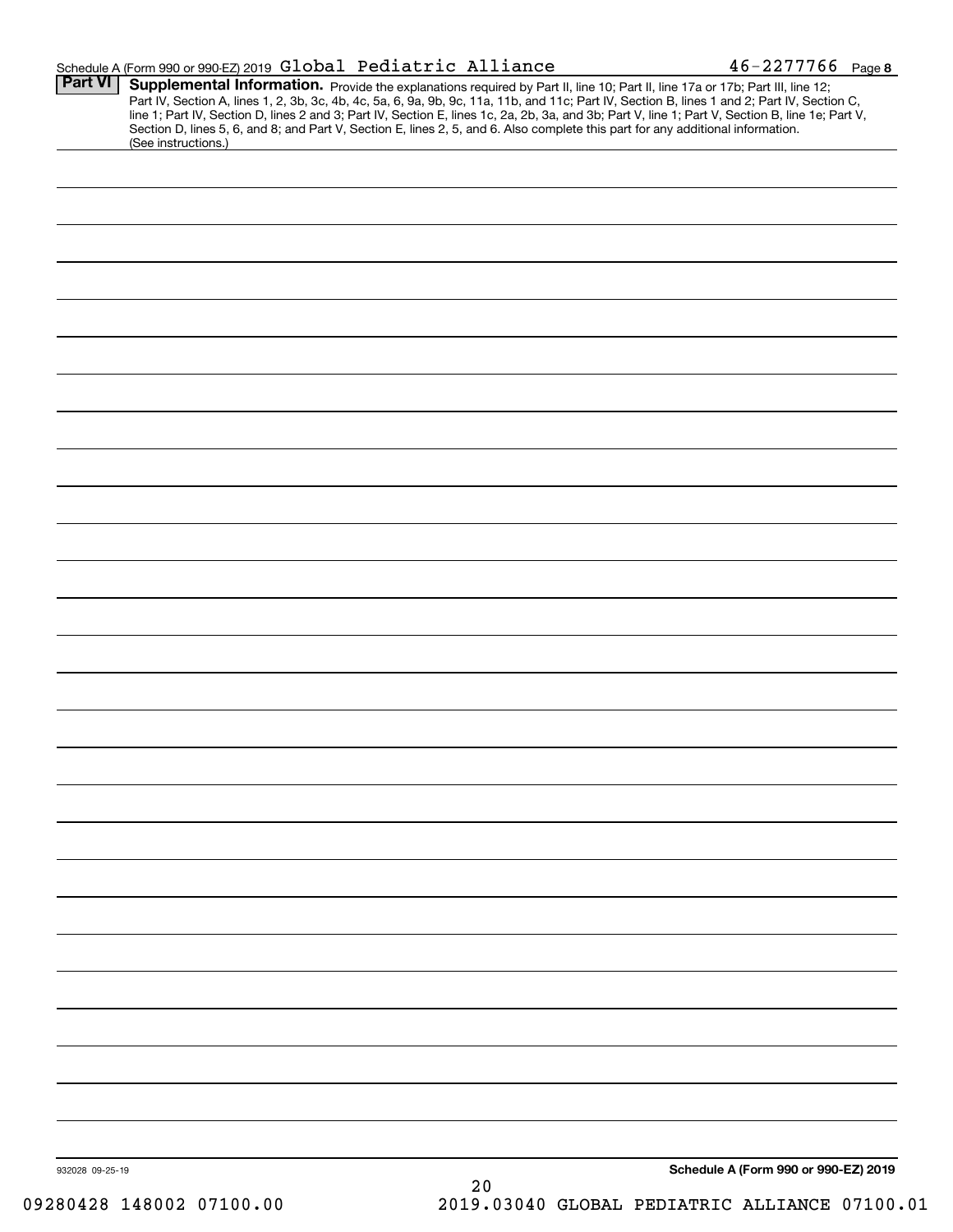| <b>SCHEDULE D</b> |  |
|-------------------|--|
|-------------------|--|

| (Form 990) |  |
|------------|--|
|------------|--|

# **Supplemental Financial Statements**

(Form 990)<br>
Pepartment of the Treasury<br>
Department of the Treasury<br>
Department of the Treasury<br>
Department of the Treasury<br> **Co to www.irs.gov/Form990 for instructions and the latest information.**<br> **Co to www.irs.gov/Form9** 



Department of the Treasury Internal Revenue Service

|         | Name of the organization<br>Global Pediatric Alliance                                                                                                 |                         |  | <b>Employer identification number</b><br>46-2277766 |
|---------|-------------------------------------------------------------------------------------------------------------------------------------------------------|-------------------------|--|-----------------------------------------------------|
| Part I  | Organizations Maintaining Donor Advised Funds or Other Similar Funds or Accounts. Complete if the                                                     |                         |  |                                                     |
|         | organization answered "Yes" on Form 990, Part IV, line 6.                                                                                             |                         |  |                                                     |
|         |                                                                                                                                                       | (a) Donor advised funds |  | (b) Funds and other accounts                        |
| 1       |                                                                                                                                                       |                         |  |                                                     |
| 2       | Aggregate value of contributions to (during year)                                                                                                     |                         |  |                                                     |
| з       | Aggregate value of grants from (during year)                                                                                                          |                         |  |                                                     |
| 4       |                                                                                                                                                       |                         |  |                                                     |
| 5       | Did the organization inform all donors and donor advisors in writing that the assets held in donor advised funds                                      |                         |  |                                                     |
|         |                                                                                                                                                       |                         |  | Yes<br>No                                           |
| 6       | Did the organization inform all grantees, donors, and donor advisors in writing that grant funds can be used only                                     |                         |  |                                                     |
|         | for charitable purposes and not for the benefit of the donor or donor advisor, or for any other purpose conferring                                    |                         |  |                                                     |
|         |                                                                                                                                                       |                         |  | Yes<br>No                                           |
| Part II | Conservation Easements. Complete if the organization answered "Yes" on Form 990, Part IV, line 7.                                                     |                         |  |                                                     |
| 1       | Purpose(s) of conservation easements held by the organization (check all that apply).                                                                 |                         |  |                                                     |
|         | Preservation of land for public use (for example, recreation or education)                                                                            |                         |  | Preservation of a historically important land area  |
|         | Protection of natural habitat                                                                                                                         |                         |  | Preservation of a certified historic structure      |
|         | Preservation of open space                                                                                                                            |                         |  |                                                     |
| 2       | Complete lines 2a through 2d if the organization held a qualified conservation contribution in the form of a conservation easement on the last        |                         |  |                                                     |
|         | day of the tax year.                                                                                                                                  |                         |  | Held at the End of the Tax Year                     |
| а       |                                                                                                                                                       |                         |  | 2a                                                  |
| b       | Total acreage restricted by conservation easements                                                                                                    |                         |  | 2 <sub>b</sub>                                      |
| с       |                                                                                                                                                       |                         |  | 2c                                                  |
| d       | Number of conservation easements included in (c) acquired after 7/25/06, and not on a historic structure                                              |                         |  |                                                     |
|         |                                                                                                                                                       |                         |  | 2d                                                  |
| 3       | Number of conservation easements modified, transferred, released, extinguished, or terminated by the organization during the tax                      |                         |  |                                                     |
|         | $\mathsf{year}$                                                                                                                                       |                         |  |                                                     |
| 4       | Number of states where property subject to conservation easement is located >                                                                         |                         |  |                                                     |
| 5       | Does the organization have a written policy regarding the periodic monitoring, inspection, handling of                                                |                         |  |                                                     |
|         | violations, and enforcement of the conservation easements it holds?                                                                                   |                         |  | Yes<br>No                                           |
| 6       | Staff and volunteer hours devoted to monitoring, inspecting, handling of violations, and enforcing conservation easements during the year             |                         |  |                                                     |
|         |                                                                                                                                                       |                         |  |                                                     |
| 7       | Amount of expenses incurred in monitoring, inspecting, handling of violations, and enforcing conservation easements during the year                   |                         |  |                                                     |
|         | $\blacktriangleright$ \$                                                                                                                              |                         |  |                                                     |
| 8       | Does each conservation easement reported on line 2(d) above satisfy the requirements of section 170(h)(4)(B)(i)                                       |                         |  |                                                     |
|         |                                                                                                                                                       |                         |  | Yes<br>No                                           |
|         | In Part XIII, describe how the organization reports conservation easements in its revenue and expense statement and                                   |                         |  |                                                     |
|         | balance sheet, and include, if applicable, the text of the footnote to the organization's financial statements that describes the                     |                         |  |                                                     |
|         | organization's accounting for conservation easements.<br>Organizations Maintaining Collections of Art, Historical Treasures, or Other Similar Assets. |                         |  |                                                     |
|         | Part III                                                                                                                                              |                         |  |                                                     |
|         | Complete if the organization answered "Yes" on Form 990, Part IV, line 8.                                                                             |                         |  |                                                     |
|         | 1a If the organization elected, as permitted under FASB ASC 958, not to report in its revenue statement and balance sheet works                       |                         |  |                                                     |
|         | of art, historical treasures, or other similar assets held for public exhibition, education, or research in furtherance of public                     |                         |  |                                                     |
|         | service, provide in Part XIII the text of the footnote to its financial statements that describes these items.                                        |                         |  |                                                     |
| b       | If the organization elected, as permitted under FASB ASC 958, to report in its revenue statement and balance sheet works of                           |                         |  |                                                     |
|         | art, historical treasures, or other similar assets held for public exhibition, education, or research in furtherance of public service,               |                         |  |                                                     |
|         | provide the following amounts relating to these items:                                                                                                |                         |  |                                                     |
|         | (i) Revenue included on Form 990, Part VIII, line 1 [1] [1] [1] [1] [1] [1] [1] Revenue included on Form 990, Part VIII, line 1                       |                         |  | $\triangleright$ \$                                 |
|         | (ii) Assets included in Form 990, Part X                                                                                                              |                         |  | $\blacktriangleright$ \$                            |
| 2       | If the organization received or held works of art, historical treasures, or other similar assets for financial gain, provide                          |                         |  |                                                     |
|         | the following amounts required to be reported under FASB ASC 958 relating to these items:                                                             |                         |  |                                                     |
| а       |                                                                                                                                                       |                         |  | \$<br>$\blacktriangleright$ s                       |
|         | <b>b</b> Assets included in Form 990, Part X                                                                                                          |                         |  | Schedule D (Form 990) 2019                          |
|         | LHA For Paperwork Reduction Act Notice, see the Instructions for Form 990.<br>932051 10-02-19                                                         |                         |  |                                                     |
|         |                                                                                                                                                       |                         |  |                                                     |

27 09280428 148002 07100.00 2019.03040 GLOBAL PEDIATRIC ALLIANCE 07100.01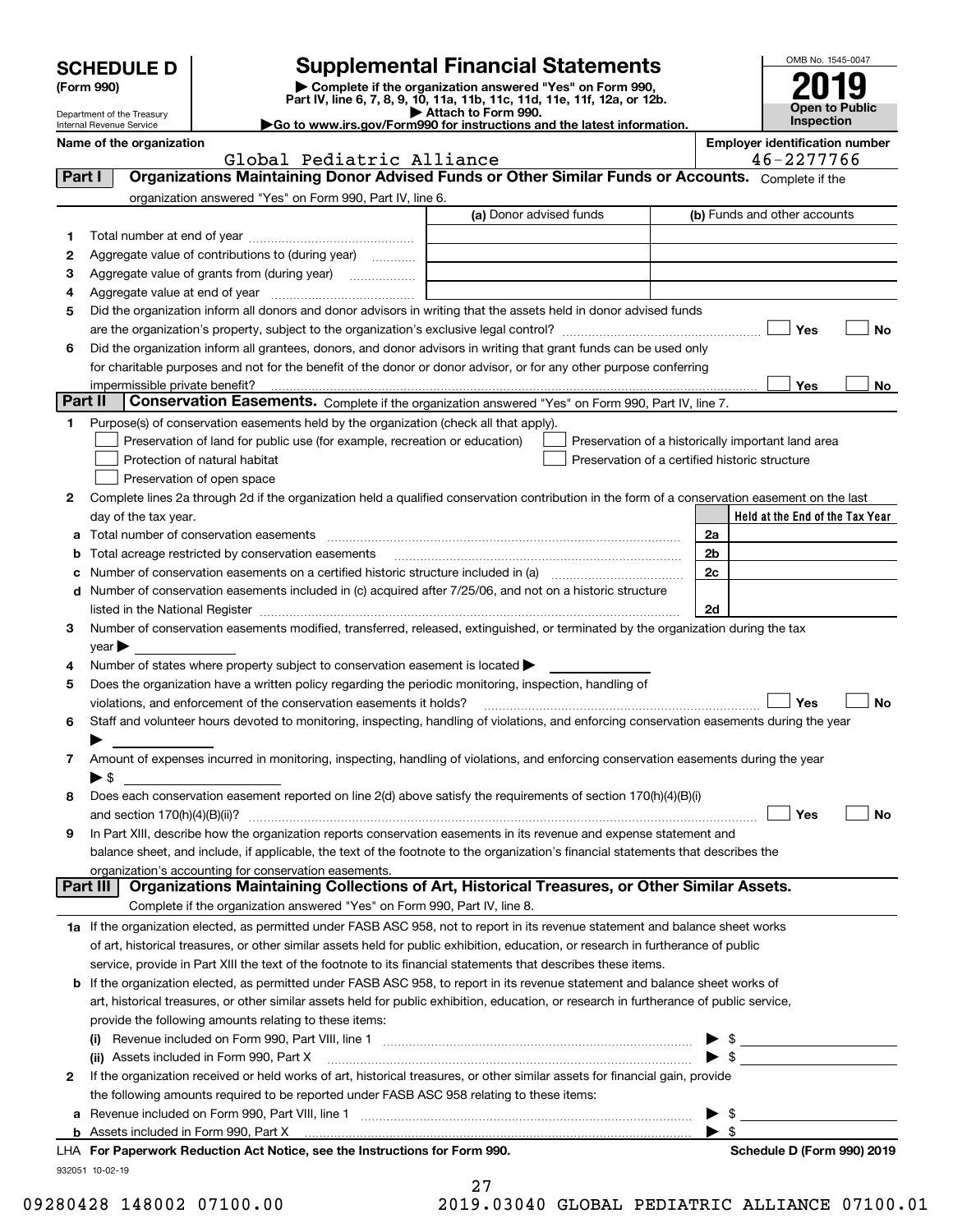|        | Schedule D (Form 990) 2019                                                                                                                                                                                                     | Global Pediatric Alliance               |                                      |  |                                                                                                                                                                                                                               |  |                                            | $46 - 2277766$ Page 2 |                |        |     |
|--------|--------------------------------------------------------------------------------------------------------------------------------------------------------------------------------------------------------------------------------|-----------------------------------------|--------------------------------------|--|-------------------------------------------------------------------------------------------------------------------------------------------------------------------------------------------------------------------------------|--|--------------------------------------------|-----------------------|----------------|--------|-----|
|        | Part III<br>Organizations Maintaining Collections of Art, Historical Treasures, or Other Similar Assets (continued)                                                                                                            |                                         |                                      |  |                                                                                                                                                                                                                               |  |                                            |                       |                |        |     |
| 3      | Using the organization's acquisition, accession, and other records, check any of the following that make significant use of its                                                                                                |                                         |                                      |  |                                                                                                                                                                                                                               |  |                                            |                       |                |        |     |
|        | collection items (check all that apply):                                                                                                                                                                                       |                                         |                                      |  |                                                                                                                                                                                                                               |  |                                            |                       |                |        |     |
| a      | Public exhibition                                                                                                                                                                                                              |                                         |                                      |  | Loan or exchange program                                                                                                                                                                                                      |  |                                            |                       |                |        |     |
| b      | Scholarly research                                                                                                                                                                                                             |                                         |                                      |  | Other and the contract of the contract of the contract of the contract of the contract of the contract of the contract of the contract of the contract of the contract of the contract of the contract of the contract of the |  |                                            |                       |                |        |     |
| с      | Preservation for future generations                                                                                                                                                                                            |                                         |                                      |  |                                                                                                                                                                                                                               |  |                                            |                       |                |        |     |
| 4      | Provide a description of the organization's collections and explain how they further the organization's exempt purpose in Part XIII.                                                                                           |                                         |                                      |  |                                                                                                                                                                                                                               |  |                                            |                       |                |        |     |
| 5      | During the year, did the organization solicit or receive donations of art, historical treasures, or other similar assets                                                                                                       |                                         |                                      |  |                                                                                                                                                                                                                               |  |                                            |                       |                |        |     |
|        | to be sold to raise funds rather than to be maintained as part of the organization's collection?                                                                                                                               |                                         |                                      |  |                                                                                                                                                                                                                               |  |                                            |                       | Yes            |        | No  |
|        | <b>Part IV</b><br>Escrow and Custodial Arrangements. Complete if the organization answered "Yes" on Form 990, Part IV, line 9, or                                                                                              |                                         |                                      |  |                                                                                                                                                                                                                               |  |                                            |                       |                |        |     |
|        | reported an amount on Form 990, Part X, line 21.                                                                                                                                                                               |                                         |                                      |  |                                                                                                                                                                                                                               |  |                                            |                       |                |        |     |
|        | 1a Is the organization an agent, trustee, custodian or other intermediary for contributions or other assets not included                                                                                                       |                                         |                                      |  |                                                                                                                                                                                                                               |  |                                            |                       |                |        |     |
|        | on Form 990, Part X? [11] matter contracts and contracts and contracts are contracted as a form 990, Part X?                                                                                                                   |                                         |                                      |  |                                                                                                                                                                                                                               |  |                                            |                       | Yes            |        | No  |
|        | b If "Yes," explain the arrangement in Part XIII and complete the following table:                                                                                                                                             |                                         |                                      |  |                                                                                                                                                                                                                               |  |                                            |                       |                |        |     |
|        |                                                                                                                                                                                                                                |                                         |                                      |  |                                                                                                                                                                                                                               |  |                                            |                       | Amount         |        |     |
| c      | Beginning balance <b>contract to the contract of the contract of the contract of the contract of the contract of t</b>                                                                                                         |                                         |                                      |  |                                                                                                                                                                                                                               |  | 1c                                         |                       |                |        |     |
|        | Additions during the year manufactured and an account of the state of the state of the state of the state of the state of the state of the state of the state of the state of the state of the state of the state of the state |                                         |                                      |  |                                                                                                                                                                                                                               |  | 1d                                         |                       |                |        |     |
|        | Distributions during the year manufactured and an account of the state of the state of the state of the state o                                                                                                                |                                         |                                      |  |                                                                                                                                                                                                                               |  | 1e                                         |                       |                |        |     |
| Ť.     |                                                                                                                                                                                                                                |                                         |                                      |  |                                                                                                                                                                                                                               |  | 1f                                         |                       |                |        |     |
|        | 2a Did the organization include an amount on Form 990, Part X, line 21, for escrow or custodial account liability?                                                                                                             |                                         |                                      |  |                                                                                                                                                                                                                               |  |                                            |                       | Yes            |        | No  |
| Part V | <b>b</b> If "Yes," explain the arrangement in Part XIII. Check here if the explanation has been provided on Part XIII<br>Endowment Funds. Complete if the organization answered "Yes" on Form 990, Part IV, line 10.           |                                         |                                      |  |                                                                                                                                                                                                                               |  |                                            |                       |                |        |     |
|        |                                                                                                                                                                                                                                |                                         |                                      |  |                                                                                                                                                                                                                               |  |                                            |                       |                |        |     |
|        |                                                                                                                                                                                                                                | (a) Current year                        | (c) Two years back<br>(b) Prior year |  |                                                                                                                                                                                                                               |  | (d) Three years back   (e) Four years back |                       |                |        |     |
| 1a     | Beginning of year balance                                                                                                                                                                                                      |                                         |                                      |  |                                                                                                                                                                                                                               |  |                                            |                       |                |        |     |
|        |                                                                                                                                                                                                                                |                                         |                                      |  |                                                                                                                                                                                                                               |  |                                            |                       |                |        |     |
|        | Net investment earnings, gains, and losses                                                                                                                                                                                     |                                         |                                      |  |                                                                                                                                                                                                                               |  |                                            |                       |                |        |     |
| d      | e Other expenditures for facilities                                                                                                                                                                                            |                                         |                                      |  |                                                                                                                                                                                                                               |  |                                            |                       |                |        |     |
|        |                                                                                                                                                                                                                                |                                         |                                      |  |                                                                                                                                                                                                                               |  |                                            |                       |                |        |     |
|        | and programs                                                                                                                                                                                                                   |                                         |                                      |  |                                                                                                                                                                                                                               |  |                                            |                       |                |        |     |
|        | End of year balance                                                                                                                                                                                                            |                                         |                                      |  |                                                                                                                                                                                                                               |  |                                            |                       |                |        |     |
| g<br>2 | Provide the estimated percentage of the current year end balance (line 1g, column (a)) held as:                                                                                                                                |                                         |                                      |  |                                                                                                                                                                                                                               |  |                                            |                       |                |        |     |
| а      | Board designated or quasi-endowment                                                                                                                                                                                            |                                         | %                                    |  |                                                                                                                                                                                                                               |  |                                            |                       |                |        |     |
|        | Permanent endowment > <u>example</u>                                                                                                                                                                                           | %                                       |                                      |  |                                                                                                                                                                                                                               |  |                                            |                       |                |        |     |
|        | Term endowment $\blacktriangleright$                                                                                                                                                                                           | %                                       |                                      |  |                                                                                                                                                                                                                               |  |                                            |                       |                |        |     |
|        | The percentages on lines 2a, 2b, and 2c should equal 100%.                                                                                                                                                                     |                                         |                                      |  |                                                                                                                                                                                                                               |  |                                            |                       |                |        |     |
|        | 3a Are there endowment funds not in the possession of the organization that are held and administered for the organization                                                                                                     |                                         |                                      |  |                                                                                                                                                                                                                               |  |                                            |                       |                |        |     |
|        | by:                                                                                                                                                                                                                            |                                         |                                      |  |                                                                                                                                                                                                                               |  |                                            |                       |                | Yes    | No. |
|        | (i)                                                                                                                                                                                                                            |                                         |                                      |  |                                                                                                                                                                                                                               |  |                                            |                       | 3a(i)          |        |     |
|        |                                                                                                                                                                                                                                |                                         |                                      |  |                                                                                                                                                                                                                               |  |                                            |                       | 3a(ii)         |        |     |
|        |                                                                                                                                                                                                                                |                                         |                                      |  |                                                                                                                                                                                                                               |  |                                            |                       | 3b             |        |     |
| 4      | Describe in Part XIII the intended uses of the organization's endowment funds.                                                                                                                                                 |                                         |                                      |  |                                                                                                                                                                                                                               |  |                                            |                       |                |        |     |
|        | Land, Buildings, and Equipment.<br>Part VI                                                                                                                                                                                     |                                         |                                      |  |                                                                                                                                                                                                                               |  |                                            |                       |                |        |     |
|        | Complete if the organization answered "Yes" on Form 990, Part IV, line 11a. See Form 990, Part X, line 10.                                                                                                                     |                                         |                                      |  |                                                                                                                                                                                                                               |  |                                            |                       |                |        |     |
|        | Description of property                                                                                                                                                                                                        | (a) Cost or other<br>basis (investment) |                                      |  | (b) Cost or other<br>basis (other)                                                                                                                                                                                            |  | (c) Accumulated<br>depreciation            |                       | (d) Book value |        |     |
|        |                                                                                                                                                                                                                                |                                         |                                      |  |                                                                                                                                                                                                                               |  |                                            |                       |                |        |     |
| b      |                                                                                                                                                                                                                                |                                         |                                      |  |                                                                                                                                                                                                                               |  |                                            |                       |                |        |     |
|        |                                                                                                                                                                                                                                |                                         |                                      |  |                                                                                                                                                                                                                               |  |                                            |                       |                |        |     |
|        |                                                                                                                                                                                                                                |                                         |                                      |  |                                                                                                                                                                                                                               |  |                                            |                       |                |        |     |
|        |                                                                                                                                                                                                                                |                                         |                                      |  | 15,022.                                                                                                                                                                                                                       |  | 6, 259.                                    |                       |                | 8,763. |     |
|        |                                                                                                                                                                                                                                |                                         |                                      |  |                                                                                                                                                                                                                               |  |                                            |                       |                | 8,763. |     |
|        |                                                                                                                                                                                                                                |                                         |                                      |  |                                                                                                                                                                                                                               |  |                                            |                       |                |        |     |

**Schedule D (Form 990) 2019**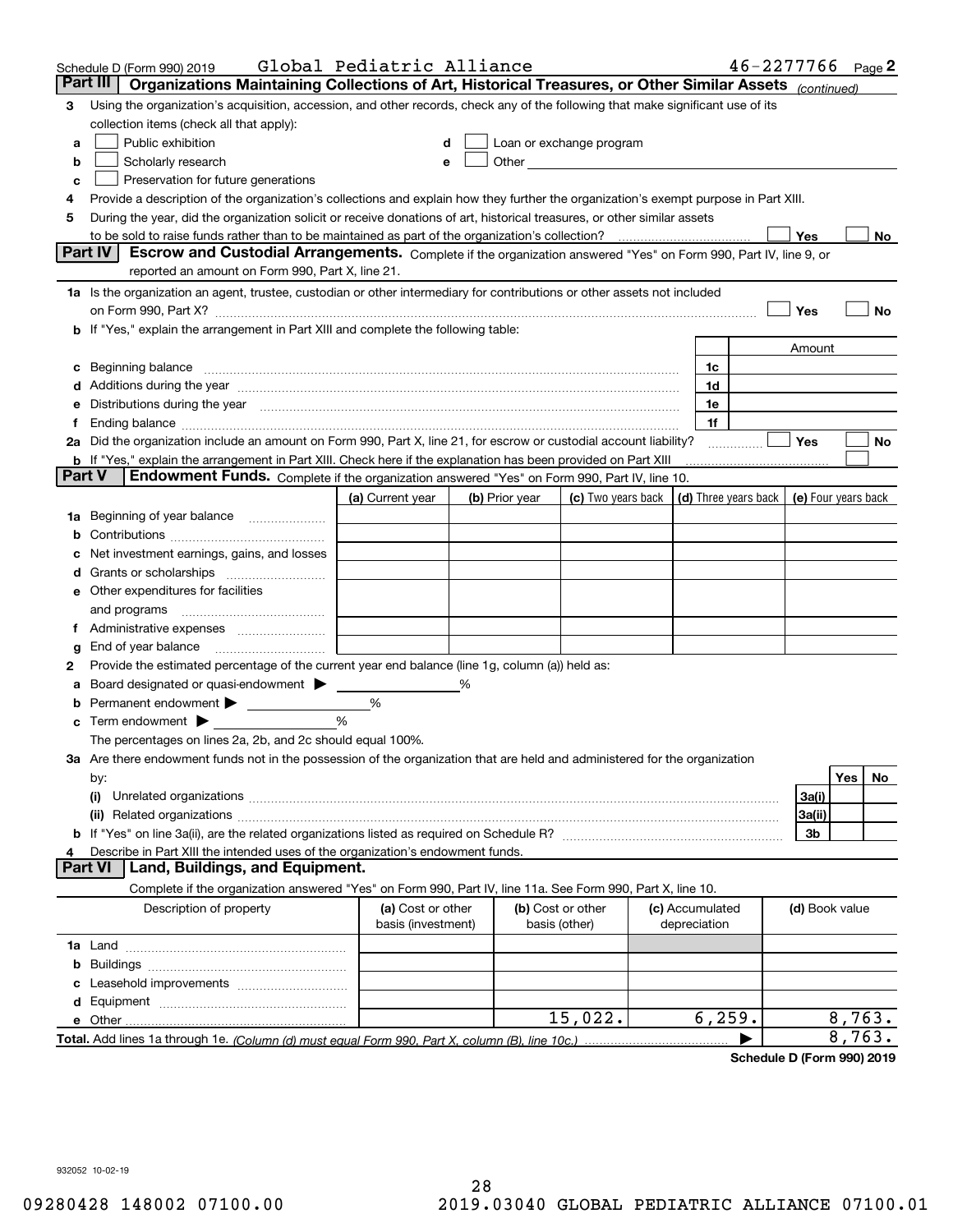| Schedule D (Form 990) 2019 |                                          | Global Pediatric Alliance | $46 - 2277766$ Page |  |
|----------------------------|------------------------------------------|---------------------------|---------------------|--|
|                            | Part VII Investments - Other Securities. |                           |                     |  |

Complete if the organization answered "Yes" on Form 990, Part IV, line 11b. See Form 990, Part X, line 12.

| complete in the organization anomology root of it child ooo; ranking, mich is occur of it coo, ranking it is |                |                                                           |
|--------------------------------------------------------------------------------------------------------------|----------------|-----------------------------------------------------------|
| (a) Description of security or category (including name of security)                                         | (b) Book value | (c) Method of valuation: Cost or end-of-year market value |
| (1) Financial derivatives                                                                                    |                |                                                           |
| (2) Closely held equity interests                                                                            |                |                                                           |
| (3) Other                                                                                                    |                |                                                           |
| (A)                                                                                                          |                |                                                           |
| (B)                                                                                                          |                |                                                           |
| (C)                                                                                                          |                |                                                           |
| (D)                                                                                                          |                |                                                           |
| (E)                                                                                                          |                |                                                           |
| (F)                                                                                                          |                |                                                           |
| (G)                                                                                                          |                |                                                           |
| (H)                                                                                                          |                |                                                           |
| Total. (Col. (b) must equal Form 990, Part X, col. (B) line 12.) $\blacktriangleright$                       |                |                                                           |

#### **Part VIII Investments - Program Related.**

Complete if the organization answered "Yes" on Form 990, Part IV, line 11c. See Form 990, Part X, line 13.

| (a) Description of investment                                                          | (b) Book value | (c) Method of valuation: Cost or end-of-year market value |
|----------------------------------------------------------------------------------------|----------------|-----------------------------------------------------------|
| (1)                                                                                    |                |                                                           |
| (2)                                                                                    |                |                                                           |
| $\frac{1}{2}$                                                                          |                |                                                           |
| (4)                                                                                    |                |                                                           |
| (5)                                                                                    |                |                                                           |
| (6)                                                                                    |                |                                                           |
| (7)                                                                                    |                |                                                           |
| (8)                                                                                    |                |                                                           |
| (9)                                                                                    |                |                                                           |
| Total. (Col. (b) must equal Form 990, Part X, col. (B) line 13.) $\blacktriangleright$ |                |                                                           |

### **Part IX Other Assets.**

Complete if the organization answered "Yes" on Form 990, Part IV, line 11d. See Form 990, Part X, line 15.

| (a) Description                                                                                                                       | (b) Book value |
|---------------------------------------------------------------------------------------------------------------------------------------|----------------|
|                                                                                                                                       |                |
| (2)                                                                                                                                   |                |
| (3)                                                                                                                                   |                |
| (4)                                                                                                                                   |                |
| (5)                                                                                                                                   |                |
| (6)                                                                                                                                   |                |
|                                                                                                                                       |                |
| (8)                                                                                                                                   |                |
| (9)                                                                                                                                   |                |
|                                                                                                                                       |                |
| Total. (Column (b) must equal Form 990, Part X, col. (B) line 15.) ………………………………………………………………………………………<br>  Part X   Other Liabilities. |                |

**1.(a)** Description of liability **Book value** Book value Book value Book value Book value **Total.**  *(Column (b) must equal Form 990, Part X, col. (B) line 25.)* Complete if the organization answered "Yes" on Form 990, Part IV, line 11e or 11f. See Form 990, Part X, line 25. (1)(2)(3)(4)(5) (6)(7)(8)(9)Federal income taxes  $\blacktriangleright$ Advance Funds 107,261. 107,261.

**2.**Liability for uncertain tax positions. In Part XIII, provide the text of the footnote to the organization's financial statements that reports the

organization's liability for uncertain tax positions under FASB ASC 740. Check here if the text of the footnote has been provided in Part XIII

**Schedule D (Form 990) 2019**

 $\mathcal{L}^{\text{max}}$ 

932053 10-02-19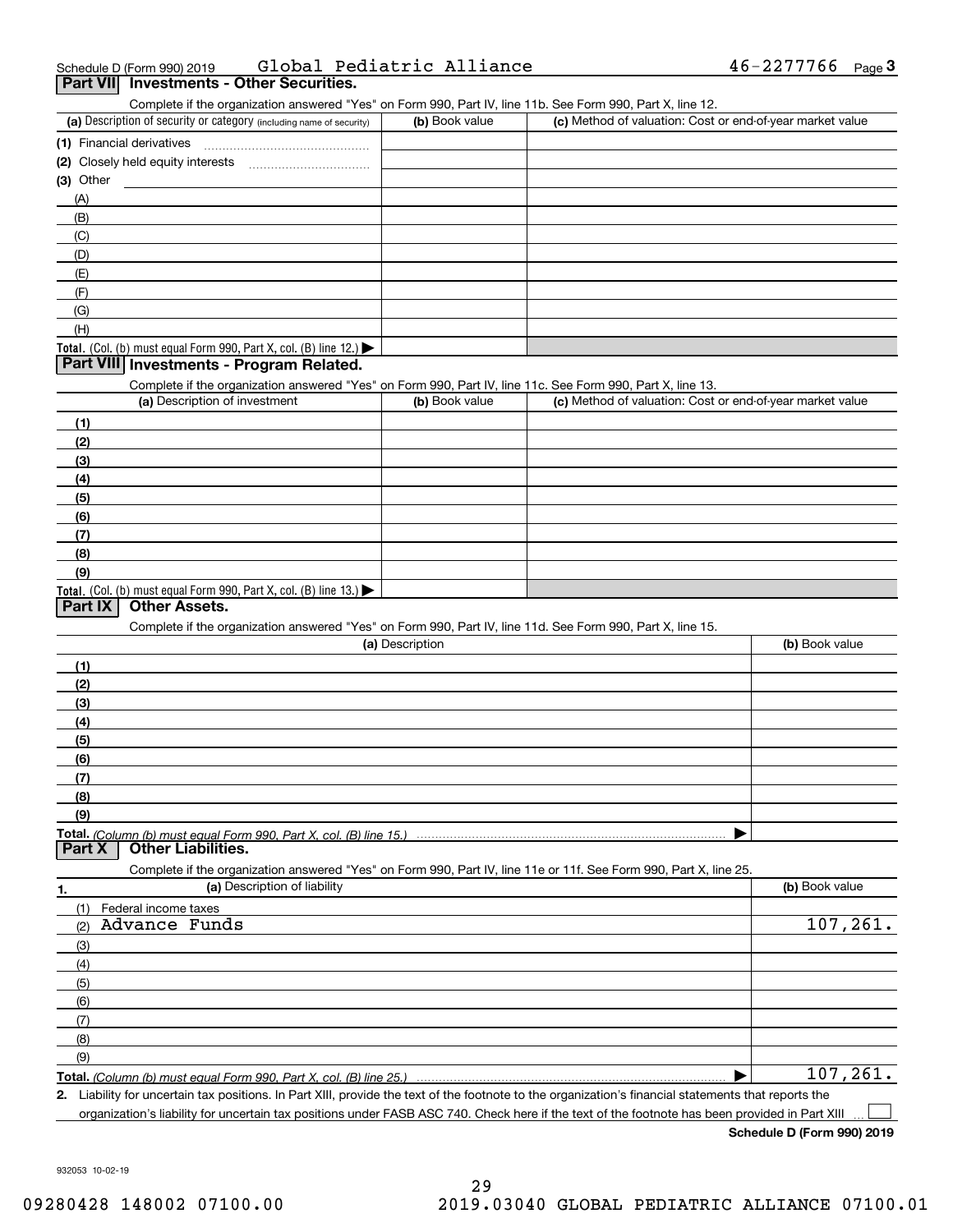|    | Global Pediatric Alliance<br>Schedule D (Form 990) 2019                                                                                                                                                                        | 46-2277766<br>Page <sup>4</sup> |              |
|----|--------------------------------------------------------------------------------------------------------------------------------------------------------------------------------------------------------------------------------|---------------------------------|--------------|
|    | Reconciliation of Revenue per Audited Financial Statements With Revenue per Return.<br>Part XI                                                                                                                                 |                                 |              |
|    | Complete if the organization answered "Yes" on Form 990, Part IV, line 12a.                                                                                                                                                    |                                 |              |
| 1  | Total revenue, gains, and other support per audited financial statements                                                                                                                                                       |                                 | $\mathbf{1}$ |
| 2  | Amounts included on line 1 but not on Form 990, Part VIII, line 12:                                                                                                                                                            |                                 |              |
| a  | Net unrealized gains (losses) on investments [11] matter contracts and the unrealized gains (losses) on investments                                                                                                            | 2a                              |              |
|    |                                                                                                                                                                                                                                | 2 <sub>b</sub>                  |              |
|    |                                                                                                                                                                                                                                | 2c                              |              |
|    |                                                                                                                                                                                                                                | 2d                              |              |
| е  | Add lines 2a through 2d <b>must be a constructed as the constant of the constant of the constant of the construction</b>                                                                                                       |                                 | <b>2e</b>    |
| 3  |                                                                                                                                                                                                                                |                                 | 3            |
| 4  | Amounts included on Form 990. Part VIII, line 12, but not on line 1:                                                                                                                                                           |                                 |              |
|    |                                                                                                                                                                                                                                | 4a                              |              |
| b  |                                                                                                                                                                                                                                | 4 <sub>b</sub>                  |              |
| c. | Add lines 4a and 4b                                                                                                                                                                                                            |                                 | 4c           |
| 5  |                                                                                                                                                                                                                                |                                 | 5            |
|    | Part XII   Reconciliation of Expenses per Audited Financial Statements With Expenses per Return.                                                                                                                               |                                 |              |
|    | Complete if the organization answered "Yes" on Form 990, Part IV, line 12a.                                                                                                                                                    |                                 |              |
| 1  | Total expenses and losses per audited financial statements [11] [12] manuscription control expenses and losses per audited financial statements [12] manuscription of the statements [12] manuscription of the statements [12] |                                 | $\mathbf{1}$ |
| 2  | Amounts included on line 1 but not on Form 990, Part IX, line 25:                                                                                                                                                              |                                 |              |
| a  |                                                                                                                                                                                                                                | 2a                              |              |
|    |                                                                                                                                                                                                                                | 2 <sub>b</sub>                  |              |
| c  |                                                                                                                                                                                                                                | 2 <sub>c</sub>                  |              |
|    |                                                                                                                                                                                                                                | 2d                              |              |
|    |                                                                                                                                                                                                                                |                                 | <b>2e</b>    |
| 3  |                                                                                                                                                                                                                                |                                 | 3            |
| 4  | Amounts included on Form 990, Part IX, line 25, but not on line 1:                                                                                                                                                             |                                 |              |
| a  | Investment expenses not included on Form 990, Part VIII, line 7b [1000000000000000000000000000000000                                                                                                                           | 4a                              |              |
|    |                                                                                                                                                                                                                                | 4b.                             |              |
|    | Add lines 4a and 4b                                                                                                                                                                                                            |                                 | 4c           |
|    |                                                                                                                                                                                                                                |                                 | 5            |
|    | Part XIII Supplemental Information.                                                                                                                                                                                            |                                 |              |

Provide the descriptions required for Part II, lines 3, 5, and 9; Part III, lines 1a and 4; Part IV, lines 1b and 2b; Part V, line 4; Part X, line 2; Part XI, lines 2d and 4b; and Part XII, lines 2d and 4b. Also complete this part to provide any additional information.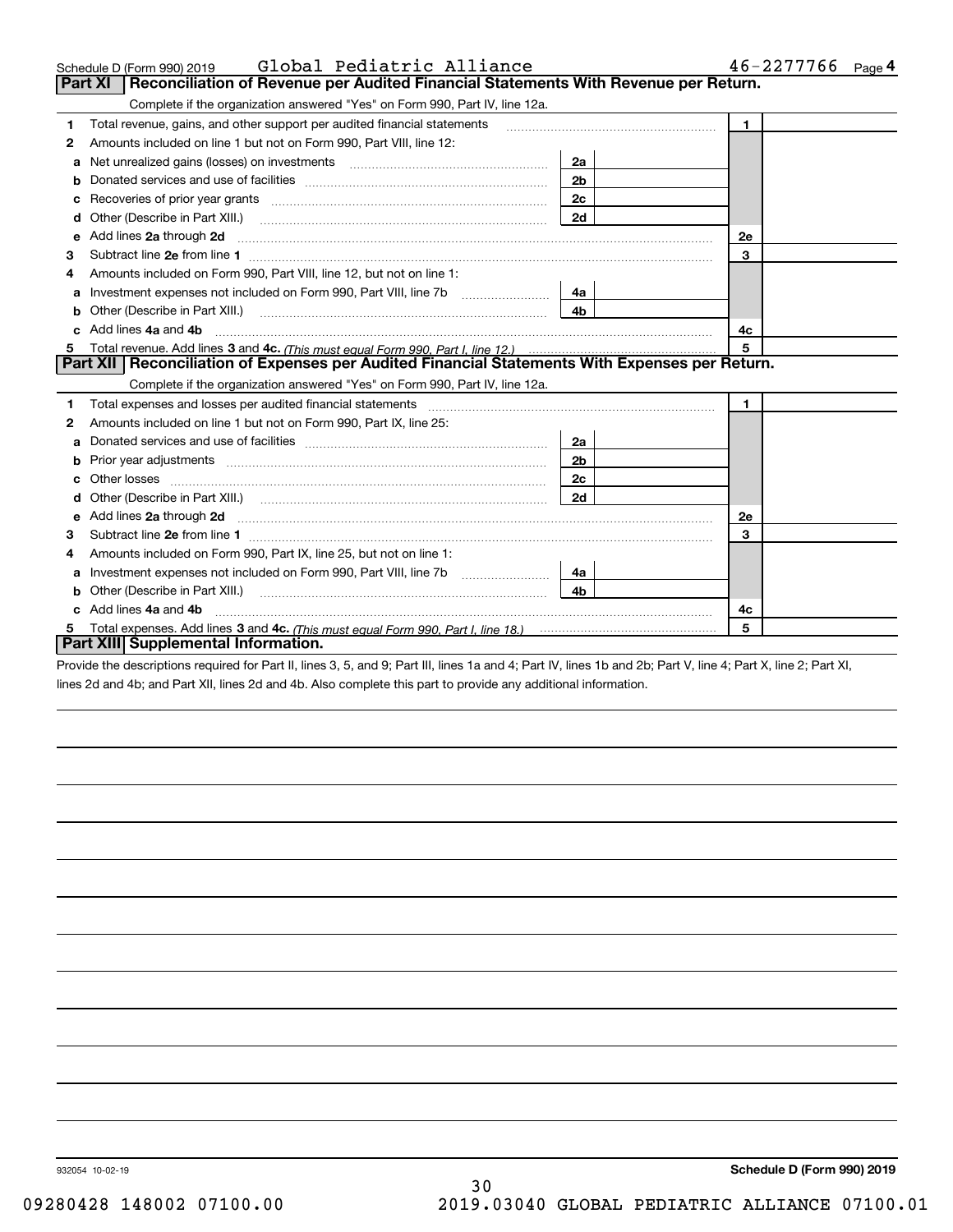| Global Pediatric Alliance                            |                                           |                                                                                           |                                                                                                                                                                                                                                                      | 46-2277766                                                                                                      |                                                                      |
|------------------------------------------------------|-------------------------------------------|-------------------------------------------------------------------------------------------|------------------------------------------------------------------------------------------------------------------------------------------------------------------------------------------------------------------------------------------------------|-----------------------------------------------------------------------------------------------------------------|----------------------------------------------------------------------|
| Part I                                               |                                           |                                                                                           | General Information on Activities Outside the United States. Complete if the organization answered "Yes" on                                                                                                                                          |                                                                                                                 |                                                                      |
| Form 990, Part IV, line 14b.                         |                                           |                                                                                           |                                                                                                                                                                                                                                                      |                                                                                                                 |                                                                      |
| 1                                                    |                                           |                                                                                           | For grantmakers. Does the organization maintain records to substantiate the amount of its grants and other assistance,<br>the grantees' eligibility for the grants or assistance, and the selection criteria used to award the grants or assistance? |                                                                                                                 | $\boxed{\text{X}}$ Yes<br><b>No</b>                                  |
| $\mathbf{2}$<br>United States.                       |                                           |                                                                                           | For grantmakers. Describe in Part V the organization's procedures for monitoring the use of its grants and other assistance outside the                                                                                                              |                                                                                                                 |                                                                      |
| 3                                                    |                                           |                                                                                           | Activities per Region. (The following Part I, line 3 table can be duplicated if additional space is needed.)                                                                                                                                         |                                                                                                                 |                                                                      |
| (a) Region                                           | (b) Number of<br>offices<br>in the region | (c) Number of<br>employees,<br>agents, and<br>independent<br>contractors<br>in the region | (d) Activities conducted in the region<br>(by type) (such as, fundraising, pro-<br>gram services, investments, grants to<br>recipients located in the region)                                                                                        | (e) If activity listed in (d)<br>is a program service,<br>describe specific type<br>of service(s) in the region | (f) Total<br>expenditures<br>for and<br>investments<br>in the region |
|                                                      |                                           |                                                                                           |                                                                                                                                                                                                                                                      |                                                                                                                 |                                                                      |
| Central America and<br>the Caribbean                 | 0                                         | 0                                                                                         | Program services - See<br>supplemental section                                                                                                                                                                                                       | Grants to support local                                                                                         |                                                                      |
|                                                      |                                           |                                                                                           |                                                                                                                                                                                                                                                      | organizations                                                                                                   | 1,532.                                                               |
|                                                      |                                           | 0                                                                                         | Program services - See                                                                                                                                                                                                                               | Midwife and Community<br>Health Promoter Training                                                               |                                                                      |
| Mexico                                               | 1                                         |                                                                                           | supplemental section                                                                                                                                                                                                                                 | Program                                                                                                         | 155,450.                                                             |
|                                                      |                                           |                                                                                           |                                                                                                                                                                                                                                                      |                                                                                                                 |                                                                      |
|                                                      |                                           |                                                                                           |                                                                                                                                                                                                                                                      |                                                                                                                 |                                                                      |
|                                                      |                                           |                                                                                           |                                                                                                                                                                                                                                                      |                                                                                                                 |                                                                      |
|                                                      |                                           |                                                                                           |                                                                                                                                                                                                                                                      |                                                                                                                 |                                                                      |
|                                                      |                                           |                                                                                           |                                                                                                                                                                                                                                                      |                                                                                                                 |                                                                      |
|                                                      |                                           |                                                                                           |                                                                                                                                                                                                                                                      |                                                                                                                 |                                                                      |
| <b>3 a</b> Subtotal                                  | $\mathbf 1$                               | 0                                                                                         |                                                                                                                                                                                                                                                      |                                                                                                                 | 156,982.                                                             |
| <b>b</b> Total from continuation<br>sheets to Part I | 0                                         | 0                                                                                         |                                                                                                                                                                                                                                                      |                                                                                                                 | 0.                                                                   |
| c Totals (add lines 3a<br>and 3b)                    | 1                                         | 0                                                                                         |                                                                                                                                                                                                                                                      |                                                                                                                 | 156,982.                                                             |

**For Paperwork Reduction Act Notice, see the Instructions for Form 990. Schedule F (Form 990) 2019** LHA

932071 10-12-19

Department of the Treasury Internal Revenue Service

**(Form 990)**

Name of the organization



# **SCHEDULE F Statement of Activities Outside the United States**

**| Complete if the organization answered "Yes" on Form 990, Part IV, line 14b, 15, or 16. | Attach to Form 990.**

**Open to Public I**ion

| Go to www.irs.gov/Form990 for instructions and the latest information. | Inspection                     |
|------------------------------------------------------------------------|--------------------------------|
|                                                                        | Employer identification number |

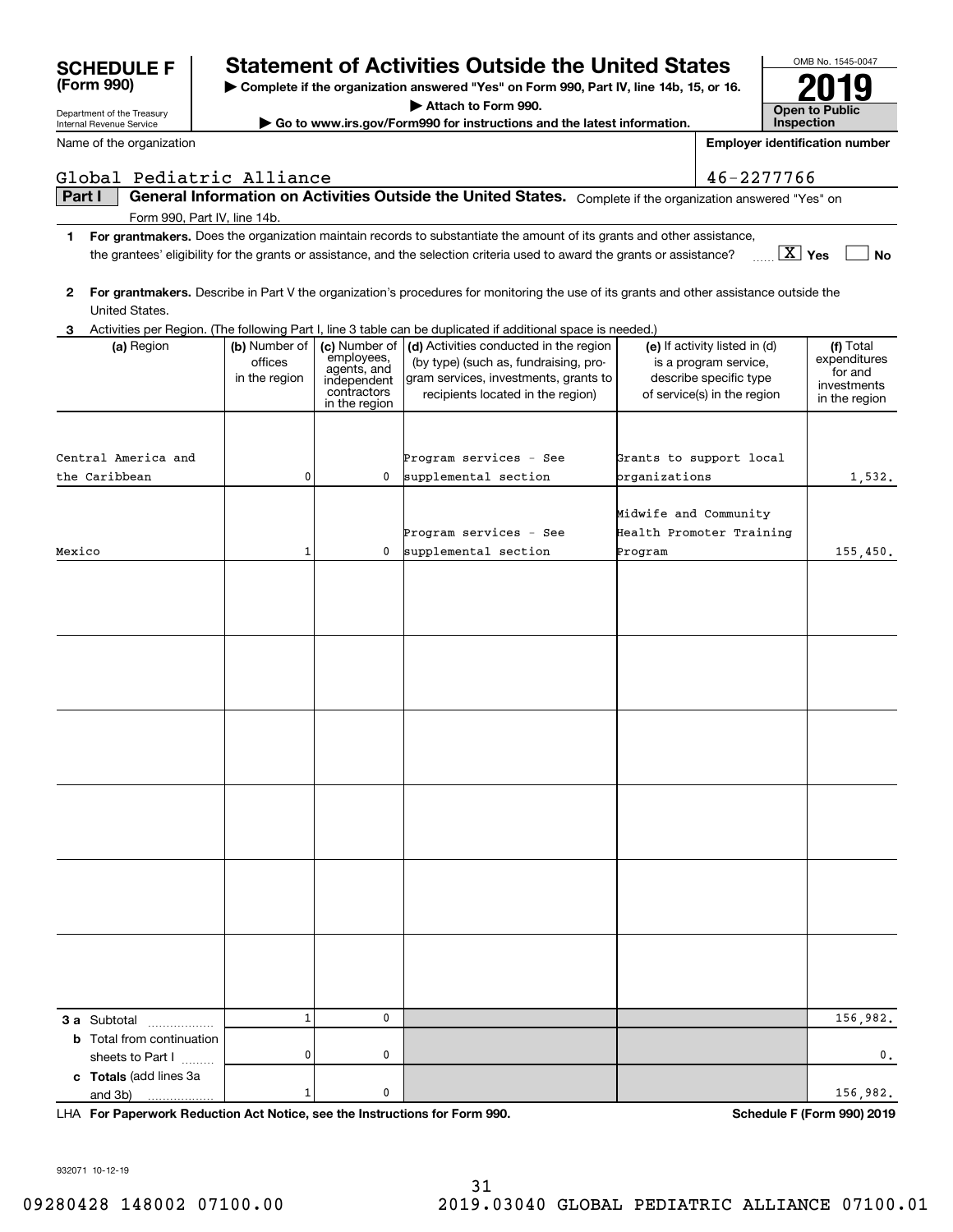Schedule F (Form 990) 2019 Page Global Pediatric Alliance 46-2277766

Part II | Grants and Other Assistance to Organizations or Entities Outside the United States. Complete if the organization answered "Yes" on Form 990, Part IV, line 15, for any recipient who received more than \$5,000. Part II can be duplicated if additional space is needed.

| 1<br>(a) Name of organization | (b) IRS code section<br>and EIN (if applicable)         | (c) Region | (d) Purpose of<br>grant                                                                                                                      | (e) Amount<br>of cash grant | (f) Manner of<br>cash disbursement | (g) Amount of<br>noncash<br>assistance | (h) Description<br>of noncash<br>assistance | (i) Method of<br>valuation (book, FMV,<br>appraisal, other) |  |
|-------------------------------|---------------------------------------------------------|------------|----------------------------------------------------------------------------------------------------------------------------------------------|-----------------------------|------------------------------------|----------------------------------------|---------------------------------------------|-------------------------------------------------------------|--|
|                               |                                                         |            |                                                                                                                                              |                             |                                    |                                        |                                             |                                                             |  |
|                               |                                                         |            |                                                                                                                                              |                             |                                    |                                        |                                             |                                                             |  |
|                               |                                                         |            |                                                                                                                                              |                             |                                    |                                        |                                             |                                                             |  |
|                               |                                                         |            |                                                                                                                                              |                             |                                    |                                        |                                             |                                                             |  |
|                               |                                                         |            |                                                                                                                                              |                             |                                    |                                        |                                             |                                                             |  |
|                               |                                                         |            |                                                                                                                                              |                             |                                    |                                        |                                             |                                                             |  |
|                               |                                                         |            |                                                                                                                                              |                             |                                    |                                        |                                             |                                                             |  |
|                               |                                                         |            |                                                                                                                                              |                             |                                    |                                        |                                             |                                                             |  |
|                               |                                                         |            |                                                                                                                                              |                             |                                    |                                        |                                             |                                                             |  |
|                               |                                                         |            |                                                                                                                                              |                             |                                    |                                        |                                             |                                                             |  |
|                               |                                                         |            |                                                                                                                                              |                             |                                    |                                        |                                             |                                                             |  |
|                               |                                                         |            |                                                                                                                                              |                             |                                    |                                        |                                             |                                                             |  |
|                               |                                                         |            |                                                                                                                                              |                             |                                    |                                        |                                             |                                                             |  |
|                               |                                                         |            |                                                                                                                                              |                             |                                    |                                        |                                             |                                                             |  |
|                               |                                                         |            |                                                                                                                                              |                             |                                    |                                        |                                             |                                                             |  |
|                               |                                                         |            |                                                                                                                                              |                             |                                    |                                        |                                             |                                                             |  |
| $\mathbf{2}$                  |                                                         |            | Enter total number of recipient organizations listed above that are recognized as charities by the foreign country, recognized as tax-exempt |                             |                                    |                                        |                                             |                                                             |  |
|                               | 3 Enter total number of other organizations or entities |            |                                                                                                                                              |                             |                                    |                                        |                                             |                                                             |  |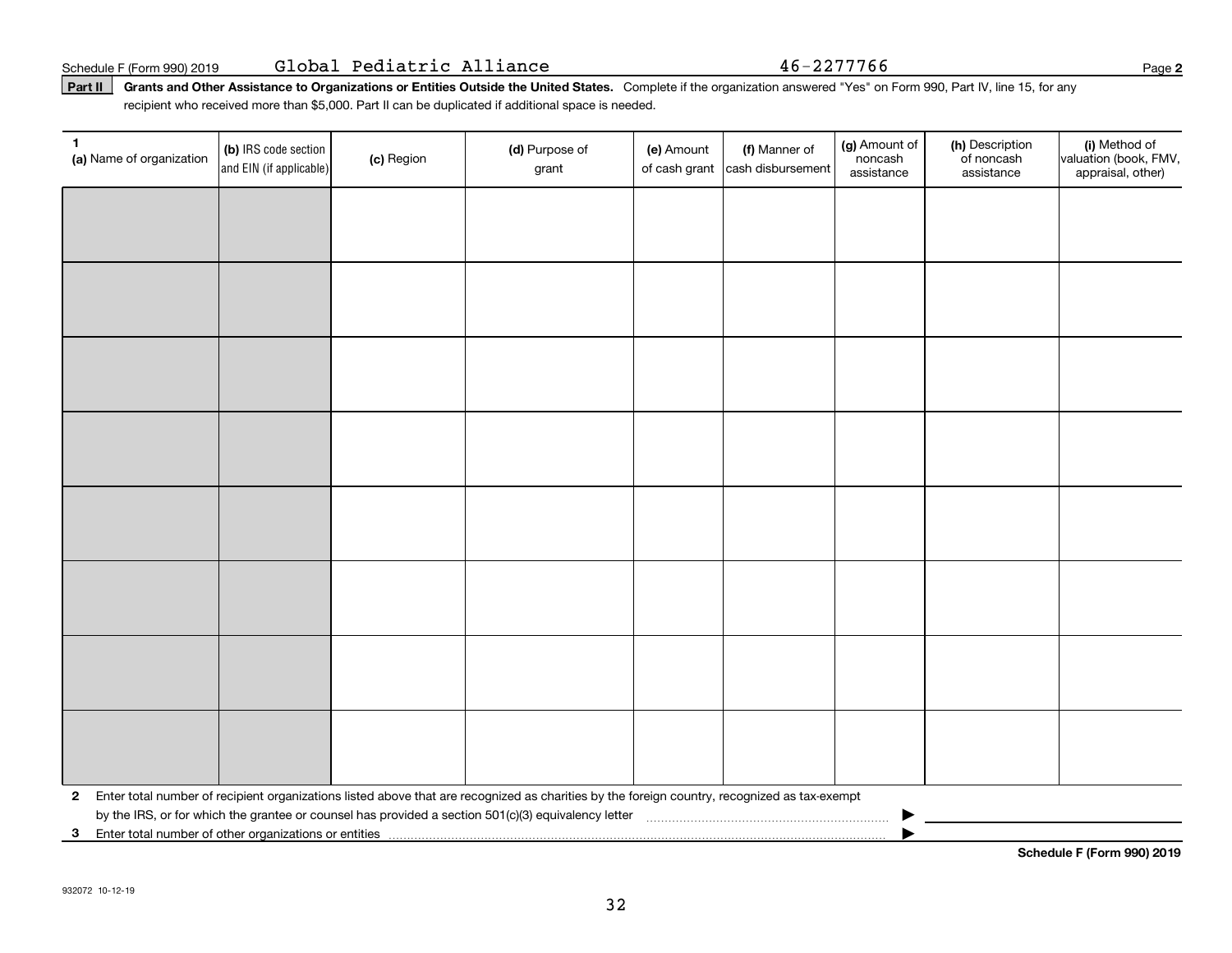| Global Pediatric Alliance |  |  |  |
|---------------------------|--|--|--|
|---------------------------|--|--|--|

Global Pediatric Alliance 46-2277766

Part III Grants and Other Assistance to Individuals Outside the United States. Complete if the organization answered "Yes" on Form 990, Part IV, line 16. Part III can be duplicated if additional space is needed.

| (a) Type of grant or assistance | (b) Region | (c) Number of<br>recipients | (d) Amount of<br>cash grant | (e) Manner of<br>cash disbursement | (f) Amount of<br>noncash<br>assistance | (g) Description of<br>noncash assistance | (h) Method of<br>valuation<br>(book, FMV,<br>appraisal, other) |
|---------------------------------|------------|-----------------------------|-----------------------------|------------------------------------|----------------------------------------|------------------------------------------|----------------------------------------------------------------|
|                                 |            |                             |                             |                                    |                                        |                                          |                                                                |
|                                 |            |                             |                             |                                    |                                        |                                          |                                                                |
|                                 |            |                             |                             |                                    |                                        |                                          |                                                                |
|                                 |            |                             |                             |                                    |                                        |                                          |                                                                |
|                                 |            |                             |                             |                                    |                                        |                                          |                                                                |
|                                 |            |                             |                             |                                    |                                        |                                          |                                                                |
|                                 |            |                             |                             |                                    |                                        |                                          |                                                                |
|                                 |            |                             |                             |                                    |                                        |                                          |                                                                |
|                                 |            |                             |                             |                                    |                                        |                                          |                                                                |
|                                 |            |                             |                             |                                    |                                        |                                          |                                                                |
|                                 |            |                             |                             |                                    |                                        |                                          |                                                                |

**Schedule F (Form 990) 2019**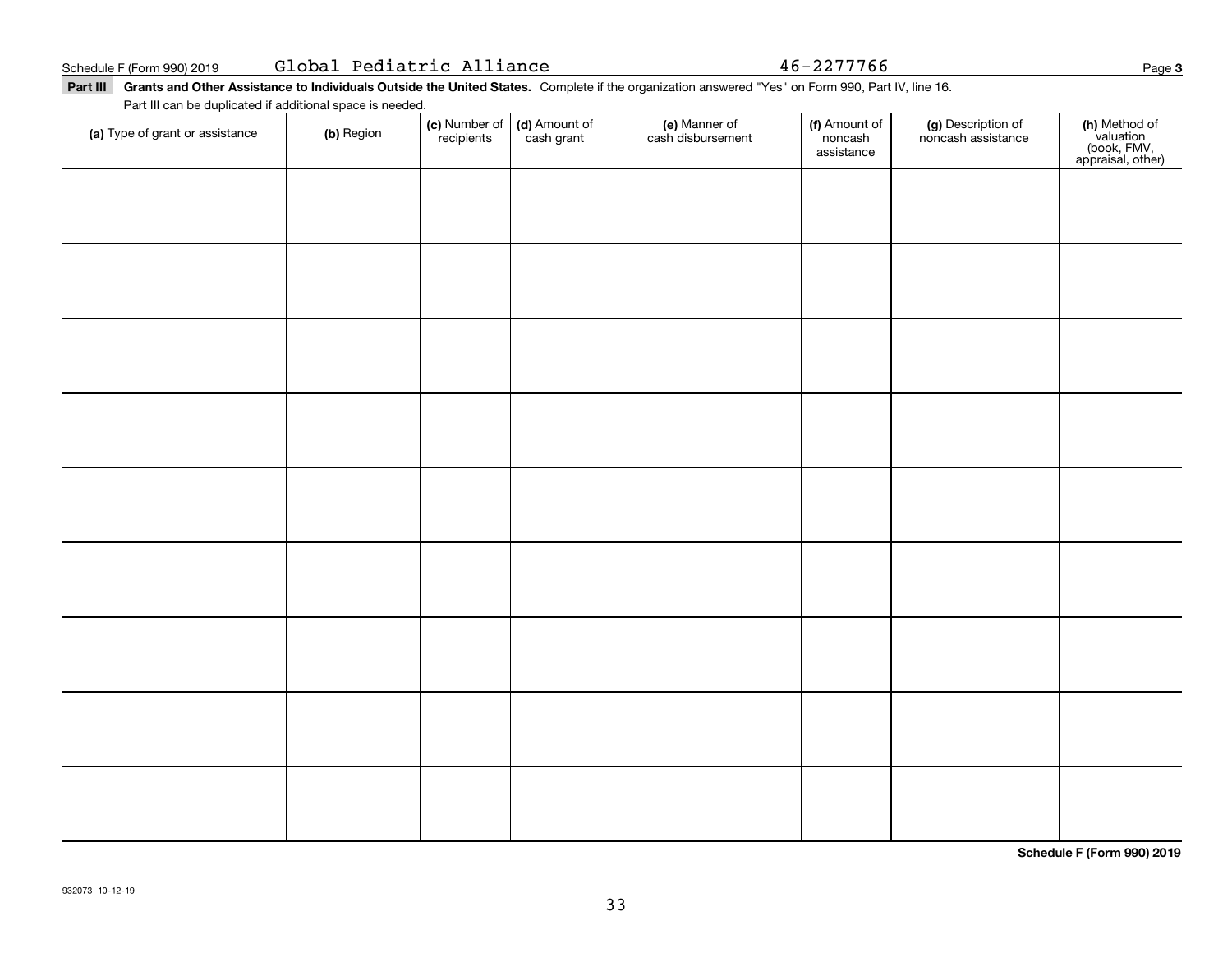| 1            | Was the organization a U.S. transferor of property to a foreign corporation during the tax year? If "Yes," the<br>organization may be required to file Form 926, Return by a U.S. Transferor of Property to a Foreign                                                                                                                                                                                                                  | Yes | $X \mid N_{0}$      |
|--------------|----------------------------------------------------------------------------------------------------------------------------------------------------------------------------------------------------------------------------------------------------------------------------------------------------------------------------------------------------------------------------------------------------------------------------------------|-----|---------------------|
| $\mathbf{2}$ | Did the organization have an interest in a foreign trust during the tax year? If "Yes." the organization<br>may be required to separately file Form 3520, Annual Return To Report Transactions With Foreign<br>Trusts and Receipt of Certain Foreign Gifts, and/or Form 3520-A, Annual Information Return of Foreign<br>Trust With a U.S. Owner (see Instructions for Forms 3520 and 3520-A; don't file with Form 990) manu-manu-manu- | Yes | $X \mid N_{0}$      |
| 3            | Did the organization have an ownership interest in a foreign corporation during the tax year? If "Yes."<br>the organization may be required to file Form 5471, Information Return of U.S. Persons With Respect to                                                                                                                                                                                                                      | Yes | $X \mid N_0$        |
| 4            | Was the organization a direct or indirect shareholder of a passive foreign investment company or a<br>qualified electing fund during the tax year? If "Yes," the organization may be required to file Form 8621,<br>Information Return by a Shareholder of a Passive Foreign Investment Company or Qualified Electing Fund<br>(see Instructions for Form 8621)                                                                         | Yes | $X $ No             |
| 5            | Did the organization have an ownership interest in a foreign partnership during the tax year? If "Yes."<br>the organization may be required to file Form 8865, Return of U.S. Persons With Respect to Certain<br>Foreign Partnerships (see Instructions for Form 8865)                                                                                                                                                                 | Yes | $X \mid N_{\Omega}$ |
| 6            | Did the organization have any operations in or related to any boycotting countries during the tax year? If<br>"Yes," the organization may be required to separately file Form 5713, International Boycott Report (see                                                                                                                                                                                                                  | Yes | No                  |

**Schedule F (Form 990) 2019**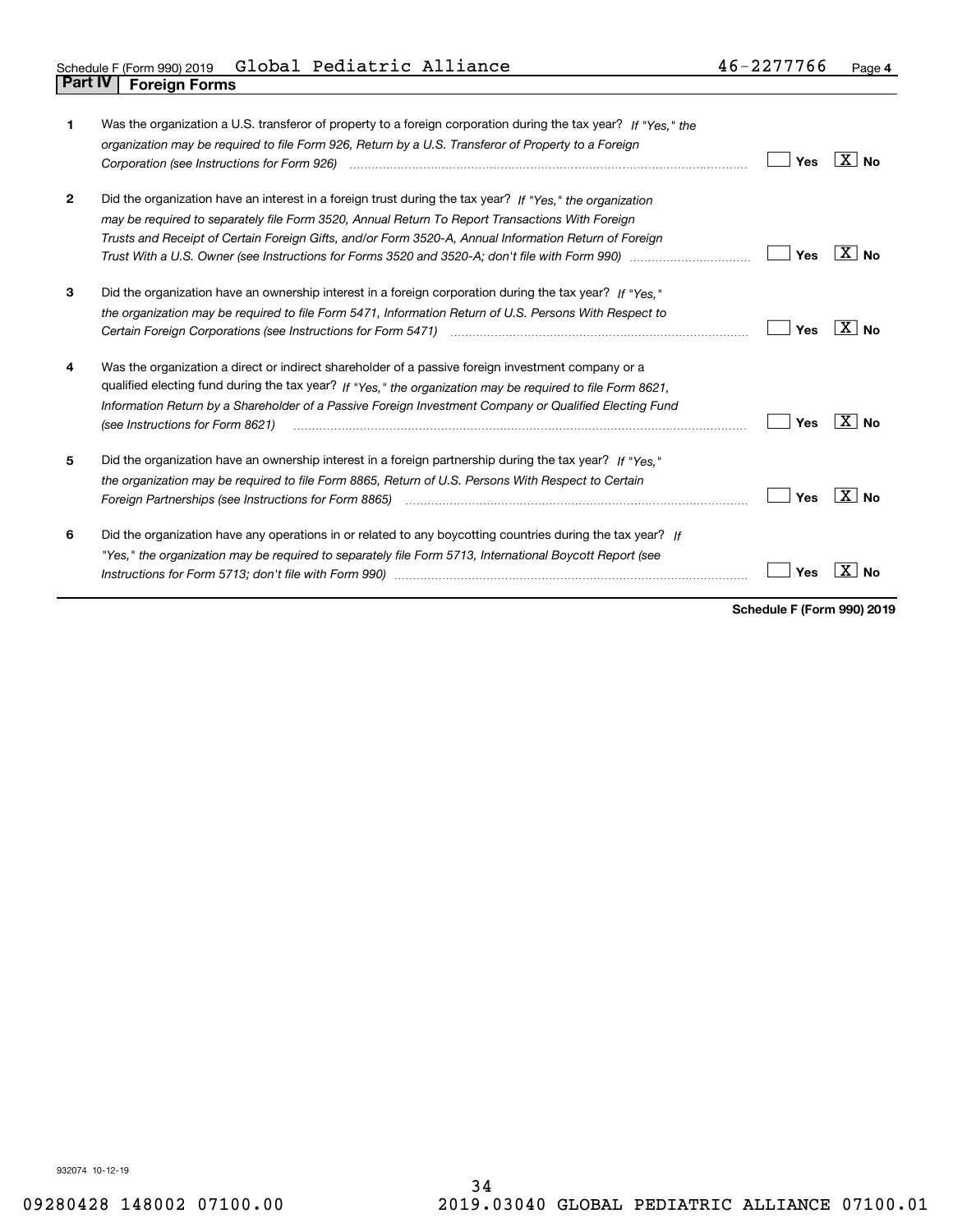### **Part V Supplemental Information**

Provide the information required by Part I, line 2 (monitoring of funds); Part I, line 3, column (f) (accounting method; amounts of investments vs. expenditures per region); Part II, line 1 (accounting method); Part III (accounting method); and Part III, column (c) (estimated number of recipients), as applicable. Also complete this part to provide any additional information. See instructions.

Part I, Line 2:

The Executive Director is responsible for assessing the organizations and providing due diligence prior to funding to ensure they have met the required criteria and are able to manage the grant funds and implement their projects successfully. The Executive Director is in periodic communication with the organizations via email and telephone. Once proposals are submitted, the Executive Director and Board of Directors review the proposals and make the final decision regarding funding. The grantees sign a contract formalizing the grant and adhering to the conditions governing the grant. Grant funds are distributed usually on a 40%/40%/20% basis with the second grant disbursement sent after the grantee has submitted a narrative and financial progress report describing progress made toward the stated program goals. The final disbursement is made after the project has been completed and a narrative and financial report has been submitted by the grantee (including copies of expense receipts) and approved by the Executive Director.

Part I, Line 3

| Global Pediatric Alliance works to reduce preventable maternal and  |                                                                        |
|---------------------------------------------------------------------|------------------------------------------------------------------------|
|                                                                     | child deaths and improve the quality of life for women and children in |
|                                                                     | Latin America through empowering grassroots communities. We do this by |
| training health promoters and traditional midwives and providing    |                                                                        |
|                                                                     | financial support to small organizations and community groups in rural |
| areas. Trainings include workshops in pediatric medicine, emergency |                                                                        |
| care, and reproductive health. Many of the areas where we work lack |                                                                        |
| access to any other type of health or financial resources. An       |                                                                        |
|                                                                     | underlying goal of all our program work is to build self-sufficiency   |
| 932075 10-12-19                                                     | <b>Schedule F (Form 990) 2019</b><br>35                                |
| 09280428 148002 07100.00                                            | 2019.03040 GLOBAL PEDIATRIC ALLIANCE 07100.01                          |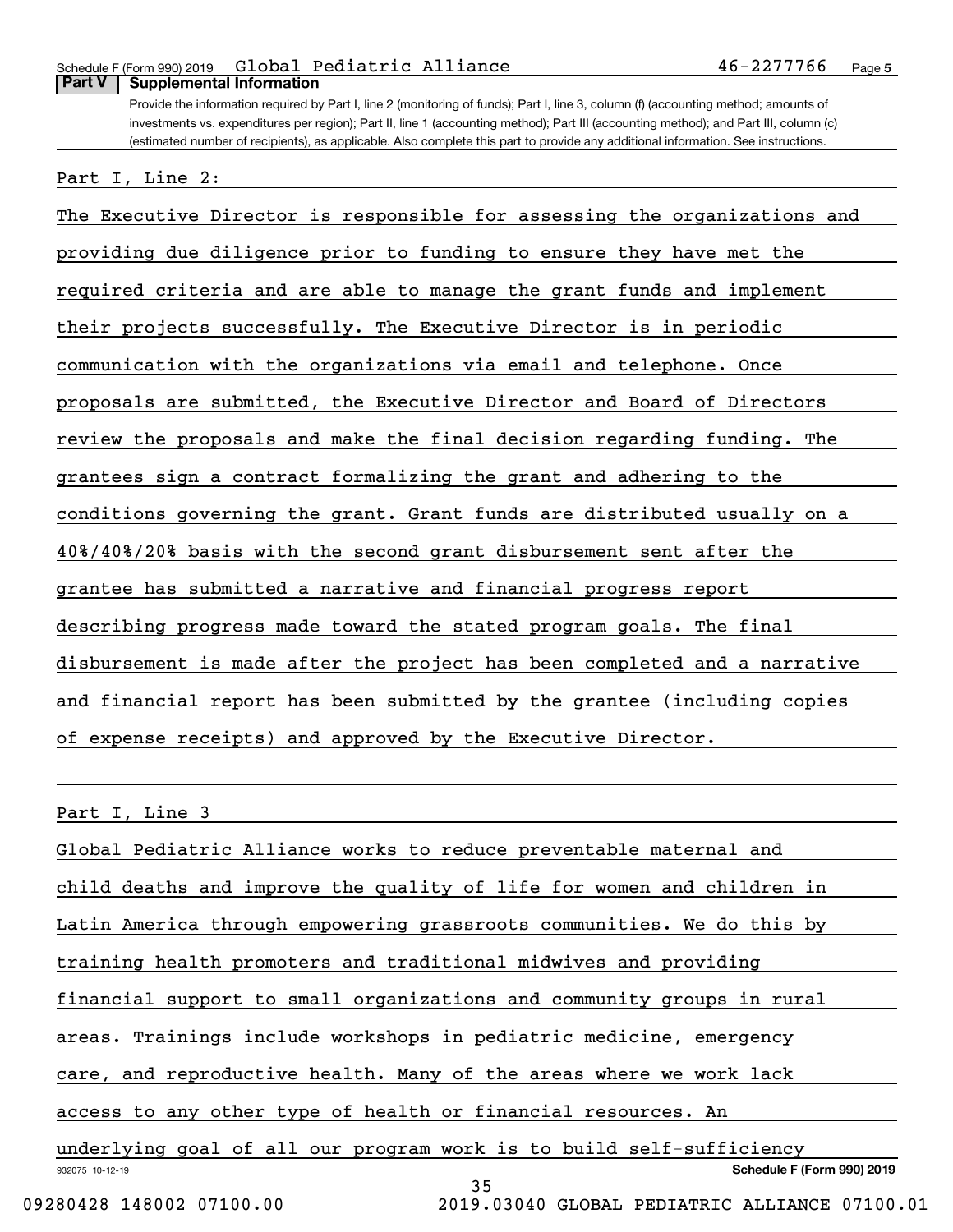Provide the information required by Part I, line 2 (monitoring of funds); Part I, line 3, column (f) (accounting method; amounts of investments vs. expenditures per region); Part II, line 1 (accounting method); Part III (accounting method); and Part III, column (c) (estimated number of recipients), as applicable. Also complete this part to provide any additional information. See instructions.

### among local health care staff and members of the communities

#### themselves.

**Schedule F (Form 990) 2019**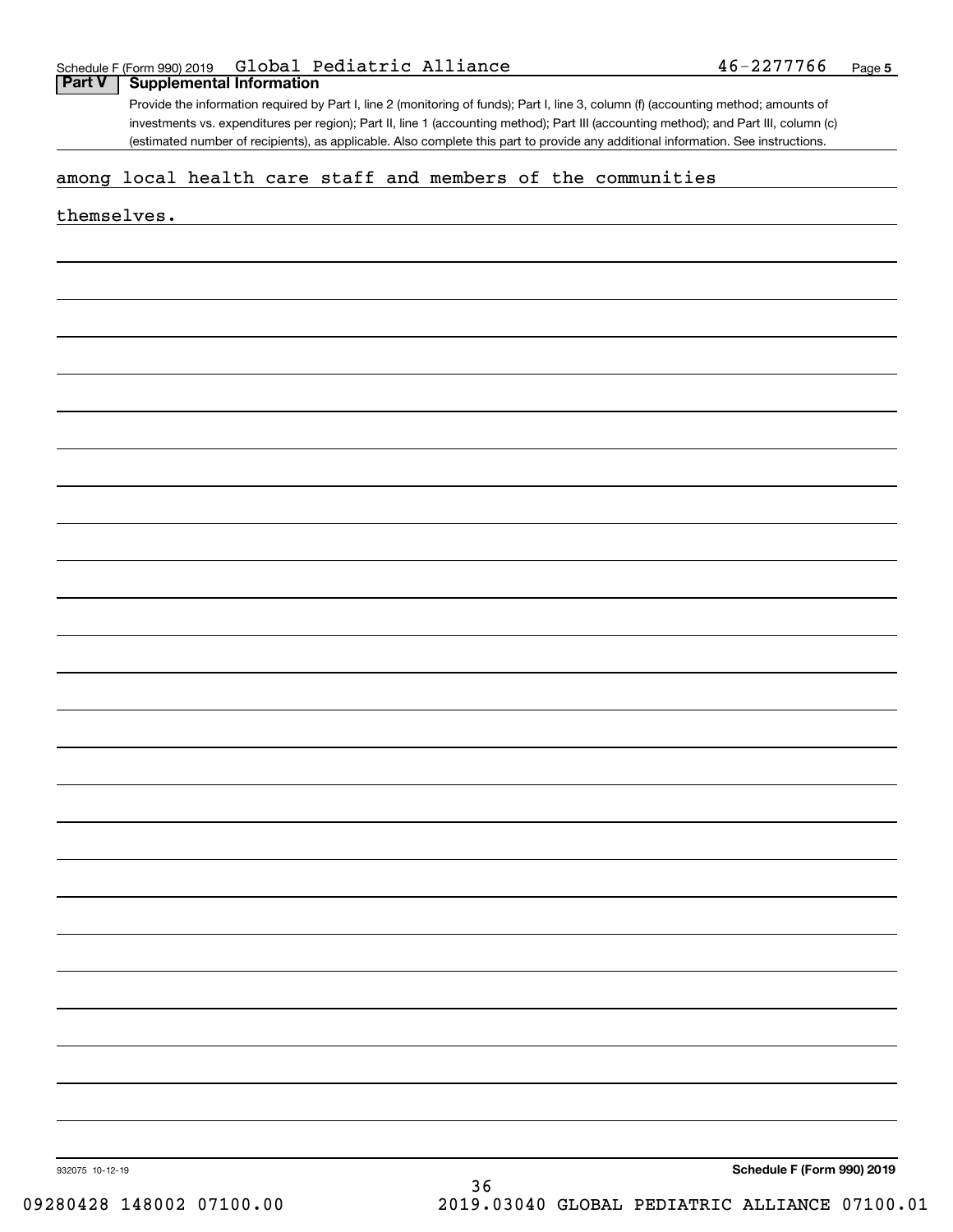**(Form 990 or 990-EZ)**

**Complete to provide information for responses to specific questions on Form 990 or 990-EZ or to provide any additional information. | Attach to Form 990 or 990-EZ. | Go to www.irs.gov/Form990 for the latest information. SCHEDULE O Supplemental Information to Form 990 or 990-EZ**



**Employer identification number** Global Pediatric Alliance  $\vert$  46-2277766

Form 990, Part VI, Section B, line 11b:

The Board of Directors shall receive a copy of the IRS Form 990 and shall

review and approve the IRS Form 990 annual tax filing prior to submission.

The Executive Director shall sign and certify that the IRS Form 990 is

accurate and complete.

Form 990, Part VI, Section B, Line 12c:

The conflict of interest policy is distributed annually to all directors and officers. Each director and officer must sign a statement that affirms that he or she has received a copy of the policy; has read and understood the policy and agrees to comply with the policy. The directors and officers are required to file annually a statement with the Board of Directors which discloses interests which could give rise to conflicts that could result in inurement, impermissible private benefit or excess benefit.

Form 990, Part VI, Section B, Line 15:

GPA's policy is to perform a comprehensive review of comparable salaries

and benefits prior to the hiring of the executive director and any other

key employee. Any change in compensation is also part of a comprehensive

review. Not unusual changes were made in personnel in 2019.

Form 990, Part VI, Section C, Line 19:

Governing documents, conflict of interest policy and financial statements

are available upon request at the Organization's headquarters offices.

932211 09-06-19 LHA For Paperwork Reduction Act Notice, see the Instructions for Form 990 or 990-EZ. Schedule O (Form 990 or 990-EZ) (2019) Form 990, Part IX, Line 11g, Other Fees: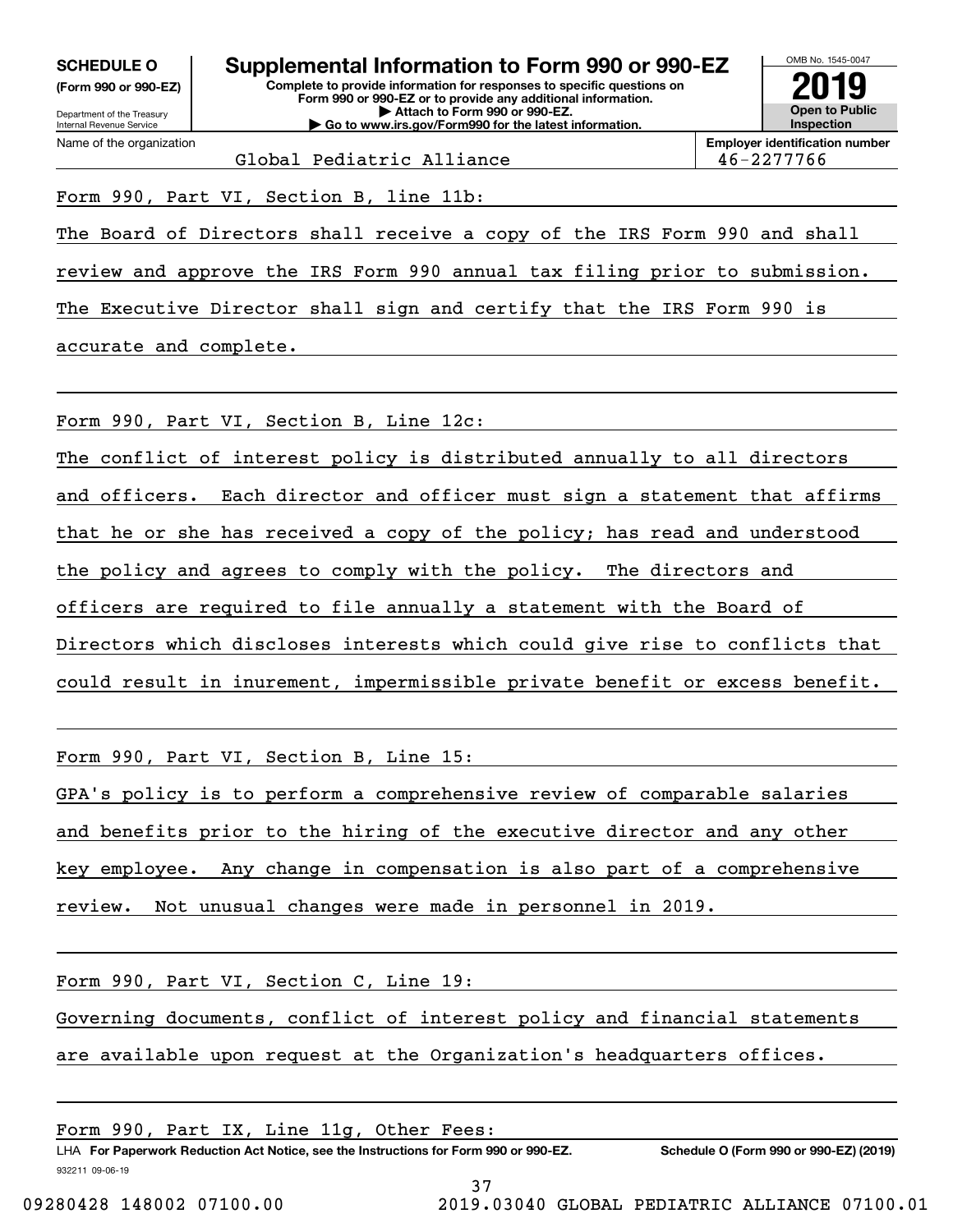| Schedule O (Form 990 or 990-EZ) (2019)                                                                                                 | Page 2                                              |
|----------------------------------------------------------------------------------------------------------------------------------------|-----------------------------------------------------|
| Name of the organization<br>Global Pediatric Alliance                                                                                  | <b>Employer identification number</b><br>46-2277766 |
| Other consulting fees:                                                                                                                 |                                                     |
| Program service expenses                                                                                                               | 39,745.                                             |
| Management and general expenses                                                                                                        | 0.                                                  |
| Fundraising expenses and a series of the series of the series of the series of the series of the series of the                         | $0$ .                                               |
| Total expenses<br><u> 1989 - Johann John Stein, markin film ar yn y brenin y brenin y brenin y brenin y brenin y brenin y brenin y</u> | 39,745.                                             |
| Training program consultants:                                                                                                          |                                                     |
| Program service expenses                                                                                                               | 25,980.                                             |
| Management and general expenses                                                                                                        | 0.                                                  |
| Fundraising expenses                                                                                                                   | $0$ .                                               |
| Total expenses<br><u> 1989 - Johann Stein, mars an deutscher Stein und der Stein und der Stein und der Stein und der Stein und der</u> | 25,980.                                             |
| Midwife trainer:                                                                                                                       |                                                     |
| Program service expenses                                                                                                               | 8,365.                                              |
| Management and general expenses                                                                                                        | 0.                                                  |
| Fundraising expenses                                                                                                                   | $0$ .                                               |
| Total expenses                                                                                                                         | 8,365.                                              |
| Indigenous language translator:                                                                                                        |                                                     |
| Program service expenses                                                                                                               | 2,697.                                              |
| Management and general expenses                                                                                                        | $0$ .                                               |
| Fundraising expenses                                                                                                                   | $0$ .                                               |
| Total expenses                                                                                                                         | 2,697.                                              |
| Evaluation:                                                                                                                            |                                                     |
| Program service expenses                                                                                                               | 4,928.                                              |
| Management and general expenses                                                                                                        | 0.                                                  |
| Fundraising expenses                                                                                                                   | 0.                                                  |
| 932212 09-06-19<br>38                                                                                                                  | Schedule O (Form 990 or 990-EZ) (2019)              |

09280428 148002 07100.00 2019.03040 GLOBAL PEDIATRIC ALLIANCE 07100.01